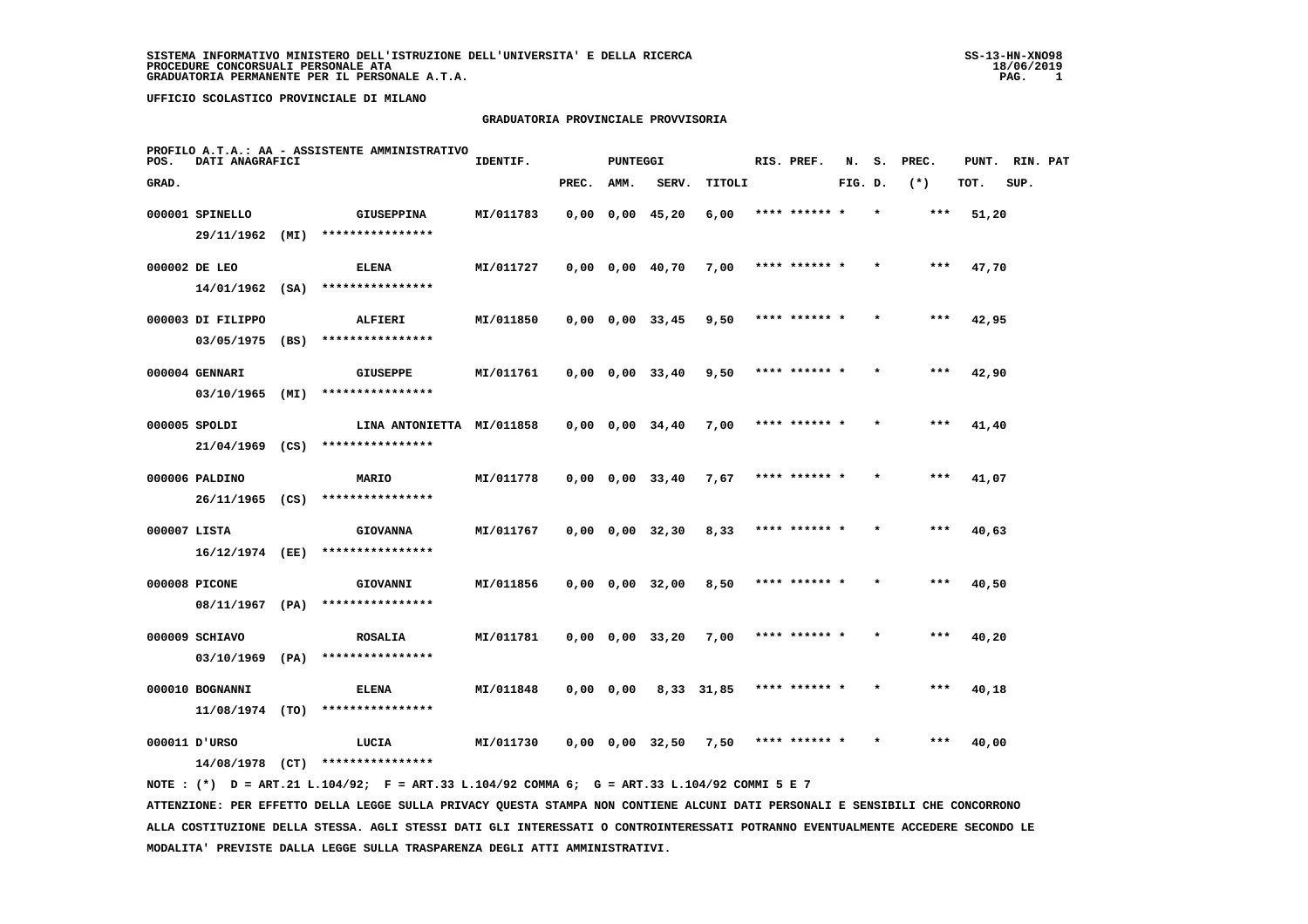# **GRADUATORIA PROVINCIALE PROVVISORIA**

| POS.        | DATI ANAGRAFICI                    |      | PROFILO A.T.A.: AA - ASSISTENTE AMMINISTRATIVO | IDENTIF.  |           | <b>PUNTEGGI</b> |                               |              | RIS. PREF.    | N.      | s.      | PREC. | PUNT. RIN. PAT |      |  |
|-------------|------------------------------------|------|------------------------------------------------|-----------|-----------|-----------------|-------------------------------|--------------|---------------|---------|---------|-------|----------------|------|--|
| GRAD.       |                                    |      |                                                |           | PREC.     | AMM.            | SERV.                         | TITOLI       |               | FIG. D. |         | $(*)$ | TOT.           | SUP. |  |
|             | 000012 ANGUILANO<br>20/07/1963     | (FG) | LUCIA<br>****************                      | MI/011711 |           |                 | $0,00$ $0,00$ $32,20$         | 7,67         | **** ****** * |         |         | $***$ | 39,87          |      |  |
|             | 000013 COLAMARINO<br>20/05/1962    | (NA) | <b>RAFFAELINA</b><br>****************          | MI/011759 | 0,0000,00 |                 |                               | $7,00$ 32,40 | **** ****** * |         |         | $***$ | 39,40          |      |  |
|             | 000014 CHIUMMO<br>15/11/1961       | (MI) | <b>NICOLETTA</b><br>****************           | MI/011723 |           |                 | $0,00$ $0,00$ $33,40$         | 6,00         | **** ****** * |         |         | $***$ | 39,40          |      |  |
|             | 000015 SFONDRINI<br>11/04/1960     | (MI) | CINZIA<br>****************                     | MI/011748 |           |                 | $0,00$ $0,00$ $30,20$         | 9,00         | **** ****** * |         |         | ***   | 39,20          |      |  |
|             | 000016 CARDUCCI<br>15/05/1970      | (RC) | FILIPPO<br>****************                    | MI/011719 |           |                 | $0,00$ $0,00$ $29,00$ $10,17$ |              | **** ****** * |         |         | ***   | 39,17          |      |  |
| 000017 AURA | 17/12/1968 (KR)                    |      | <b>CATERINA</b><br>****************            | MI/011752 |           |                 | $0,00$ $0,00$ $31,80$         | 6,36         | **** ****** * |         |         | $***$ | 38,16          |      |  |
|             | 000018 BUTERA<br>$04/08/1984$ (CL) |      | CLARA<br>****************                      | MI/008808 |           |                 | $0,00$ $0,00$ $30,25$         | 7,80         | **** ****** * |         |         | $***$ | 38,05          |      |  |
|             | 000019 COSTA<br>29/11/1980 (AG)    |      | DANIELE ANTONIO MI/011724<br>****************  |           |           |                 | $0,00$ $0,00$ $29,20$         | 8,70         | **** ****** * |         |         | ***   | 37,90          |      |  |
|             | 000020 CALLUSO<br>30/05/1968       | (MI) | DANIELA<br>****************                    | MI/011717 |           |                 | 0,00 0,00 29,00               | 8,50         | **** ******   |         |         | ***   | 37,50          |      |  |
|             | 000021 BACALONI<br>01/01/1962      | (MC) | <b>MANUELA</b><br>****************             | MI/011753 |           |                 | 0,00 0,00 30,60               | 6,80         | **** ****** * |         |         | $***$ | 37,40          |      |  |
|             | 000022 BINAGHI<br>05/03/1972       | (MI) | <b>ANTONELLA</b><br>****************           | MI/011847 |           |                 | $0,00$ $0,00$ $26,10$ $11,00$ |              | **** ****** * |         | $\star$ | ***   | 37,10          |      |  |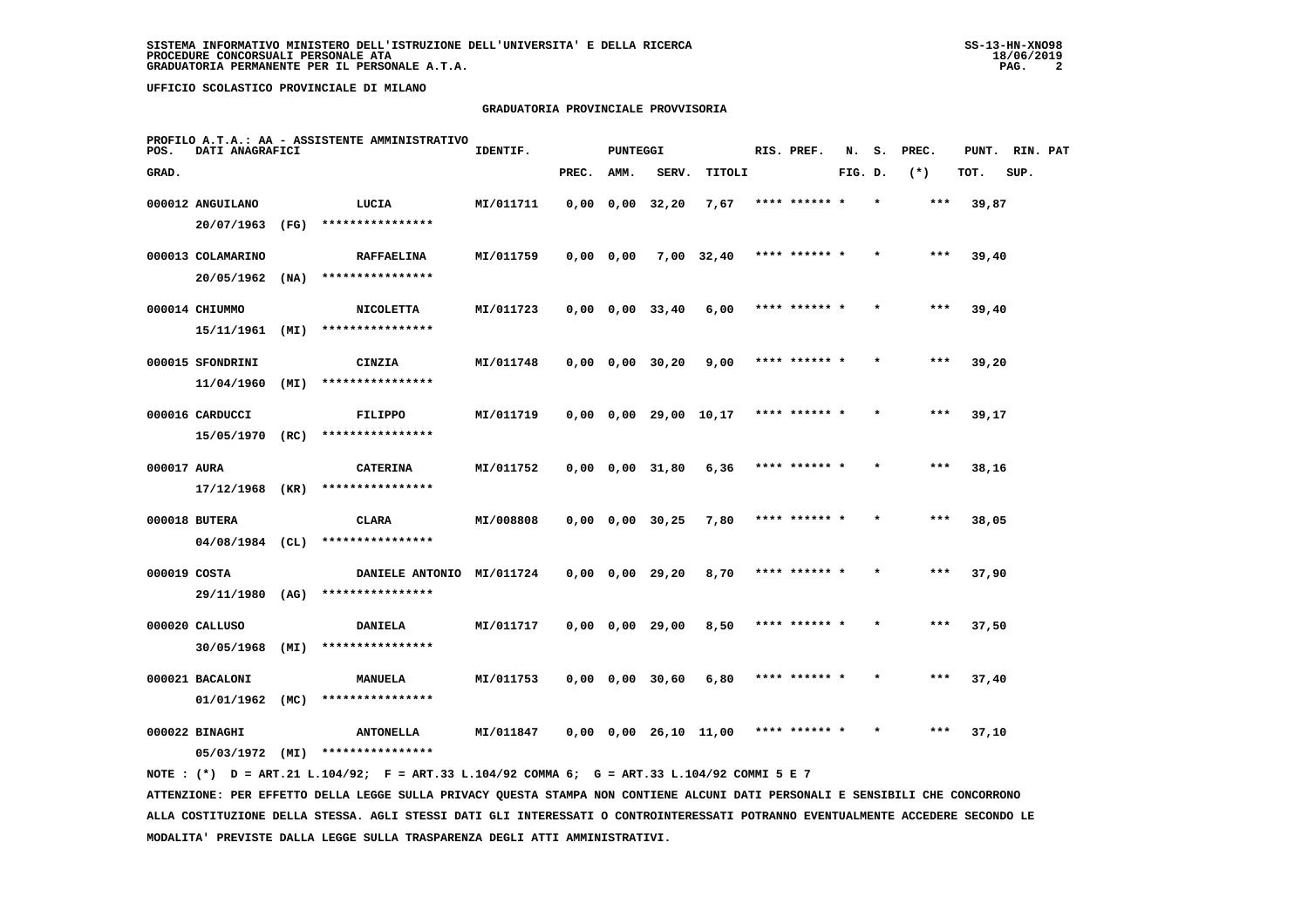# **GRADUATORIA PROVINCIALE PROVVISORIA**

| POS.        | DATI ANAGRAFICI                      |      | PROFILO A.T.A.: AA - ASSISTENTE AMMINISTRATIVO | IDENTIF.  |       | <b>PUNTEGGI</b> |                               |        | RIS. PREF.    | N.      | s. | PREC. | PUNT. RIN. PAT |      |  |
|-------------|--------------------------------------|------|------------------------------------------------|-----------|-------|-----------------|-------------------------------|--------|---------------|---------|----|-------|----------------|------|--|
| GRAD.       |                                      |      |                                                |           | PREC. | AMM.            | SERV.                         | TITOLI |               | FIG. D. |    | $(*)$ | TOT.           | SUP. |  |
|             | 000023 BOTTO<br>09/10/1973 (SP)      |      | <b>BARBARA</b><br>****************             | MI/011713 |       |                 | $0,00$ $0,00$ $27,80$         | 9,00   | **** ******   |         |    | ***   | 36,80          |      |  |
| 000024 FOTI |                                      |      | <b>ANTONINO</b>                                | MI/011733 |       |                 | $0,00$ $0,00$ $28,05$         | 8,50   | **** ****** * |         |    | $***$ | 36,55          |      |  |
|             | 31/07/1976<br>000025 DE VUONO        | (ME) | ****************<br>MARIA                      | MI/011729 |       |                 | $0,00$ $0,00$ $27,30$         | 9,13   | **** ****** * |         |    | $***$ | 36,43          |      |  |
|             | 10/01/1966<br>000026 CACCIATORE      | (RC) | ****************<br><b>FRANCESCO</b>           | MI/008611 |       |                 | $0,00$ $0,00$ $26,85$         | 9,50   | **** ****** * |         |    | ***   | 36,35          |      |  |
|             | 19/01/1975                           | (CL) | ****************                               |           |       |                 |                               |        |               |         |    |       |                |      |  |
|             | 000027 CALCAGNO<br>21/06/1975        | (CT) | <b>SANTINA</b><br>****************             | MI/011716 |       |                 | $0,00$ $0,00$ $26,80$         | 9,50   | **** ****** * |         |    | $***$ | 36,30          |      |  |
|             | 000028 PROSPERI<br>28/07/1974        | (NA) | <b>SERGIO</b><br>****************              | MI/012115 |       |                 | $0,00$ $0,00$ $29,90$         | 6,00   | **** ****** * |         |    | ***   | 35,90          |      |  |
|             | 000029 SCHILLACI<br>11/08/1968       | (EE) | CARMELA<br>****************                    | MI/011746 |       |                 | 0,00 0,00 28,40               | 7,33   | **** ****** * |         |    | ***   | 35,73          |      |  |
|             | 000030 BOMBELLI<br>$24/02/1965$ (VA) |      | CINZIA MARIA<br>****************               | MI/011712 |       |                 | $0,00$ $0,00$ $25,40$ $10,00$ |        | **** ******   |         |    | ***   | 35,40          |      |  |
|             | 000031 GRISI<br>06/08/1975 (KR)      |      | LAURA<br>****************                      | MI/011762 |       |                 | $0,00$ $0,00$ $28,40$         | 7,00   | **** ****** * |         |    | $***$ | 35,40          |      |  |
|             | 000032 BERRA<br>07/08/1976           | (MI) | ANNA<br>****************                       | MI/011754 |       |                 | $0,00 \t 0,00 \t 28,00$       | 7,00   | **** ****** * |         |    | $***$ | 35,00          |      |  |
|             | 000033 MORABITO<br>18/01/1970        | (RC) | <b>SALVATORE</b><br>****************           | MI/011774 |       |                 | $0,00$ $0,00$ $28,60$         | 6,17   | **** ****** * |         |    | ***   | 34,77          |      |  |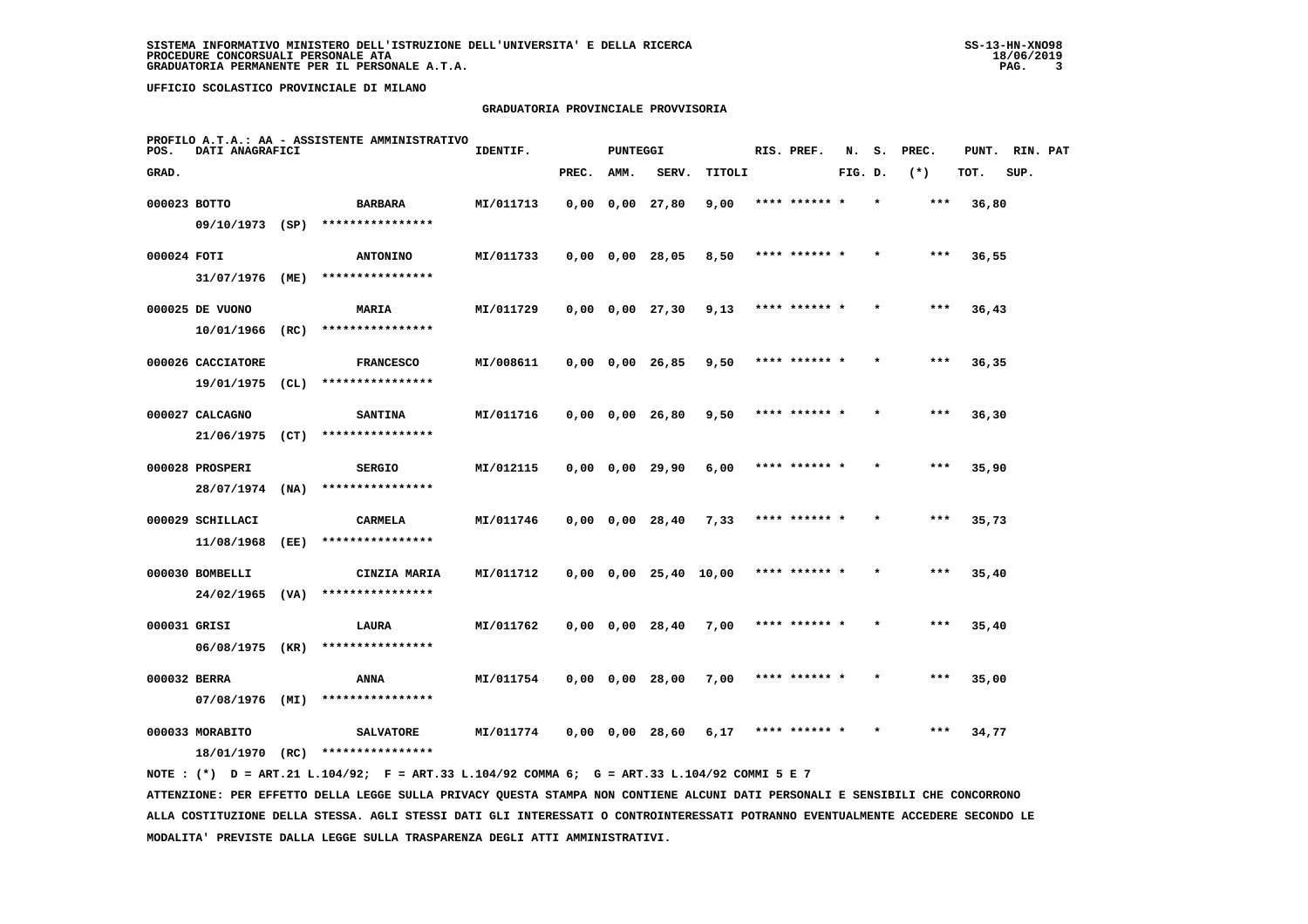# **GRADUATORIA PROVINCIALE PROVVISORIA**

| POS.         | DATI ANAGRAFICI   |      | PROFILO A.T.A.: AA - ASSISTENTE AMMINISTRATIVO | IDENTIF.  |       | PUNTEGGI |                               |        | RIS. PREF.    | N.      | s.      | PREC. | PUNT. | RIN. PAT |  |
|--------------|-------------------|------|------------------------------------------------|-----------|-------|----------|-------------------------------|--------|---------------|---------|---------|-------|-------|----------|--|
| GRAD.        |                   |      |                                                |           | PREC. | AMM.     | SERV.                         | TITOLI |               | FIG. D. |         | $(*)$ | TOT.  | SUP.     |  |
|              | 000034 MIRABELLI  |      | <b>ANGELA</b>                                  | MI/011739 |       |          | $0,00$ $0,00$ $24,20$         | 9,97   | **** ******   |         |         | $***$ | 34,17 |          |  |
|              | 15/11/1968        | (EE) | ****************                               |           |       |          |                               |        |               |         |         |       |       |          |  |
|              | 000035 LOMBARDO   |      | DOROTEA ORIANA                                 | MI/011852 |       |          | $0,00$ $0,00$ $23,70$ $10,20$ |        | **** ****** * |         |         | ***   | 33,90 |          |  |
|              | 27/10/1981 (TP)   |      | ****************                               |           |       |          |                               |        |               |         |         |       |       |          |  |
| 000036 BRUNO |                   |      | <b>ANTONIO</b>                                 | MI/011714 |       |          | $0,00$ $0,00$ $25,70$         | 8,00   | **** ****** * |         |         | ***   | 33,70 |          |  |
|              | 27/11/1960        | (CS) | ****************                               |           |       |          |                               |        |               |         |         |       |       |          |  |
|              | 000037 MICCHIA    |      | MARIA                                          | MI/011853 |       |          | $0,00$ $0,00$ $22,20$ $11,00$ |        | **** ****** * |         |         | $***$ | 33,20 |          |  |
|              | 04/08/1985 (RC)   |      | ****************                               |           |       |          |                               |        |               |         |         |       |       |          |  |
| 000038 TABBI |                   |      | <b>CARMELA</b>                                 | MI/011784 |       |          | $0,00$ $0,00$ $25,50$         | 7,67   | **** ****** * |         |         | ***   | 33,17 |          |  |
|              | 15/02/1963        | (CL) | ****************                               |           |       |          |                               |        |               |         |         |       |       |          |  |
|              | 000039 RUBINO     |      | <b>MONICA</b>                                  | MI/011745 |       |          | $0,00$ $0,00$ $26,60$         | 6,50   | **** ****** * |         | $\star$ | ***   | 33,10 |          |  |
|              | $14/12/1980$ (CZ) |      | ****************                               |           |       |          |                               |        |               |         |         |       |       |          |  |
| 000040 BRUNO |                   |      | <b>CONCETTA</b>                                | MI/011206 |       |          | $0,00$ $0,00$ $23,40$         | 9,50   | **** ******   |         |         | ***   | 32,90 |          |  |
|              | $19/02/1977$ (CL) |      | ****************                               |           |       |          |                               |        |               |         |         |       |       |          |  |
|              | 000041 IANNACI    |      | <b>MARCO</b>                                   | MI/011252 |       |          | $0,00 \quad 0,00 \quad 24,00$ | 8,80   | **** ****** * |         |         | ***   | 32,80 |          |  |
|              | $02/05/1978$ (PA) |      | ****************                               |           |       |          |                               |        |               |         |         |       |       |          |  |
|              | 000042 SCHITO     |      | <b>LORENZO</b>                                 | MI/011747 |       |          | $0,00$ $0,00$ $24,30$         | 8,00   | **** ****** * |         |         | $***$ | 32,30 |          |  |
|              | 20/07/1977        | (LE) | ****************                               |           |       |          |                               |        |               |         |         |       |       |          |  |
|              | 000043 SCOPELLITI |      | MICHELE                                        | MI/011782 |       |          | $0,00$ $0,00$ $20,38$ $11,20$ |        | **** ****** * |         |         | $***$ | 31,58 |          |  |
|              | 02/08/1982        | (AG) | ****************                               |           |       |          |                               |        |               |         |         |       |       |          |  |
|              | 000044 CARFORA    |      | ANNA                                           | MI/011721 |       |          | $0,00$ $0,00$ $22,85$         | 8,70   | **** ****** * |         |         | ***   | 31,55 |          |  |
|              | 26/07/1980        | (BN) | ****************                               |           |       |          |                               |        |               |         |         |       |       |          |  |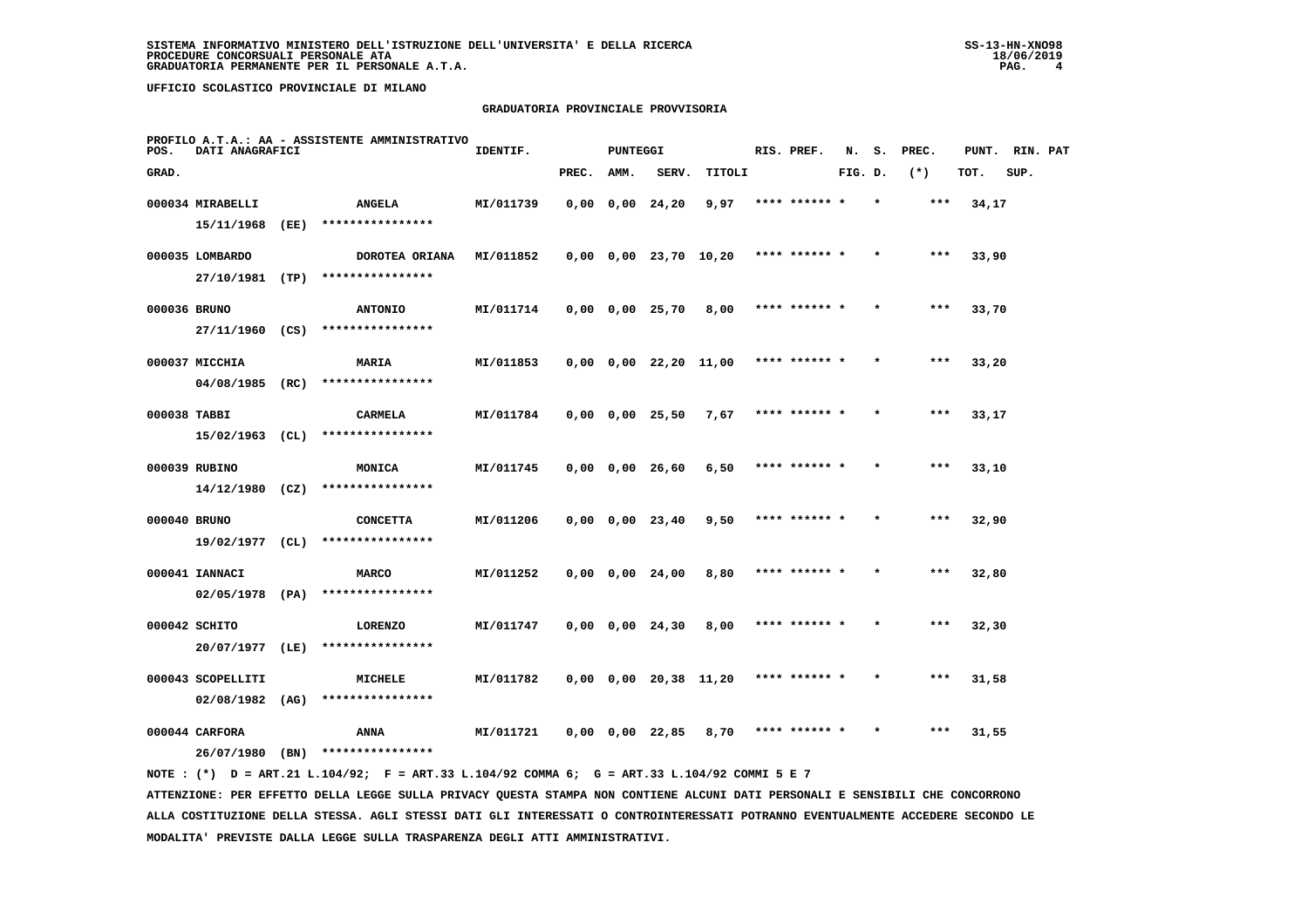#### **GRADUATORIA PROVINCIALE PROVVISORIA**

| POS.         | DATI ANAGRAFICI   |      | PROFILO A.T.A.: AA - ASSISTENTE AMMINISTRATIVO | IDENTIF.  |           | <b>PUNTEGGI</b> |                               |                       | RIS. PREF.    | N.      | s. | PREC. | PUNT. | RIN. PAT |  |
|--------------|-------------------|------|------------------------------------------------|-----------|-----------|-----------------|-------------------------------|-----------------------|---------------|---------|----|-------|-------|----------|--|
| GRAD.        |                   |      |                                                |           | PREC.     | AMM.            | SERV.                         | TITOLI                |               | FIG. D. |    | $(*)$ | TOT.  | SUP.     |  |
|              | 000045 CASTIGLIA  |      | MARIA CATERINA                                 | MI/011756 | 0,0000,00 |                 |                               | $7,00$ 23,80          | **** ****** * |         |    | ***   | 30,80 |          |  |
|              | 05/03/1964 (MB)   |      | ****************                               |           |           |                 |                               |                       |               |         |    |       |       |          |  |
| 000046 RIZZO |                   |      | FEDERICA                                       | MI/011744 |           |                 | $0,00$ $0,00$ $18,60$ $11,50$ |                       | **** ****** * |         |    | ***   | 30,10 |          |  |
|              | 08/02/1987 (LE)   |      | ****************                               |           |           |                 |                               |                       |               |         |    |       |       |          |  |
| 000047 TORRI |                   |      | <b>ELENA</b>                                   | MI/011925 |           |                 | $0,00$ $0,00$ $18,50$ $11,30$ |                       | **** ****** * |         |    | ***   | 29,80 |          |  |
|              | 23/09/1984        | (MI) | ****************                               |           |           |                 |                               |                       |               |         |    |       |       |          |  |
|              | 000048 MANNARINO  |      | <b>ASSUNTA</b>                                 | MI/011737 |           |                 | $0,00$ $0,00$ $17,70$ $11,40$ |                       | **** ****** * |         |    | $***$ | 29,10 |          |  |
|              | 14/01/1981 (BA)   |      | ****************                               |           |           |                 |                               |                       |               |         |    |       |       |          |  |
|              | 000049 DEVOLI     |      | <b>NATALE</b>                                  | MI/011924 |           |                 | $0,00$ $0,00$ $22,90$         | 6,00                  | **** ****** * |         |    | $***$ | 28,90 |          |  |
|              | 01/05/1970 (RC)   |      | ****************                               |           |           |                 |                               |                       |               |         |    |       |       |          |  |
|              | 000050 LICARI     |      | <b>EMANUELA</b>                                | MI/011766 |           |                 |                               | 0,00 0,00 16,35 12,50 | **** ****** * |         |    | $***$ | 28,85 |          |  |
|              | $06/05/1982$ (RC) |      | ****************                               |           |           |                 |                               |                       |               |         |    |       |       |          |  |
|              | 000051 CANNATA    |      | MIRIAM                                         | MI/011718 |           |                 | $0,00$ $0,00$ $15,50$ $13,30$ |                       | **** ****** * |         |    | ***   | 28,80 |          |  |
|              | $11/04/1987$ (LT) |      | ****************                               |           |           |                 |                               |                       |               |         |    |       |       |          |  |
|              | 000052 PISCOPO    |      | <b>CARMELO</b>                                 | MI/011741 |           |                 | $0,00$ $0,00$ $17,70$ $11,00$ |                       | **** ****** * |         |    | $***$ | 28,70 |          |  |
|              | 04/12/1991 (PA)   |      | ****************                               |           |           |                 |                               |                       |               |         |    |       |       |          |  |
|              | 000053 GERACI     |      | MASSIMILIANO                                   | MI/011734 |           |                 | $0,00$ $0,00$ $20,50$         | 8,00                  | **** ****** * |         |    | $***$ | 28,50 |          |  |
|              | 27/04/1972        | (MI) | ****************                               |           |           |                 |                               |                       |               |         |    |       |       |          |  |
|              | 000054 PETRILLO   |      | <b>ANGELINA</b>                                | MI/012114 |           |                 | $0,00$ $0,00$ $18,70$         | 9,00                  | **** ****** * |         |    | $***$ | 27,70 |          |  |
|              | $02/11/1965$ (CE) |      | ****************                               |           |           |                 |                               |                       |               |         |    |       |       |          |  |
|              | 000055 RITELLI    |      | <b>ANTONIO</b>                                 | MI/011742 |           |                 | $0,00$ $0,00$ $16,30$ $11,00$ |                       | **** ****** * |         |    | ***   | 27,30 |          |  |
|              | 19/07/1989        | (KR) | ****************                               |           |           |                 |                               |                       |               |         |    |       |       |          |  |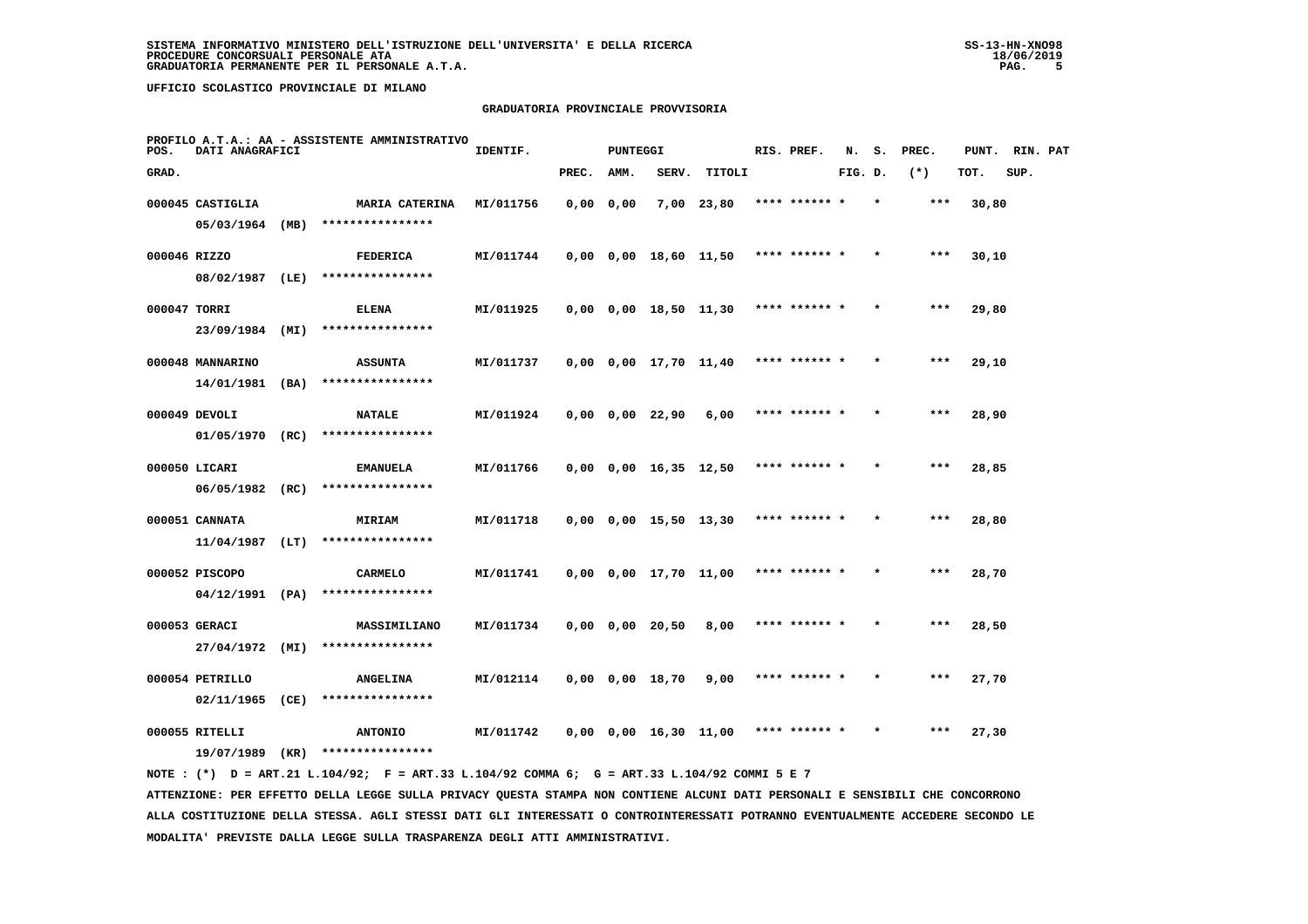# **GRADUATORIA PROVINCIALE PROVVISORIA**

| POS.         | DATI ANAGRAFICI    |      | PROFILO A.T.A.: AA - ASSISTENTE AMMINISTRATIVO | IDENTIF.  |       | <b>PUNTEGGI</b> |                               |        |      | RIS. PREF.    | N.      | s. | PREC. | PUNT. | RIN. PAT |  |
|--------------|--------------------|------|------------------------------------------------|-----------|-------|-----------------|-------------------------------|--------|------|---------------|---------|----|-------|-------|----------|--|
| GRAD.        |                    |      |                                                |           | PREC. | AMM.            | SERV.                         | TITOLI |      |               | FIG. D. |    | $(*)$ | TOT.  | SUP.     |  |
|              | 000056 CUCCIA      |      | <b>EUGENIO</b>                                 | MI/011726 |       |                 | $0,00$ $0,00$ $19,30$         | 8,00   |      | **** ****** * |         |    | ***   | 27,30 |          |  |
|              | 17/12/1988         | (CT) | ****************                               |           |       |                 |                               |        |      |               |         |    |       |       |          |  |
|              | 000057 DEL PRETE   |      | <b>SILVANA</b>                                 | MI/011728 |       |                 | $0,00$ $0,00$ $13,90$ $13,30$ |        |      | **** ****** * |         |    | $***$ | 27,20 |          |  |
|              | 16/01/1979         | (NA) | ****************                               |           |       |                 |                               |        |      |               |         |    |       |       |          |  |
|              | 000058 MAIETTA     |      | <b>GIUSEPPE</b>                                | MI/011771 |       |                 | $0,00$ $0,00$ $14,50$ $12,50$ |        |      | **** ****** * |         |    | ***   | 27,00 |          |  |
|              | 26/07/1991         | (CE) | ****************                               |           |       |                 |                               |        |      |               |         |    |       |       |          |  |
|              | 000059 FERRENTINO  |      | <b>ELVIS</b>                                   | MI/011929 |       |                 | 0,00 0,00 18,00               | 8,80   |      | **** ****** * |         |    | $***$ | 26,80 |          |  |
|              | 08/10/1986 (AV)    |      | ****************                               |           |       |                 |                               |        |      |               |         |    |       |       |          |  |
|              | 000060 MARANO      |      | <b>EMANUELA</b>                                | MI/011738 |       |                 | $0,00$ $0,00$ $14,00$ $12,80$ |        |      | **** ****** * |         |    | $***$ | 26,80 |          |  |
|              | $13/04/1986$ (CS)  |      | ****************                               |           |       |                 |                               |        |      |               |         |    |       |       |          |  |
|              | 000061 LOMBARDOZZI |      | <b>NADIA</b>                                   | MI/011854 |       |                 | $0,00$ $0,00$ $15,00$ $11,70$ |        |      | **** ****** * |         |    | ***   | 26,70 |          |  |
|              | $14/11/1983$ (AG)  |      | ****************                               |           |       |                 |                               |        |      |               |         |    |       |       |          |  |
| 000062 LAURI |                    |      | <b>CONCETTA</b>                                | MI/011765 |       |                 | $0,00$ $0,00$ $13,65$ $13,00$ |        |      | **** ****** * |         |    | $***$ | 26,65 |          |  |
|              | $14/04/1986$ (NA)  |      | ****************                               |           |       |                 |                               |        |      |               |         |    |       |       |          |  |
|              | 000063 LI VECCHI   |      | <b>CALOGERO</b>                                | MI/011851 |       |                 | $0,00$ $0,00$ $16,60$ $10,00$ |        |      | **** ****** * |         |    | $***$ | 26,60 |          |  |
|              | 14/10/1972 (CL)    |      | ****************                               |           |       |                 |                               |        |      |               |         |    |       |       |          |  |
|              | 000064 CACOZZA     |      | <b>ANNALISA</b>                                | MI/011715 |       |                 | $0,00$ $0,00$ $14,50$ $12,00$ |        |      | **** ****** * |         |    | $***$ | 26,50 |          |  |
|              | $16/02/1988$ (CZ)  |      | ****************                               |           |       |                 |                               |        |      |               |         |    |       |       |          |  |
|              | 000065 CARENA      |      | <b>GIOVANNA</b>                                | MI/011720 |       |                 | 0,00 0,00 17,00               | 9,33   |      | **** ****** * |         |    | $***$ | 26,33 |          |  |
|              | $03/04/1968$ (MI)  |      | ****************                               |           |       |                 |                               |        |      |               |         |    |       |       |          |  |
| 000066 REALE |                    |      | <b>ASSUNTA</b>                                 | MI/012135 |       |                 | $0,00$ $0,00$ $15,00$ $11,33$ |        | **** |               |         |    |       | 26,33 |          |  |
|              | 12/01/1978         | (CS) | ****************                               |           |       |                 |                               |        |      |               |         |    |       |       |          |  |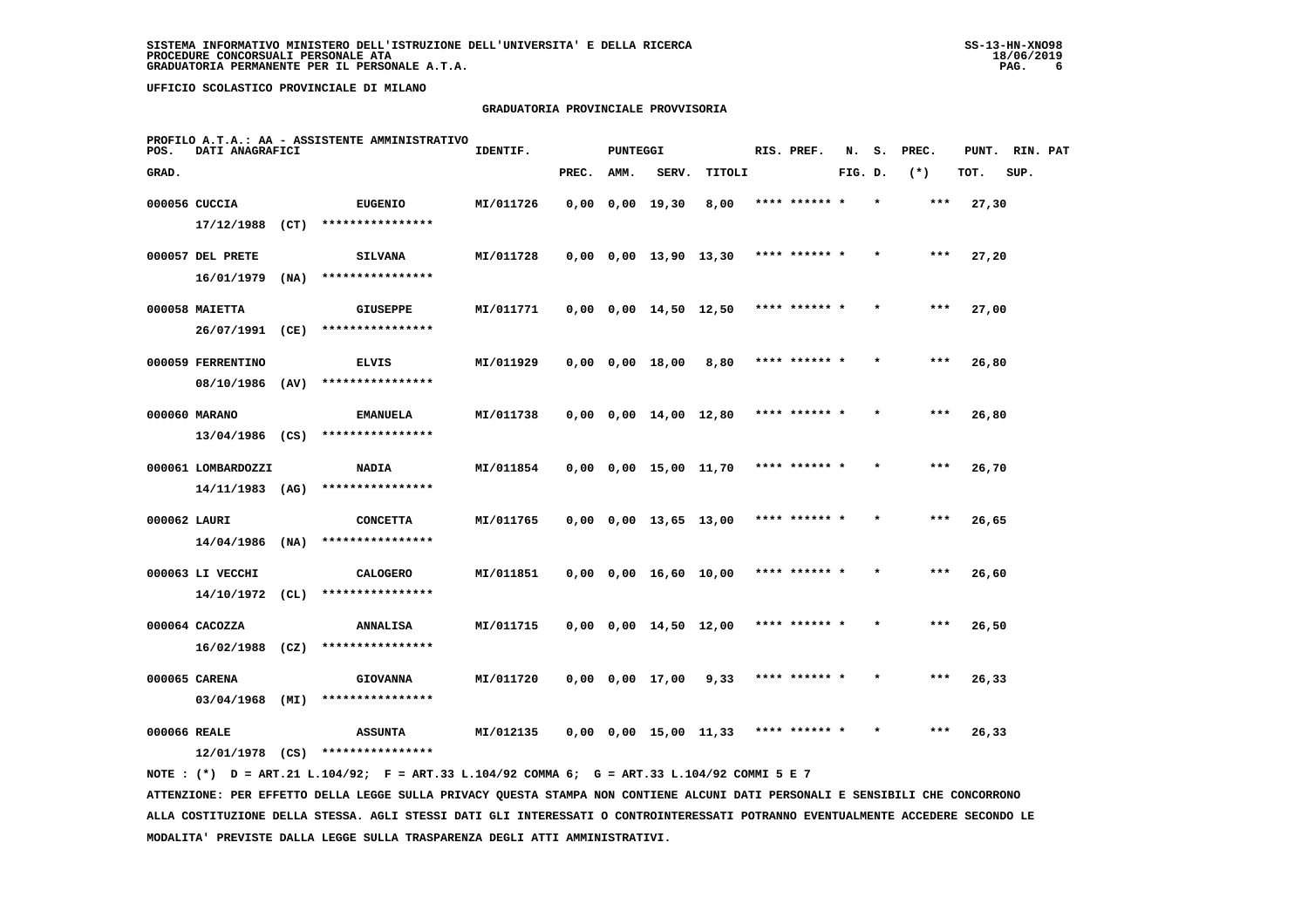# **GRADUATORIA PROVINCIALE PROVVISORIA**

| POS.         | DATI ANAGRAFICI   | PROFILO A.T.A.: AA - ASSISTENTE AMMINISTRATIVO                                              | IDENTIF.  |       | <b>PUNTEGGI</b> |                               |                       | RIS. PREF.    | N.      | s. | PREC. | PUNT. RIN. PAT |      |  |
|--------------|-------------------|---------------------------------------------------------------------------------------------|-----------|-------|-----------------|-------------------------------|-----------------------|---------------|---------|----|-------|----------------|------|--|
| GRAD.        |                   |                                                                                             |           | PREC. | AMM.            | SERV.                         | TITOLI                |               | FIG. D. |    | $(*)$ | TOT.           | SUP. |  |
|              | 000067 FEMIANI    | ILARIA                                                                                      | MI/011731 |       |                 | $0,00$ $0,00$ $13,20$ $13,10$ |                       | **** ****** * |         |    | ***   | 26,30          |      |  |
|              | $04/12/1980$ (NA) | ****************                                                                            |           |       |                 |                               |                       |               |         |    |       |                |      |  |
|              | 000068 NOBILE     | <b>ILENIA</b>                                                                               | MI/011777 |       |                 | 0,00 0,00 17,50               | 8,80                  | **** ****** * |         |    | ***   | 26,30          |      |  |
|              | $07/09/1983$ (AG) | ****************                                                                            |           |       |                 |                               |                       |               |         |    |       |                |      |  |
| 000069 MUTO  |                   | <b>DIANA</b>                                                                                | MI/011776 |       |                 | $0,00$ $0,00$ $12,60$ $13,50$ |                       | **** ****** * |         |    |       | 26,10          |      |  |
|              | $09/08/1982$ (NA) | ****************                                                                            |           |       |                 |                               |                       |               |         |    |       |                |      |  |
|              | 000070 MANGONE    | <b>ROSSELLA</b>                                                                             | MI/011772 |       |                 |                               | 0,00 0,00 13,70 12,30 | **** ****** * |         |    | ***   | 26,00          |      |  |
|              | $14/06/1982$ (CZ) | ****************                                                                            |           |       |                 |                               |                       |               |         |    |       |                |      |  |
|              | 000071 COLANGELO  | <b>ROBERTA</b>                                                                              | MI/011725 |       |                 | $0,00$ $0,00$ $15,00$ $11,00$ |                       | **** ****** * |         |    | ***   | 26,00          |      |  |
|              | 15/03/1980 (FG)   | ****************                                                                            |           |       |                 |                               |                       |               |         |    |       |                |      |  |
| 000072 GALLO |                   | <b>STEFANO</b>                                                                              | MI/011732 |       |                 | $0,00$ $0,00$ $16,90$         | 9,00                  | **** ****** * |         |    | $***$ | 25,90          |      |  |
|              | $05/05/1977$ (CZ) | ****************                                                                            |           |       |                 |                               |                       |               |         |    |       |                |      |  |
|              | 000073 ALMASIO    | <b>MARZIA MARIA</b>                                                                         | MI/011751 |       |                 | $0,00$ $0,00$ $14,00$ $11,67$ |                       | **** ****** * |         |    | ***   | 25,67          |      |  |
|              | 19/04/1974 (VA)   | ****************                                                                            |           |       |                 |                               |                       |               |         |    |       |                |      |  |
|              | 000074 RAIMONDI   | <b>ANTONIA</b>                                                                              | MI/011857 |       |                 | $0,00$ $0,00$ $12,50$ $13,00$ |                       | **** ****** * |         |    | ***   | 25,50          |      |  |
|              | 04/11/1987 (CE)   | ****************                                                                            |           |       |                 |                               |                       |               |         |    |       |                |      |  |
|              | 000075 PAGANO     | <b>GIUSEPPE</b>                                                                             | MI/011855 |       |                 | $0,00$ $0,00$ $14,00$ $11,17$ |                       | **** ****** * |         |    | ***   | 25,17          |      |  |
|              | 04/08/1977 (CE)   | ****************                                                                            |           |       |                 |                               |                       |               |         |    |       |                |      |  |
| 000076 VIOLI |                   | FRANCESCO ROCCO MI/011750                                                                   |           |       |                 | $0,00$ $0,00$ $14,60$ $10,50$ |                       | **** ****** * |         |    | ***   | 25,10          |      |  |
|              | 15/05/1980 (RC)   | ****************                                                                            |           |       |                 |                               |                       |               |         |    |       |                |      |  |
|              | 000077 CATERINO   | <b>ROBERTO</b>                                                                              | MI/011757 |       |                 | $0,00$ $0,00$ $13,00$ $12,00$ |                       | **** ****** * |         |    | ***   | 25,00          |      |  |
|              |                   | 17/09/1988 (CE) ****************                                                            |           |       |                 |                               |                       |               |         |    |       |                |      |  |
|              |                   | NOTE: (*) D = ART.21 L.104/92; F = ART.33 L.104/92 COMMA 6; G = ART.33 L.104/92 COMMI 5 E 7 |           |       |                 |                               |                       |               |         |    |       |                |      |  |

 **ATTENZIONE: PER EFFETTO DELLA LEGGE SULLA PRIVACY QUESTA STAMPA NON CONTIENE ALCUNI DATI PERSONALI E SENSIBILI CHE CONCORRONO ALLA COSTITUZIONE DELLA STESSA. AGLI STESSI DATI GLI INTERESSATI O CONTROINTERESSATI POTRANNO EVENTUALMENTE ACCEDERE SECONDO LE MODALITA' PREVISTE DALLA LEGGE SULLA TRASPARENZA DEGLI ATTI AMMINISTRATIVI.**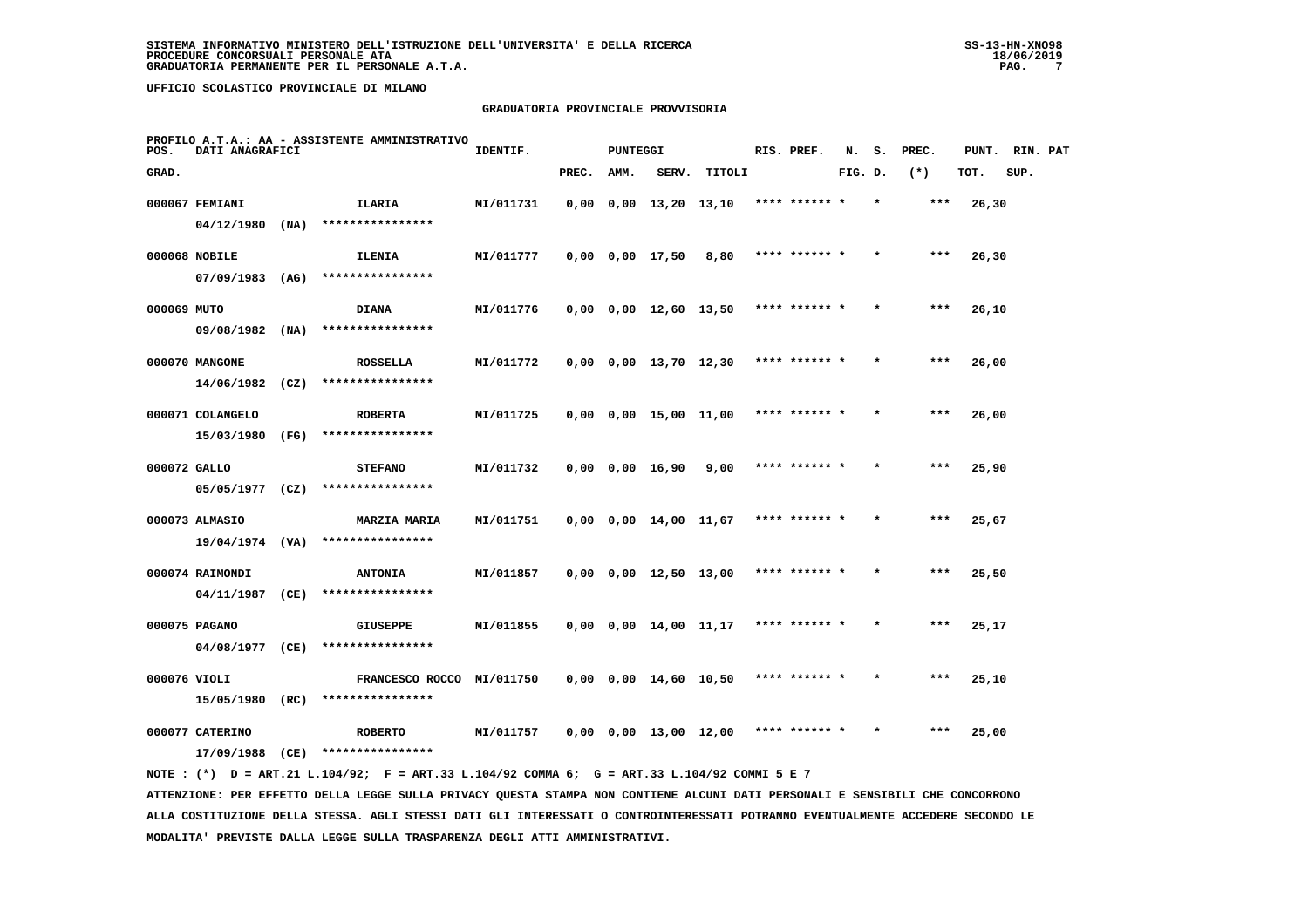# **GRADUATORIA PROVINCIALE PROVVISORIA**

| POS.         | DATI ANAGRAFICI                        |      | PROFILO A.T.A.: AA - ASSISTENTE AMMINISTRATIVO | IDENTIF.  |               | <b>PUNTEGGI</b> |                               |                       | RIS. PREF.    | N.      | s.      | PREC. | PUNT. | RIN. PAT |  |
|--------------|----------------------------------------|------|------------------------------------------------|-----------|---------------|-----------------|-------------------------------|-----------------------|---------------|---------|---------|-------|-------|----------|--|
| GRAD.        |                                        |      |                                                |           | PREC.         | AMM.            | SERV.                         | TITOLI                |               | FIG. D. |         | $(*)$ | TOT.  | SUP.     |  |
|              | 000078 MUSARRA<br>06/01/1966           | (ME) | <b>GIANCARLA</b><br>****************           | MI/011906 |               |                 | 0,00 0,00 12,00 12,83         |                       | **** ****** * |         | $\star$ | ***   | 24,83 |          |  |
|              | 000079 CALIGIURI<br>$14/12/1965$ (CZ)  |      | TOMMASO<br>****************                    | MI/008461 |               |                 | $0,00$ $0,00$ $16,50$         | 8,17                  | **** ****** * |         |         | ***   | 24,67 |          |  |
|              | 000080 CASANO                          |      | <b>ROSANNA MARIA</b>                           | MI/011722 |               |                 | 0,00 0,00 14,50               | 9,83                  | **** ****** * |         |         | ***   | 24,33 |          |  |
|              | 17/07/1966 (TP)<br>000081 MULE' CASCIO |      | ****************<br><b>ROSALIA</b>             | MI/011775 |               |                 | $0,00$ $0,00$ $14,30$         | 9,70                  | **** ****** * |         |         | ***   | 24,00 |          |  |
|              | 27/01/1985 (PA)<br>000082 CERRONE      |      | ****************<br><b>MARCO</b>               | MI/011919 |               |                 | 0,00 0,00 17,85               | 6,00                  | **** ****** * |         |         | $***$ | 23,85 |          |  |
|              | 05/10/1963 (MI)<br>000083 CATTANO      |      | ****************<br>CARMELA                    | MI/011758 | $0,00$ $0,00$ |                 |                               | 9,83 13,90            | **** ****** * |         |         | ***   | 23,73 |          |  |
| 000084 RUSSO | $04/06/1976$ (AG)                      |      | ****************<br><b>FRANCESCA</b>           | MI/011780 |               |                 | $0,00$ $0,00$ $14,20$ $9,50$  |                       | **** ****** * |         |         | $***$ | 23,70 |          |  |
|              | $22/07/1975$ (SA)<br>000085 GUARINO    |      | ****************<br><b>ROBERTO</b>             | MI/011735 |               |                 |                               | 0,00 0,00 13,00 10,33 | **** ****** * |         |         | ***   | 23,33 |          |  |
|              | $21/10/1969$ (CS)<br>000086 TOLSTOI    |      | ****************<br><b>NATALY</b>              | MI/011749 |               |                 | 0,00 0,00 13,50               | 9,80                  |               |         |         | ***   | 23,30 |          |  |
|              | 31/07/1992 (LE)<br>000087 COVELLI      |      | ****************<br>DOMENICA ANGELA MI/011760  |           |               |                 | $0,00$ $0,00$ $10,00$ $12,50$ |                       | **** ****** * |         |         | $***$ | 22,50 |          |  |
|              | $10/02/1976$ (CS)<br>000088 RENZULLO   |      | ****************<br>LUIGI                      | MI/011926 |               |                 | 0,00 0,00 13,50               | 8,90                  | **** ****** * |         |         | ***   | 22,40 |          |  |
|              | 27/12/1991                             | (NA) | ****************                               |           |               |                 |                               |                       |               |         |         |       |       |          |  |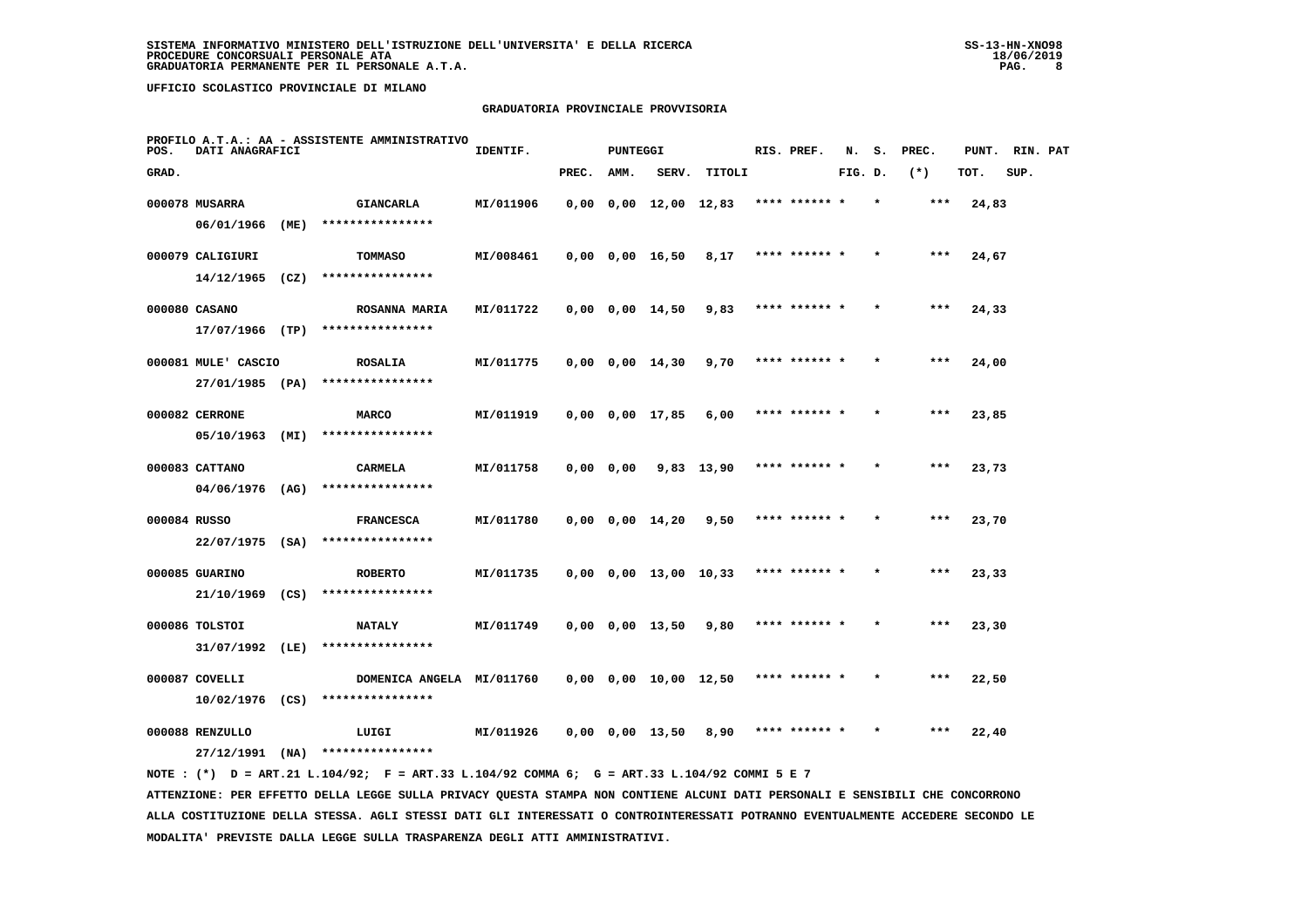# **GRADUATORIA PROVINCIALE PROVVISORIA**

| POS.         | PROFILO A.T.A.: AA - ASSISTENTE AMMINISTRATIVO<br>DATI ANAGRAFICI |      |                                                                                                                                 |           |       | PUNTEGGI |                 |        | RIS. PREF.    |         |         | N. S. PREC. | PUNT. RIN. PAT |      |  |
|--------------|-------------------------------------------------------------------|------|---------------------------------------------------------------------------------------------------------------------------------|-----------|-------|----------|-----------------|--------|---------------|---------|---------|-------------|----------------|------|--|
| GRAD.        |                                                                   |      |                                                                                                                                 |           | PREC. | AMM.     | SERV.           | TITOLI |               | FIG. D. |         | $(*)$       | TOT.           | SUP. |  |
|              | 000089 D'AGOSTINO                                                 |      | <b>VINCENZO</b>                                                                                                                 | MI/011849 |       |          | 0,00 0,00 12,60 | 9,67   | **** ****** * |         | $\star$ | ***         | 22,27          |      |  |
|              | 08/12/1974 (RC)                                                   |      | ****************                                                                                                                |           |       |          |                 |        |               |         |         |             |                |      |  |
|              | 000090 LAGANA'                                                    |      | <b>FRANCESCO</b>                                                                                                                | MI/011736 |       |          | 0,00 0,00 14,60 | 7.67   | **** ****** * |         | $\star$ | ***         | 22,27          |      |  |
|              | 29/11/1967                                                        | (RC) | ****************                                                                                                                |           |       |          |                 |        |               |         |         |             |                |      |  |
|              | 000091 BOSSONE                                                    |      | <b>ANTONIO</b>                                                                                                                  | MI/011918 |       |          | 0,00 0,00 14,60 | 7,00   | **** ****** * |         | $\star$ | ***         | 21,60          |      |  |
|              | 04/03/1988                                                        | (AV) | ****************                                                                                                                |           |       |          |                 |        |               |         |         |             |                |      |  |
| 000092 RIZZO |                                                                   |      | TERESA MANUELA MI/011743                                                                                                        |           |       |          | 0,00 0,00 12,50 | 8,80   | **** ****** * |         | $\star$ | ***         | 21,30          |      |  |
|              | 11/02/1981 (PA)                                                   |      | ****************                                                                                                                |           |       |          |                 |        |               |         |         |             |                |      |  |
|              |                                                                   |      | NOTE: (*) D = ART.21 L.104/92; F = ART.33 L.104/92 COMMA 6; G = ART.33 L.104/92 COMMI 5 E 7                                     |           |       |          |                 |        |               |         |         |             |                |      |  |
|              |                                                                   |      | ATTENZIONE: PER EFFETTO DELLA LEGGE SULLA PRIVACY OUESTA STAMPA NON CONTIENE ALCUNI DATI PERSONALI E SENSIBILI CHE CONCORRONO   |           |       |          |                 |        |               |         |         |             |                |      |  |
|              |                                                                   |      | ALLA COSTITUZIONE DELLA STESSA. AGLI STESSI DATI GLI INTERESSATI O CONTROINTERESSATI POTRANNO EVENTUALMENTE ACCEDERE SECONDO LE |           |       |          |                 |        |               |         |         |             |                |      |  |
|              |                                                                   |      | MODALITA' PREVISTE DALLA LEGGE SULLA TRASPARENZA DEGLI ATTI AMMINISTRATIVI.                                                     |           |       |          |                 |        |               |         |         |             |                |      |  |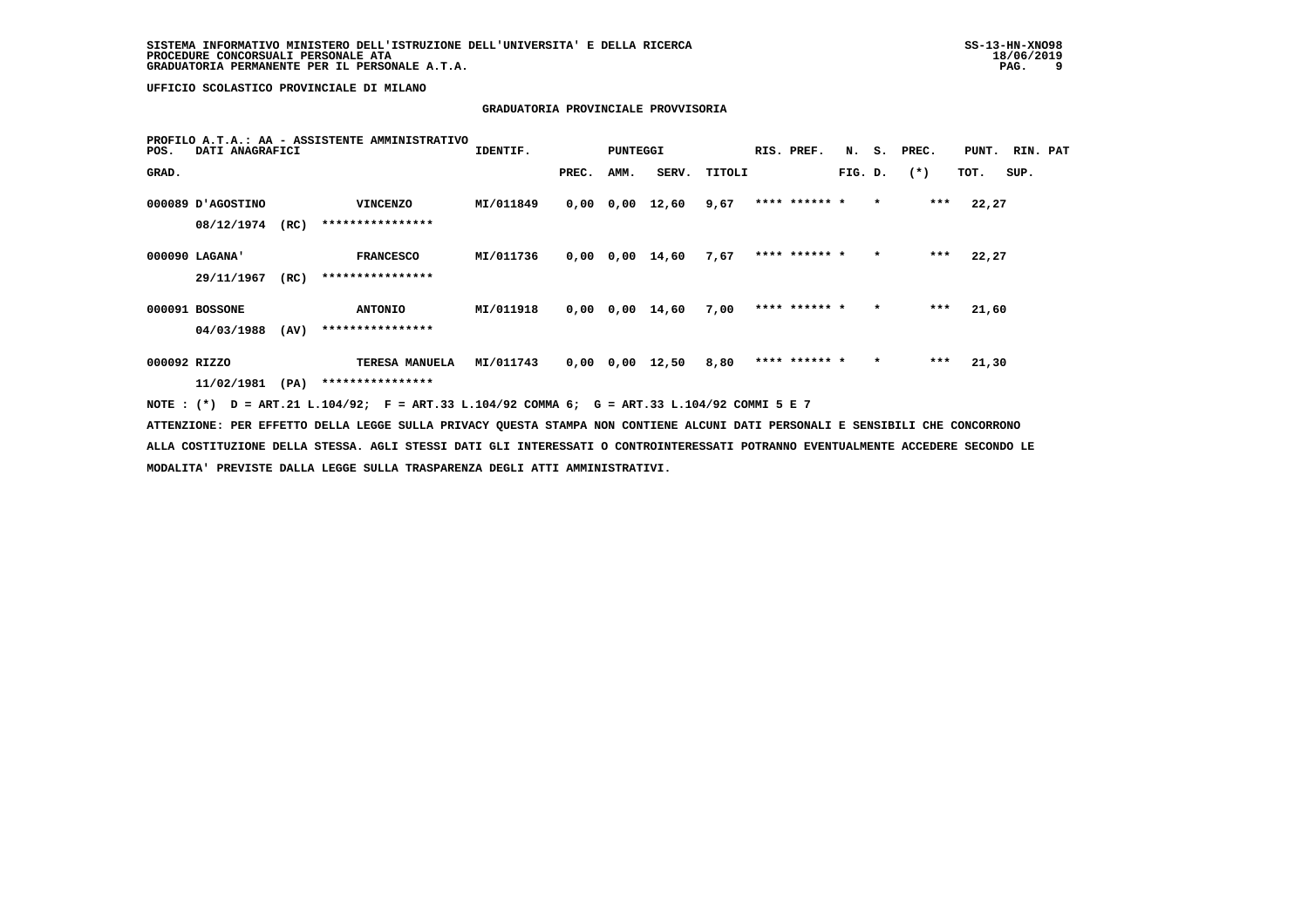#### **GRADUATORIA PROVINCIALE PROVVISORIA**

| RIN. PAT |
|----------|
|          |
|          |
|          |
|          |
|          |
|          |
|          |
|          |
|          |
|          |
|          |
|          |
|          |
|          |
|          |
|          |
|          |
|          |
|          |
|          |
|          |
|          |
|          |
|          |
|          |
|          |

 **ALLA COSTITUZIONE DELLA STESSA. AGLI STESSI DATI GLI INTERESSATI O CONTROINTERESSATI POTRANNO EVENTUALMENTE ACCEDERE SECONDO LE MODALITA' PREVISTE DALLA LEGGE SULLA TRASPARENZA DEGLI ATTI AMMINISTRATIVI.**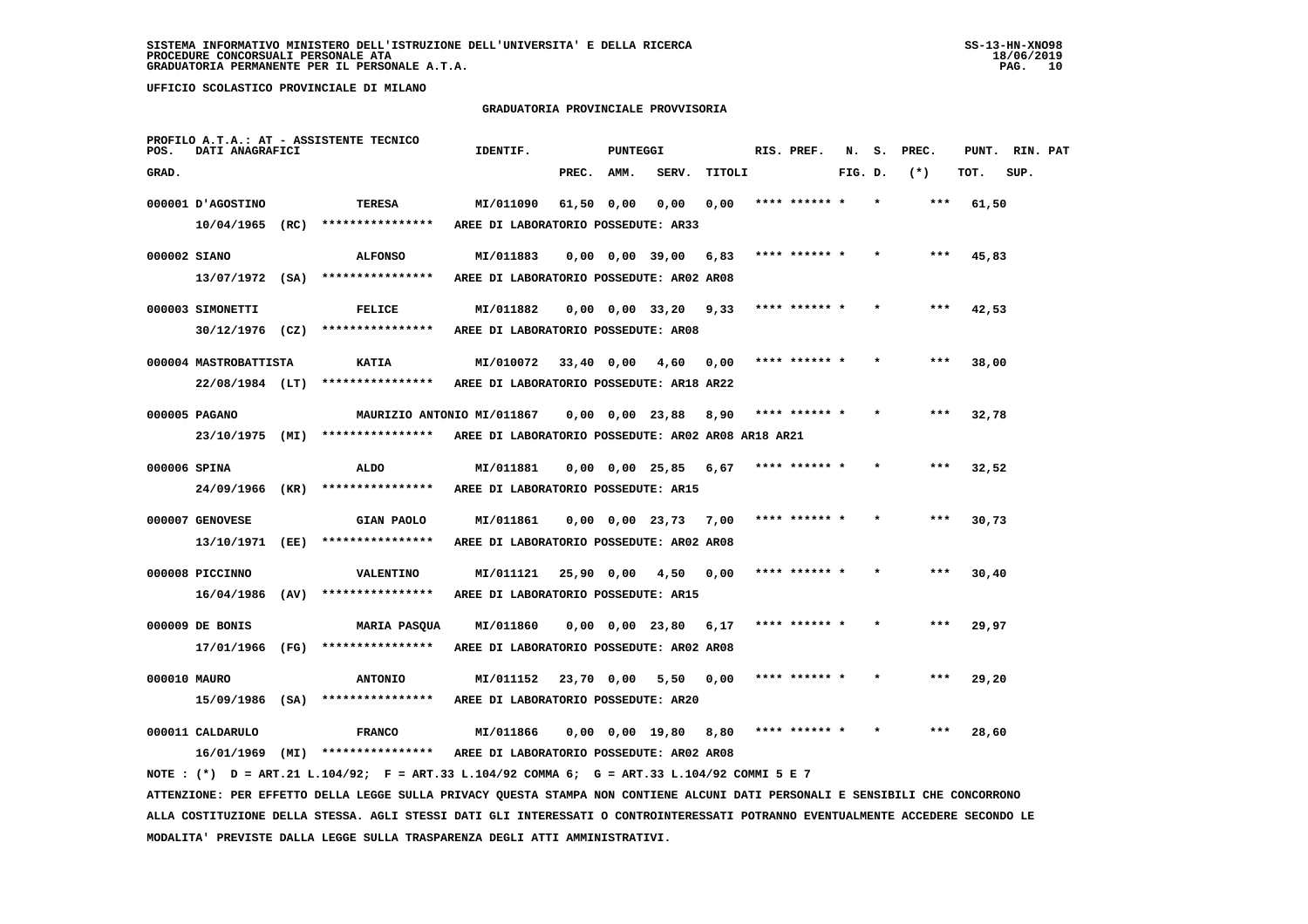#### **GRADUATORIA PROVINCIALE PROVVISORIA**

| POS.        | DATI ANAGRAFICI         | PROFILO A.T.A.: AT - ASSISTENTE TECNICO                                                        | IDENTIF.                                                        |            | PUNTEGGI |                               |                                             | RIS. PREF. N. S. PREC. |         |         |         | PUNT. RIN. PAT |      |  |
|-------------|-------------------------|------------------------------------------------------------------------------------------------|-----------------------------------------------------------------|------------|----------|-------------------------------|---------------------------------------------|------------------------|---------|---------|---------|----------------|------|--|
| GRAD.       |                         |                                                                                                |                                                                 | PREC. AMM. |          |                               | SERV. TITOLI                                |                        | FIG. D. |         | $(*)$   | TOT.           | SUP. |  |
|             | 000012 PELLEGRINO       | <b>FABIO</b>                                                                                   | MI/011935                                                       |            |          | $0,00$ $0,00$ $16,90$ $10,20$ |                                             | **** ****** *          |         |         | ***     | 27,10          |      |  |
|             |                         | $15/10/1980$ (AG) ****************                                                             | AREE DI LABORATORIO POSSEDUTE: AR02 AR08                        |            |          |                               |                                             |                        |         |         |         |                |      |  |
|             | 000013 RAMETTA          | <b>GIUSEPPE</b>                                                                                | MI/011864                                                       |            |          | $0,00$ $0,00$ $17,50$ $9,00$  |                                             | **** ****** *          |         |         | $* * *$ | 26,50          |      |  |
|             |                         | 14/03/1977 (LE) ****************                                                               | AREE DI LABORATORIO POSSEDUTE: AR08 AR11 AR23 AR38              |            |          |                               |                                             |                        |         |         |         |                |      |  |
|             | 000014 DE FEO           | <b>ROBERTA</b>                                                                                 | MI/011932                                                       |            |          | $0,00$ $0,00$ $14,00$ $11,80$ |                                             | **** ****** *          |         |         | $* * *$ | 25,80          |      |  |
|             |                         | 09/08/1988 (MI) ****************                                                               | AREE DI LABORATORIO POSSEDUTE: AR20                             |            |          |                               |                                             |                        |         |         |         |                |      |  |
|             | 000015 VERDE            | CAROLINA                                                                                       | MI/011880                                                       |            |          |                               | $0,00$ $0,00$ $13,00$ $11,80$ **** ****** * |                        |         |         | ***     | 24,80          |      |  |
|             |                         | $04/09/1985$ (NA) *****************                                                            | AREE DI LABORATORIO POSSEDUTE: AR02 AR08                        |            |          |                               |                                             |                        |         |         |         |                |      |  |
|             |                         |                                                                                                |                                                                 |            |          |                               |                                             |                        |         |         |         |                |      |  |
| 000016 TINA |                         | <b>ALFONSINA</b><br>20/12/1983 (SA) ****************                                           | MI/011865<br>AREE DI LABORATORIO POSSEDUTE: AR08 AR11 AR23 AR38 |            |          |                               | $0,00$ $0,00$ $11,80$ $12,70$ **** ****** * |                        |         |         |         | 24,50          |      |  |
|             |                         |                                                                                                |                                                                 |            |          |                               |                                             |                        |         |         |         |                |      |  |
|             | 000017 DI CAPUA         | <b>GIULIETTA</b>                                                                               | MI/011934                                                       |            |          | $0,00$ $0,00$ $14,50$ $9,70$  |                                             | **** ****** *          |         |         | $***$   | 24,20          |      |  |
|             |                         | 25/02/1979 (VV) ****************                                                               | AREE DI LABORATORIO POSSEDUTE: AR01 AR08 AR21                   |            |          |                               |                                             |                        |         |         |         |                |      |  |
|             | 000018 CACIOPPO         | VALENTINA                                                                                      | MI/011886                                                       |            |          | $0,00$ $0,00$ $12,60$ $11,50$ |                                             | **** ****** *          |         | $\star$ | ***     | 24,10          |      |  |
|             |                         | $09/07/1986$ (PA) ****************                                                             | AREE DI LABORATORIO POSSEDUTE: AR02 AR08                        |            |          |                               |                                             |                        |         |         |         |                |      |  |
|             | 000019 DI DIO CALDERONE | <b>GIUSEPPE</b>                                                                                | MI/011884                                                       |            |          | $0,00$ $0,00$ $14,50$ $9,17$  |                                             | **** ****** *          |         |         | ***     | 23,67          |      |  |
|             |                         | 19/03/1977 (ME) ****************                                                               | AREE DI LABORATORIO POSSEDUTE: AR02 AR08                        |            |          |                               |                                             |                        |         |         |         |                |      |  |
|             |                         |                                                                                                |                                                                 |            |          |                               |                                             |                        |         |         |         |                |      |  |
|             | 000020 COGLITORE        | DANILO                                                                                         | MI/011885                                                       |            |          | $0,00$ $0,00$ $15,50$ 7,80    |                                             | **** ****** *          |         |         |         | 23,30          |      |  |
|             |                         | $16/08/1984$ (ME) *****************                                                            | AREE DI LABORATORIO POSSEDUTE: AR23 AR28 AR38                   |            |          |                               |                                             |                        |         |         |         |                |      |  |
|             | 000021 BOLLA            | <b>ANDREA</b>                                                                                  | MI/011859                                                       |            |          | $0,00$ $0,00$ $12,50$ $8,33$  |                                             | **** ****** *          |         |         |         | 20,83          |      |  |
|             |                         | $31/05/1970$ (NO) ****************                                                             | AREE DI LABORATORIO POSSEDUTE: AR08                             |            |          |                               |                                             |                        |         |         |         |                |      |  |
|             | 000022 PAOLO            | MICHELE                                                                                        | MI/011863                                                       |            |          | $0,00$ $0,00$ $14,05$ $6,00$  |                                             | **** ****** *          |         |         | ***     | 20,05          |      |  |
|             |                         | 24/05/1961 (RC) **************** AREE DI LABORATORIO POSSEDUTE: AR10                           |                                                                 |            |          |                               |                                             |                        |         |         |         |                |      |  |
|             |                         | NOTE : $(*)$ D = ART.21 L.104/92; F = ART.33 L.104/92 COMMA 6; G = ART.33 L.104/92 COMMI 5 E 7 |                                                                 |            |          |                               |                                             |                        |         |         |         |                |      |  |

 **ATTENZIONE: PER EFFETTO DELLA LEGGE SULLA PRIVACY QUESTA STAMPA NON CONTIENE ALCUNI DATI PERSONALI E SENSIBILI CHE CONCORRONO ALLA COSTITUZIONE DELLA STESSA. AGLI STESSI DATI GLI INTERESSATI O CONTROINTERESSATI POTRANNO EVENTUALMENTE ACCEDERE SECONDO LE MODALITA' PREVISTE DALLA LEGGE SULLA TRASPARENZA DEGLI ATTI AMMINISTRATIVI.**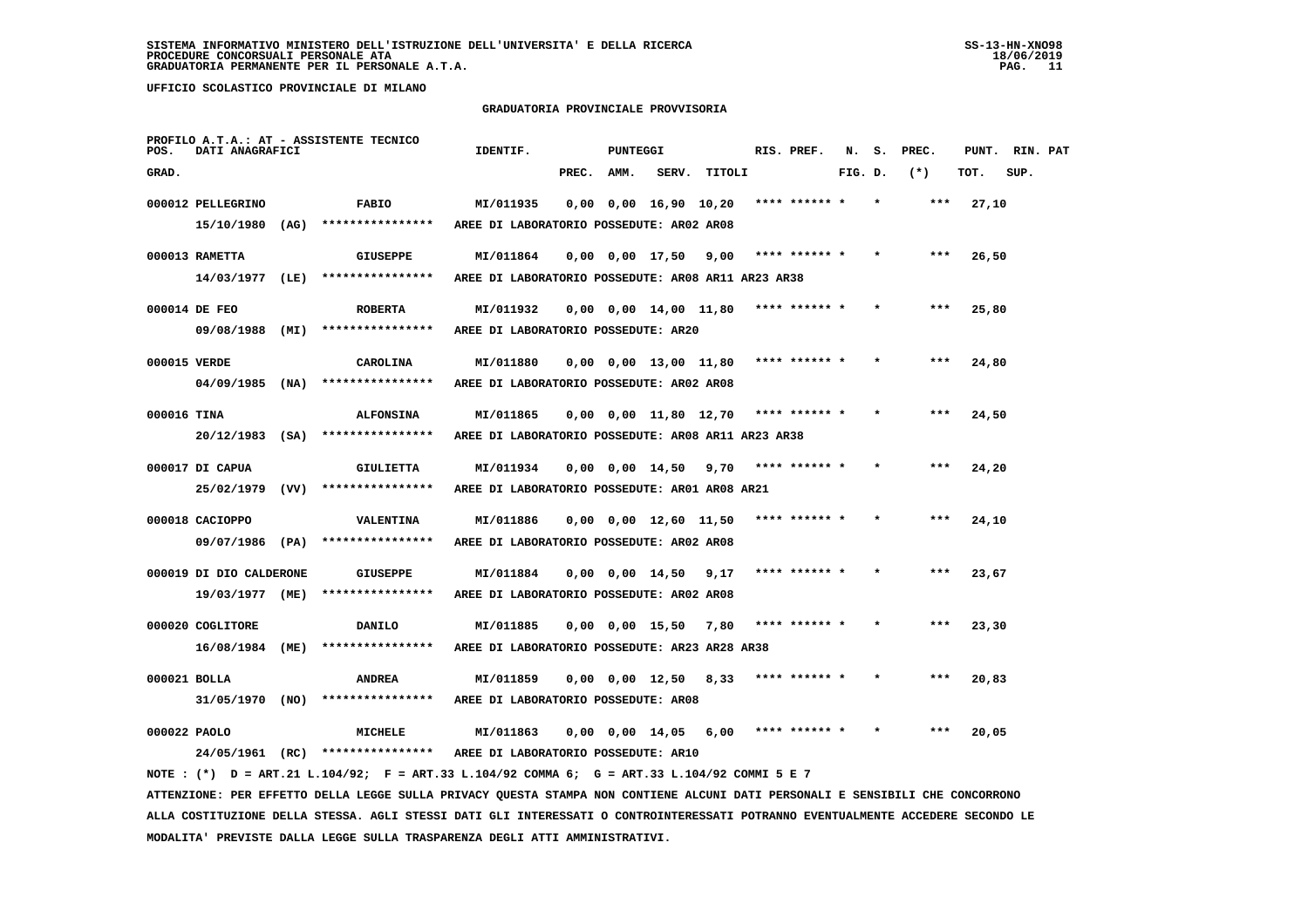**GRADUATORIA PROVINCIALE PROVVISORIA**

 **PROFILO A.T.A.: CO - CUOCO**

 **NON CI SONO ASPIRANTI DA STAMPARE**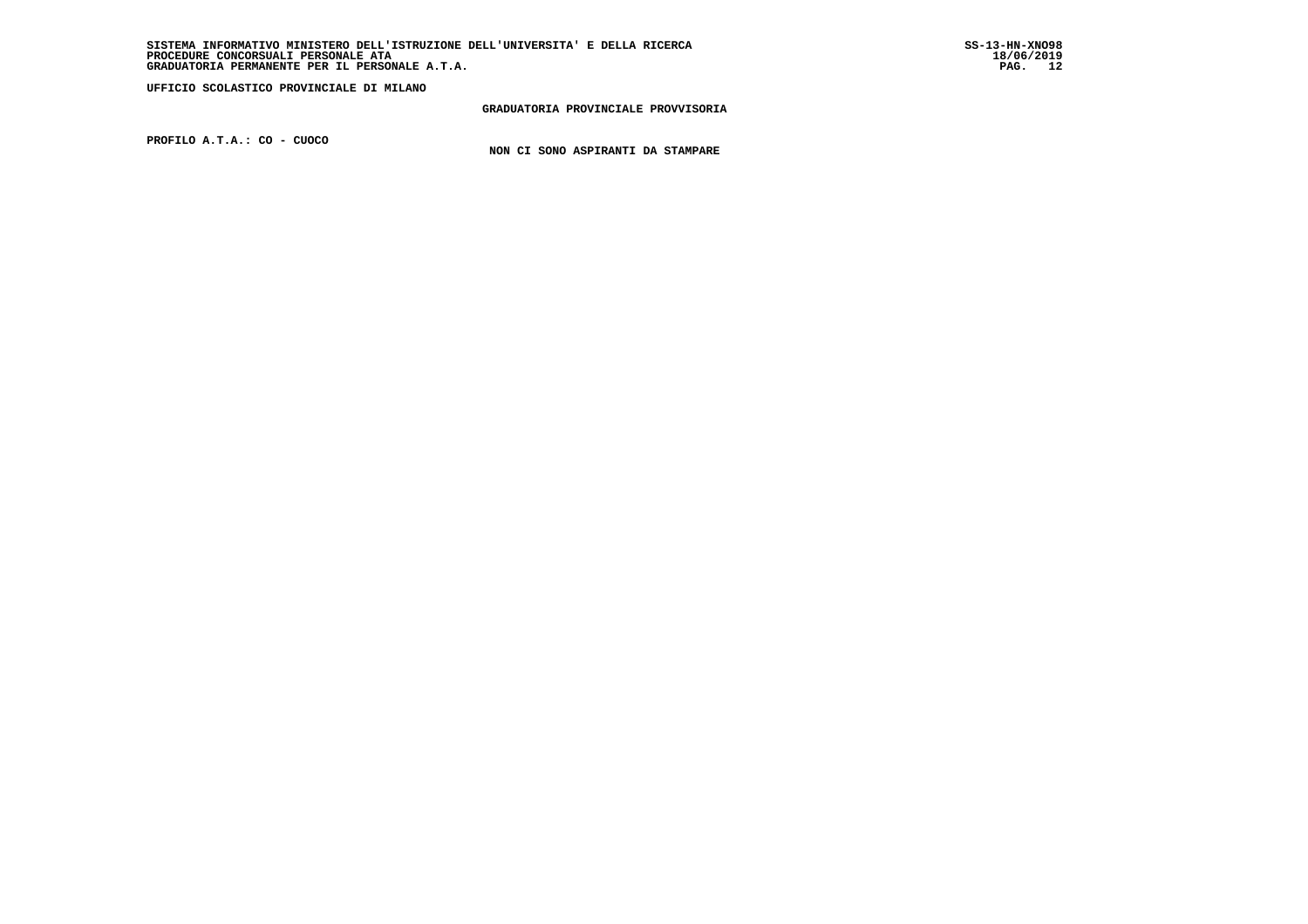#### **GRADUATORIA PROVINCIALE PROVVISORIA**

| POS.         | DATI ANAGRAFICI    | PROFILO A.T.A.: CR - COLLABORATORE SCOLASTICO TECNICO (ADDETTO AZIENDE AGRARIE)   | IDENTIF.  |       | PUNTEGGI          |       |              | RIS. PREF.    | N. S.   |         | PREC. | PUNT. | RIN. PAT |  |
|--------------|--------------------|-----------------------------------------------------------------------------------|-----------|-------|-------------------|-------|--------------|---------------|---------|---------|-------|-------|----------|--|
| GRAD.        |                    |                                                                                   |           | PREC. | AMM.              |       | SERV. TITOLI |               | FIG. D. |         | $(*)$ | TOT.  | SUP.     |  |
| 000001 COLAO |                    | <b>ANTONIO</b>                                                                    | MI/012050 |       | $0.00 \quad 0.00$ | 12,00 | 3,50         | **** ****** * |         | $\star$ | ***   | 15,50 |          |  |
|              | 02/05/1988<br>(KR) | ****************                                                                  |           |       |                   |       |              |               |         |         |       |       |          |  |
| NOTE : $(*)$ |                    | D = ART.21 L.104/92; F = ART.33 L.104/92 COMMA 6; G = ART.33 L.104/92 COMMI 5 E 7 |           |       |                   |       |              |               |         |         |       |       |          |  |

 **ATTENZIONE: PER EFFETTO DELLA LEGGE SULLA PRIVACY QUESTA STAMPA NON CONTIENE ALCUNI DATI PERSONALI E SENSIBILI CHE CONCORRONO**

 **ALLA COSTITUZIONE DELLA STESSA. AGLI STESSI DATI GLI INTERESSATI O CONTROINTERESSATI POTRANNO EVENTUALMENTE ACCEDERE SECONDO LE MODALITA' PREVISTE DALLA LEGGE SULLA TRASPARENZA DEGLI ATTI AMMINISTRATIVI.**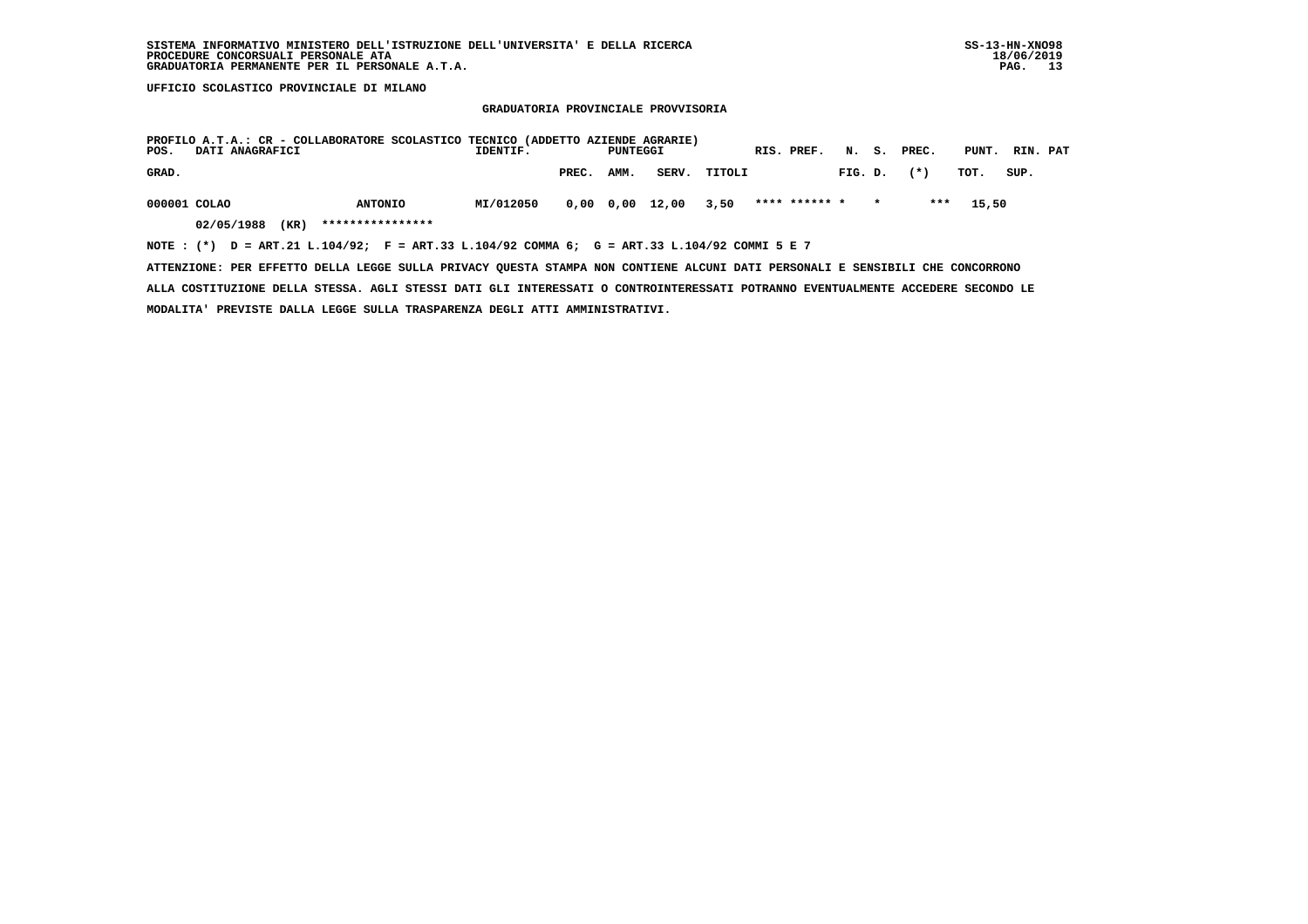# **GRADUATORIA PROVINCIALE PROVVISORIA**

| POS.         | DATI ANAGRAFICI   |      | PROFILO A.T.A.: CS - COLLABORATORE SCOLASTICO                                               | IDENTIF.  |       | <b>PUNTEGGI</b> |                       |        | RIS. PREF.    | N.      | s. | PREC. | PUNT. | RIN. PAT |  |
|--------------|-------------------|------|---------------------------------------------------------------------------------------------|-----------|-------|-----------------|-----------------------|--------|---------------|---------|----|-------|-------|----------|--|
| GRAD.        |                   |      |                                                                                             |           | PREC. | AMM.            | SERV.                 | TITOLI |               | FIG. D. |    | $(*)$ | TOT.  | SUP.     |  |
| 000001 RIMI  |                   |      | <b>MORENA</b>                                                                               | MI/011369 |       |                 | $0,00$ $0,00$ $37,50$ | 2,50   | **** ******   |         |    | $***$ | 40,00 |          |  |
|              | $02/02/1986$ (PA) |      | ****************                                                                            |           |       |                 |                       |        |               |         |    |       |       |          |  |
|              | 000002 COLOMBINI  |      | ORNELLA                                                                                     | MI/011797 |       |                 | $0,00$ $0,00$ $32,50$ | 3,00   | **** ****** * |         |    | $***$ | 35,50 |          |  |
|              | 22/01/1965        | (MI) | ****************                                                                            |           |       |                 |                       |        |               |         |    |       |       |          |  |
|              | 000003 FIORITO    |      | <b>GERARDO</b>                                                                              | MI/011405 |       |                 | $0,00$ $0,00$ $25,25$ | 3,00   | **** ****** * |         |    | $***$ | 28,25 |          |  |
|              | 08/05/1981        | (NA) | ****************                                                                            |           |       |                 |                       |        |               |         |    |       |       |          |  |
| 000004 SIANO |                   |      | <b>GENNARO</b>                                                                              | MI/011613 |       |                 | $0,00$ $0,00$ $24,50$ | 3,50   |               |         |    |       | 28,00 |          |  |
|              | $16/08/1991$ (NA) |      | ****************                                                                            |           |       |                 |                       |        |               |         |    |       |       |          |  |
|              | 000005 PORRELLO   |      | <b>DEBORAH</b>                                                                              | MI/012120 |       |                 | $0,00$ $0,00$ $25,00$ | 2,50   | **** ****** * |         |    | ***   | 27,50 |          |  |
|              | 15/04/1977        | (MI) | ****************                                                                            |           |       |                 |                       |        |               |         |    |       |       |          |  |
|              | 000006 BATTAGLIA  |      | VIRGINIA                                                                                    | MI/011869 |       |                 | $0,00$ $0,00$ $23,50$ | 2,00   | **** ****** * |         |    | $***$ | 25,50 |          |  |
|              | 09/10/1976        | (TP) | ****************                                                                            |           |       |                 |                       |        |               |         |    |       |       |          |  |
| 000007 REINA |                   |      | <b>ALESSANDRA</b>                                                                           | MI/012116 |       |                 | $0,00$ $0,00$ $21,05$ | 3,50   | **** ****** * |         |    | ***   | 24,55 |          |  |
|              | 22/01/1987        | (AG) | ****************                                                                            |           |       |                 |                       |        |               |         |    |       |       |          |  |
|              | 000008 VALENTINO  |      | <b>FIORAVANTE</b>                                                                           | MI/012126 |       |                 | $0,00$ $0,00$ $21,75$ | 2,00   | **** ****** * |         |    | ***   | 23,75 |          |  |
|              | 06/03/1988        | (CE) | ****************                                                                            |           |       |                 |                       |        |               |         |    |       |       |          |  |
|              | 000009 GALLUCCIO  |      | DOMENICO ANTONIO MI/011537                                                                  |           |       |                 | 13,10 0,00 10,62      | 0,00   | **** ****** * |         |    | $***$ | 23,72 |          |  |
|              | 26/05/1969        | (RC) | ****************                                                                            |           |       |                 |                       |        |               |         |    |       |       |          |  |
|              | 000010 MORABITO   |      | <b>ROSA</b>                                                                                 | MI/011966 |       |                 | $0,00$ $0,00$ $21,00$ | 2,00   | **** ****** * |         |    | ***   | 23,00 |          |  |
|              | 15/01/1971        | (RC) | ****************                                                                            |           |       |                 |                       |        |               |         |    |       |       |          |  |
|              | 000011 BOMPARTITO |      | <b>ALESSANDRO</b>                                                                           | MI/011417 |       |                 | $0,00$ $0,00$ $20,45$ | 2,50   | **** ****** * |         |    | ***   | 22,95 |          |  |
|              |                   |      | $09/11/1968$ (PA) ****************                                                          |           |       |                 |                       |        |               |         |    |       |       |          |  |
|              |                   |      | NOTE: (*) D = ART.21 L.104/92; F = ART.33 L.104/92 COMMA 6; G = ART.33 L.104/92 COMMI 5 E 7 |           |       |                 |                       |        |               |         |    |       |       |          |  |

 **ATTENZIONE: PER EFFETTO DELLA LEGGE SULLA PRIVACY QUESTA STAMPA NON CONTIENE ALCUNI DATI PERSONALI E SENSIBILI CHE CONCORRONO ALLA COSTITUZIONE DELLA STESSA. AGLI STESSI DATI GLI INTERESSATI O CONTROINTERESSATI POTRANNO EVENTUALMENTE ACCEDERE SECONDO LE MODALITA' PREVISTE DALLA LEGGE SULLA TRASPARENZA DEGLI ATTI AMMINISTRATIVI.**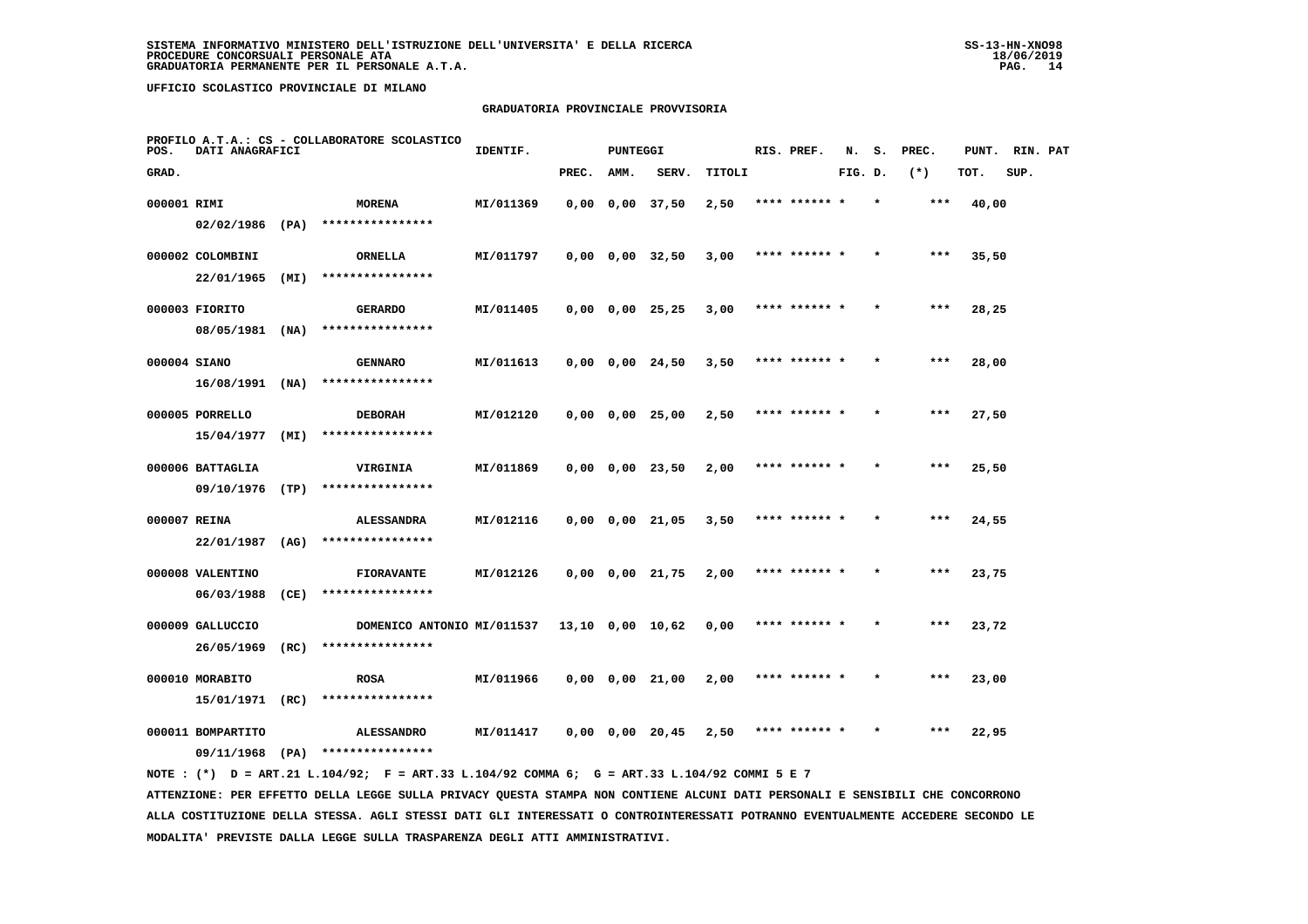# **GRADUATORIA PROVINCIALE PROVVISORIA**

| POS.         | DATI ANAGRAFICI   |      | PROFILO A.T.A.: CS - COLLABORATORE SCOLASTICO | IDENTIF.  |       | <b>PUNTEGGI</b> |                       |        | RIS. PREF.    | N.      | s. | PREC. | PUNT. | RIN. PAT |  |
|--------------|-------------------|------|-----------------------------------------------|-----------|-------|-----------------|-----------------------|--------|---------------|---------|----|-------|-------|----------|--|
| GRAD.        |                   |      |                                               |           | PREC. | AMM.            | SERV.                 | TITOLI |               | FIG. D. |    | $(*)$ | TOT.  | SUP.     |  |
|              | 000012 CIPOLLA    |      | <b>VALENTINA</b>                              | MI/011993 |       |                 | $0,00$ $0,00$ $20,00$ | 2,50   | **** ****** * |         |    | ***   | 22,50 |          |  |
|              | 23/06/1992 (TP)   |      | ****************                              |           |       |                 |                       |        |               |         |    |       |       |          |  |
|              | 000013 DI CHIO    |      | <b>FERDINANDO</b>                             | MI/012095 |       |                 | $0,00$ $0,00$ $20,25$ | 2,00   | **** ****** * |         |    | $***$ | 22,25 |          |  |
|              | 27/07/1969        | (FG) | ****************                              |           |       |                 |                       |        |               |         |    |       |       |          |  |
|              | 000014 DE PONTI   |      | <b>NADIA</b>                                  | MI/012089 |       |                 | $0,00$ $0,00$ $19,25$ | 3,00   | **** ****** * |         |    | ***   | 22,25 |          |  |
|              | 11/11/1956        | (VA) | ****************                              |           |       |                 |                       |        |               |         |    |       |       |          |  |
| 000015 RESE  |                   |      | <b>GAETANA</b>                                | MI/011963 |       |                 | $0,00$ $0,00$ $18,50$ | 3,50   | **** ****** * |         |    | ***   | 22,00 |          |  |
|              | $03/06/1981$ (SA) |      | ****************                              |           |       |                 |                       |        |               |         |    |       |       |          |  |
|              | 000016 COSTANZO   |      | <b>SALVATORE</b>                              | MI/011949 |       |                 | $0,00$ $0,00$ $19,55$ | 2,00   | **** ****** * |         |    | $***$ | 21,55 |          |  |
|              | 20/02/1963        | (MI) | ****************                              |           |       |                 |                       |        |               |         |    |       |       |          |  |
| 000017 NUSCO |                   |      | LUIGI                                         | MI/011422 |       |                 | $0,00$ $0,00$ $18,00$ | 3,50   | **** ****** * |         |    | $***$ | 21,50 |          |  |
|              | 09/05/1979        | (NA) | ****************                              |           |       |                 |                       |        |               |         |    |       |       |          |  |
|              | 000018 NOCERA     |      | MAURIZIO                                      | MI/012119 |       |                 | $0,00$ $0,00$ $18,00$ | 3,50   | **** ****** * |         |    | $***$ | 21,50 |          |  |
|              | 23/09/1983        | (KR) | ****************                              |           |       |                 |                       |        |               |         |    |       |       |          |  |
|              | 000019 RAGOSTA    |      | <b>ROSA</b>                                   | MI/012017 |       |                 | $0,00$ $0,00$ $18,00$ | 3,50   | **** ****** * |         |    | ***   | 21,50 |          |  |
|              | 10/07/1977        | (NA) | ****************                              |           |       |                 |                       |        |               |         |    |       |       |          |  |
| 000020 MIELE |                   |      | <b>ANTONIO</b>                                | MI/012011 |       |                 | $0,00$ $0,00$ $18,50$ | 3,00   | **** ****** * |         |    | $***$ | 21,50 |          |  |
|              | 01/04/1973        | (PG) | ****************                              |           |       |                 |                       |        |               |         |    |       |       |          |  |
|              | 000021 CELESTINO  |      | <b>TOMMASO</b>                                | MI/012027 |       |                 | $0,00$ $0,00$ $18,50$ | 2,50   | **** ****** * |         |    | ***   | 21,00 |          |  |
|              | 09/01/1982        | (EE) | ****************                              |           |       |                 |                       |        |               |         |    |       |       |          |  |
|              | 000022 ESPOSITO   |      | <b>MARCO</b>                                  | MI/012028 |       |                 | $0,00$ $0,00$ $18,30$ | 2,50   | **** ****** * |         |    | ***   | 20,80 |          |  |
|              | 31/08/1975 (CS)   |      | ****************                              |           |       |                 |                       |        |               |         |    |       |       |          |  |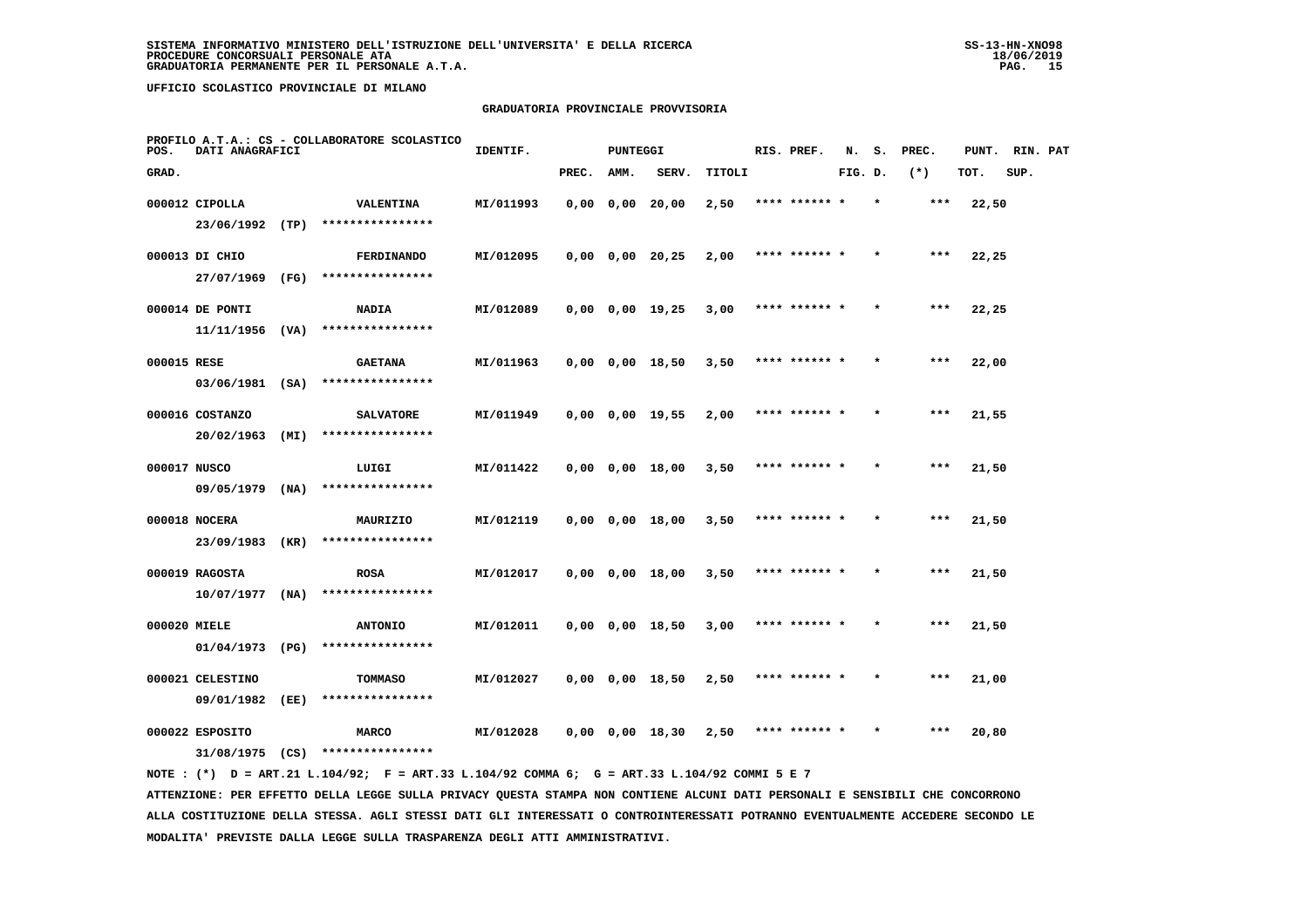# **GRADUATORIA PROVINCIALE PROVVISORIA**

| POS.  | DATI ANAGRAFICI               |      | PROFILO A.T.A.: CS - COLLABORATORE SCOLASTICO | IDENTIF.  |       | PUNTEGGI |                       |        | RIS. PREF.    | N.      | s.      | PREC. | PUNT. | RIN. PAT |  |
|-------|-------------------------------|------|-----------------------------------------------|-----------|-------|----------|-----------------------|--------|---------------|---------|---------|-------|-------|----------|--|
| GRAD. |                               |      |                                               |           | PREC. | AMM.     | SERV.                 | TITOLI |               | FIG. D. |         | $(*)$ | TOT.  | SUP.     |  |
|       | 000023 ALESSI                 |      | <b>GIUSEPPE</b>                               | MI/012029 |       |          | $0,00$ $0,00$ $18,60$ | 2,00   | **** ******   |         |         | $***$ | 20,60 |          |  |
|       | $01/09/1961$ (RC)             |      | ****************                              |           |       |          |                       |        |               |         |         |       |       |          |  |
|       | 000024 NOTARARIGO             |      | <b>ANTONINO</b>                               | MI/011813 |       |          | $0,00$ $0,00$ $18,60$ | 2,00   | **** ****** * |         |         | $***$ | 20,60 |          |  |
|       | 09/09/1971                    | (CT) | ****************                              |           |       |          |                       |        |               |         |         |       |       |          |  |
|       | 000025 TRICHINI               |      | <b>ROSSANA</b>                                | MI/012117 |       |          | $0,00$ $0,00$ $17,55$ | 3,00   | **** ****** * |         | $\star$ | $***$ | 20,55 |          |  |
|       | 08/08/1988                    | (CT) | ****************                              |           |       |          |                       |        |               |         |         |       |       |          |  |
|       | 000026 PAGANO                 |      | MARIELLA                                      | MI/011812 |       |          | $0,00$ $0,00$ $18,15$ | 2,00   | **** ****** * |         |         | ***   | 20,15 |          |  |
|       | 27/04/1988                    | (AG) | ****************                              |           |       |          |                       |        |               |         |         |       |       |          |  |
|       | 000027 CIANCONE               |      | <b>SERGIO</b>                                 | MI/012106 |       |          | $0,00$ $0,00$ $16,60$ | 3,50   | **** ****** * |         |         | $***$ | 20,10 |          |  |
|       | 01/05/1962                    | (SA) | ****************                              |           |       |          |                       |        |               |         |         |       |       |          |  |
|       | 000028 CIANCONE               |      | <b>BIAGIO</b>                                 | MI/011874 |       |          | 0,00 0,00 16,60       | 3,50   | **** ****** * |         | $\star$ | $***$ | 20,10 |          |  |
|       | 12/03/1990                    | (SA) | ****************                              |           |       |          |                       |        |               |         |         |       |       |          |  |
|       | 000029 CIRILLO                |      | <b>VALERIO</b>                                | MI/011875 |       |          | $0,00$ $0,00$ $16,50$ | 3,50   |               |         |         | ***   | 20,00 |          |  |
|       | 18/11/1992                    | (NA) | ****************                              |           |       |          |                       |        |               |         |         |       |       |          |  |
|       | 000030 FIORIBELLO             |      | <b>ANTONIO</b>                                | MI/012001 |       |          | $0,00$ $0,00$ $16,50$ | 3,50   | **** ****** * |         |         | $***$ | 20,00 |          |  |
|       | 24/09/1982                    | (CS) | ****************                              |           |       |          |                       |        |               |         |         |       |       |          |  |
|       | 000031 RAVENOLDI              |      | <b>BRUNA MARIA</b><br>****************        | MI/011426 |       |          | $0,00$ $0,00$ $16,50$ | 3,50   | **** ****** * |         |         | $***$ | 20,00 |          |  |
|       | 06/10/1963                    | (MI) |                                               |           |       |          |                       |        |               |         |         |       |       |          |  |
|       | 000032 RUBINO                 |      | <b>NICOLO'</b><br>****************            | MI/011820 |       |          | $0,00$ $0,00$ $16,40$ | 3,50   | **** ****** * |         |         | $***$ | 19,90 |          |  |
|       | 21/03/1984 (TP)               |      |                                               |           |       |          |                       |        |               |         |         |       |       |          |  |
|       | 000033 MAVIGLIA<br>20/01/1974 | (RC) | <b>SANTORO</b><br>****************            | MI/011959 |       |          | $0,00$ $0,00$ $17,85$ | 2,00   |               |         |         | ***   | 19,85 |          |  |
|       |                               |      |                                               |           |       |          |                       |        |               |         |         |       |       |          |  |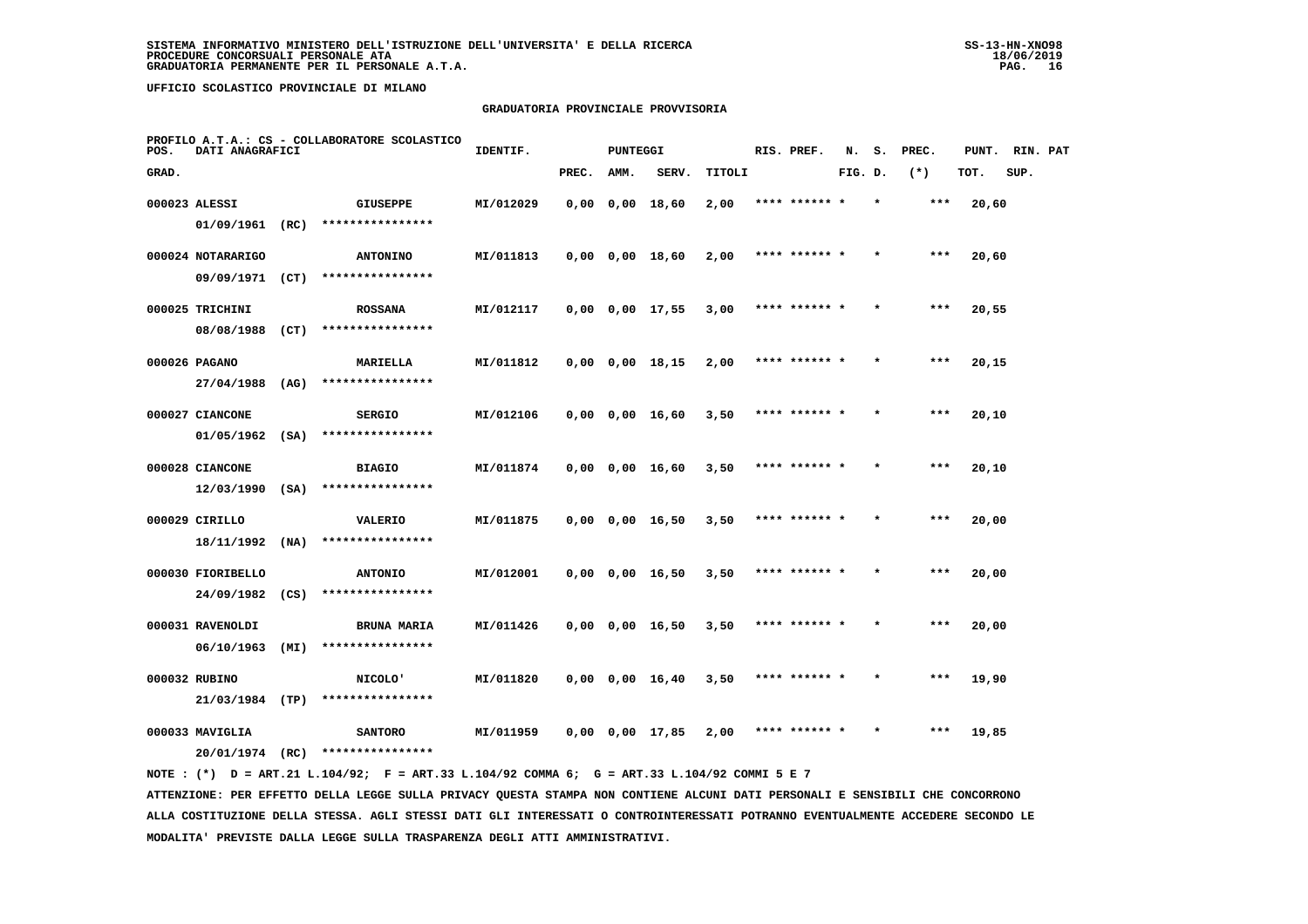# **GRADUATORIA PROVINCIALE PROVVISORIA**

| POS.         | DATI ANAGRAFICI    |      | PROFILO A.T.A.: CS - COLLABORATORE SCOLASTICO                                               | IDENTIF.  |       | <b>PUNTEGGI</b> |                         |        | RIS. PREF.    | N.      | s.      | PREC. |       | PUNT. RIN. PAT |  |
|--------------|--------------------|------|---------------------------------------------------------------------------------------------|-----------|-------|-----------------|-------------------------|--------|---------------|---------|---------|-------|-------|----------------|--|
| GRAD.        |                    |      |                                                                                             |           | PREC. | AMM.            | SERV.                   | TITOLI |               | FIG. D. |         | $(*)$ | TOT.  | SUP.           |  |
|              | 000034 DE FABRIZIO |      | LIVIO                                                                                       | MI/011950 |       |                 | $0,00$ $0,00$ $17,80$   | 2,00   | **** ****** * |         | $\star$ | $***$ | 19,80 |                |  |
|              | 25/06/1982 (AV)    |      | ****************                                                                            |           |       |                 |                         |        |               |         |         |       |       |                |  |
|              | 000035 ANGELLOTTI  |      | <b>VANIA</b>                                                                                | MI/012065 |       |                 | $0,00$ $0,00$ $16,75$   | 3,00   | **** ****** * |         |         | $***$ | 19,75 |                |  |
|              | 24/02/1975         | (NA) | ****************                                                                            |           |       |                 |                         |        |               |         |         |       |       |                |  |
|              | 000036 DI GIACCO   |      | <b>FRANCESCO</b>                                                                            | MI/011952 |       |                 | $0.00$ $0.00$ $17.10$   | 2,50   | **** ****** * |         |         | ***   | 19,60 |                |  |
|              | 27/08/1974 (TO)    |      | ****************                                                                            |           |       |                 |                         |        |               |         |         |       |       |                |  |
|              | 000037 BONOMO      |      | <b>ENZA GRAZIA</b>                                                                          | MI/011990 |       |                 | $0.00 \t 0.00 \t 16.00$ | 3,50   | **** ****** * |         |         | ***   | 19,50 |                |  |
|              | 28/02/1981 (TP)    |      | ****************                                                                            |           |       |                 |                         |        |               |         |         |       |       |                |  |
|              | 000038 CORDARO     |      | <b>ANNA MARIA</b>                                                                           | MI/012082 |       |                 | 0,00 0,00 16,00         | 3,50   | **** ****** * |         |         | ***   | 19,50 |                |  |
|              | 16/05/1971 (TP)    |      | ****************                                                                            |           |       |                 |                         |        |               |         |         |       |       |                |  |
|              | 000039 LOPRETE     |      | <b>ISABELLA</b>                                                                             | MI/012043 |       |                 | 0,00 0,00 16,00         | 3,50   | **** ****** * |         |         | ***   | 19,50 |                |  |
|              | 27/02/1965 (PZ)    |      | ****************                                                                            |           |       |                 |                         |        |               |         |         |       |       |                |  |
|              | 000040 MALETTA     |      | MARIO                                                                                       | MI/012008 |       |                 | $0,00$ $0,00$ $16,00$   | 3,50   | **** ****** * |         |         | $***$ | 19,50 |                |  |
|              | 26/07/1957 (MI)    |      | ****************                                                                            |           |       |                 |                         |        |               |         |         |       |       |                |  |
|              | 000041 ALBANO      |      | <b>ARMANDO</b>                                                                              | MI/011868 |       |                 | $0,00$ $0,00$ $16,00$   | 3,50   | **** ****** * |         |         | ***   | 19,50 |                |  |
|              | $11/04/1986$ (SA)  |      | ****************                                                                            |           |       |                 |                         |        |               |         |         |       |       |                |  |
| 000042 FOLLI |                    |      | DANIELE ALESSAND MI/011406                                                                  |           |       |                 | $0,00$ $0,00$ $16,00$   | 3,50   | **** ****** * |         |         | ***   | 19,50 |                |  |
|              | $11/11/1984$ (MI)  |      | ****************                                                                            |           |       |                 |                         |        |               |         |         |       |       |                |  |
| 000043 VOLPE |                    |      | <b>FRANCESCO</b>                                                                            | MI/011984 |       |                 | $0,00$ $0,00$ $16,00$   | 3,50   | **** ****** * |         |         | ***   | 19,50 |                |  |
|              | $16/04/1984$ (CS)  |      | ****************                                                                            |           |       |                 |                         |        |               |         |         |       |       |                |  |
|              | 000044 DELLA VALLE |      | <b>ALESSANDRO</b>                                                                           | MI/011879 |       |                 | 0,00 0,00 16,00         | 3,50   | **** ****** * |         |         | ***   | 19,50 |                |  |
|              |                    |      | $19/08/1983$ (CE) *****************                                                         |           |       |                 |                         |        |               |         |         |       |       |                |  |
|              |                    |      | NOTE: (*) D = ART.21 L.104/92; F = ART.33 L.104/92 COMMA 6; G = ART.33 L.104/92 COMMI 5 E 7 |           |       |                 |                         |        |               |         |         |       |       |                |  |

 **ATTENZIONE: PER EFFETTO DELLA LEGGE SULLA PRIVACY QUESTA STAMPA NON CONTIENE ALCUNI DATI PERSONALI E SENSIBILI CHE CONCORRONO ALLA COSTITUZIONE DELLA STESSA. AGLI STESSI DATI GLI INTERESSATI O CONTROINTERESSATI POTRANNO EVENTUALMENTE ACCEDERE SECONDO LE MODALITA' PREVISTE DALLA LEGGE SULLA TRASPARENZA DEGLI ATTI AMMINISTRATIVI.**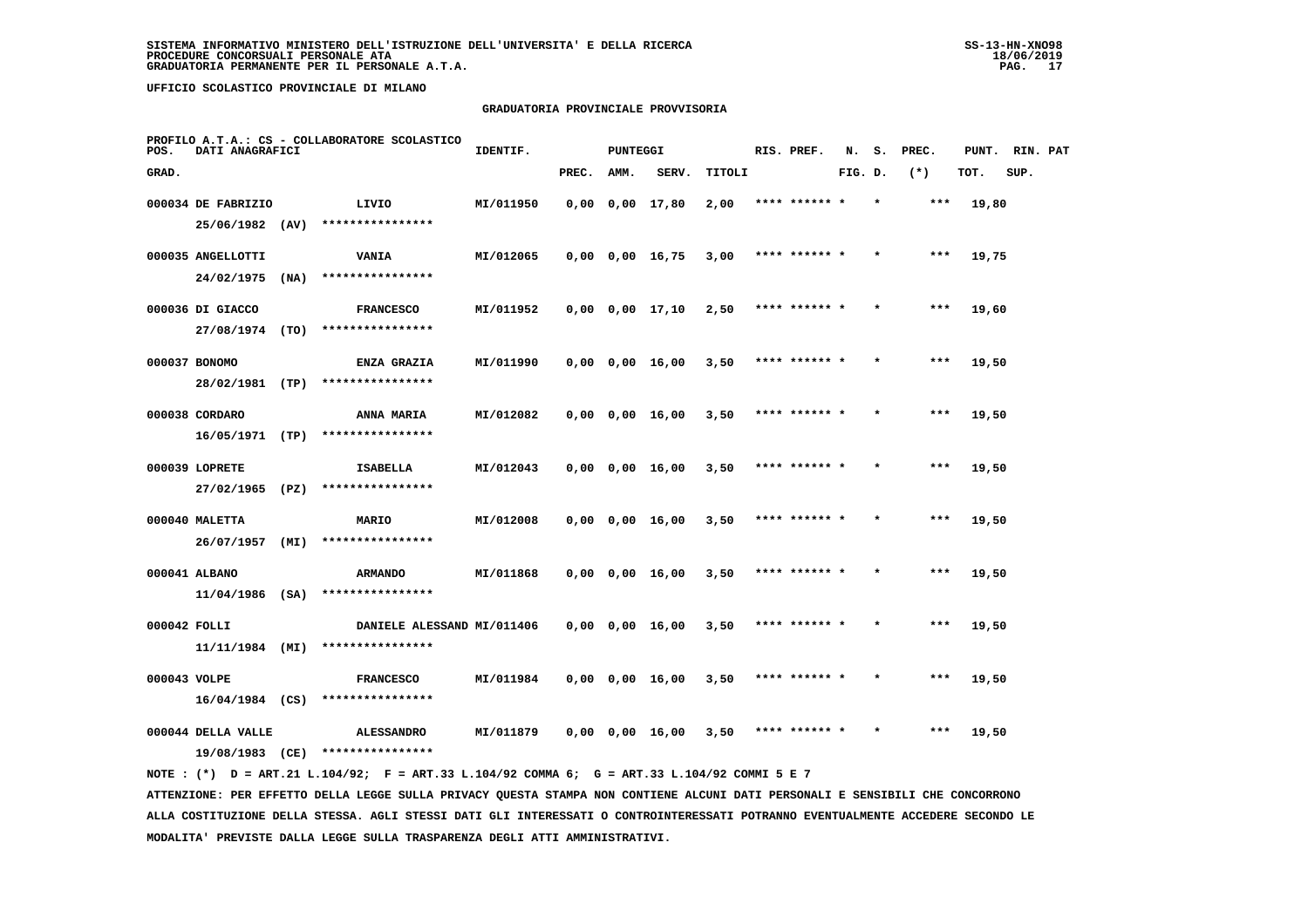# **GRADUATORIA PROVINCIALE PROVVISORIA**

| POS.  | DATI ANAGRAFICI   |      | PROFILO A.T.A.: CS - COLLABORATORE SCOLASTICO | IDENTIF.  |       | PUNTEGGI |                       |        | RIS. PREF.    | N.      | s.      | PREC. | PUNT. | RIN. PAT |  |
|-------|-------------------|------|-----------------------------------------------|-----------|-------|----------|-----------------------|--------|---------------|---------|---------|-------|-------|----------|--|
| GRAD. |                   |      |                                               |           | PREC. | AMM.     | SERV.                 | TITOLI |               | FIG. D. |         | $(*)$ | TOT.  | SUP.     |  |
|       | 000045 SALCUNI    |      | MICHELE                                       | MI/011971 |       |          | $0,00$ $0,00$ $17,50$ | 2,00   | **** ******   |         |         | $***$ | 19,50 |          |  |
|       | $22/12/1968$ (FG) |      | ****************                              |           |       |          |                       |        |               |         |         |       |       |          |  |
|       | 000046 DI MARCO   |      | <b>VALERIA</b>                                | MI/012131 |       |          | $0,00$ $0,00$ $16,22$ | 3,00   | **** ****** * |         |         | $***$ | 19,22 |          |  |
|       | 15/08/1984        | (PA) | ****************                              |           |       |          |                       |        |               |         |         |       |       |          |  |
|       | 000047 D'ASCOLI   |      | <b>MICHELE</b>                                | MI/011799 |       |          | $0,00$ $0,00$ $17,10$ | 2,00   | **** ****** * |         | $\star$ | $***$ | 19,10 |          |  |
|       | 06/05/1973        | (NA) | ****************                              |           |       |          |                       |        |               |         |         |       |       |          |  |
|       | 000048 SCOLOZZI   |      | COSIMO                                        | MI/011902 |       |          | $0,00$ $0,00$ $17,10$ | 2,00   | **** ****** * |         |         | $***$ | 19,10 |          |  |
|       | 08/03/1970        | (EE) | ****************                              |           |       |          |                       |        |               |         |         |       |       |          |  |
|       | 000049 TIROZZI    |      | <b>FRANCO</b>                                 | MI/011829 |       |          | $0,00$ $0,00$ $15,60$ | 3,50   | **** ****** * |         |         | $***$ | 19,10 |          |  |
|       | 08/10/1974 (CE)   |      | ****************                              |           |       |          |                       |        |               |         |         |       |       |          |  |
|       | 000050 PALAMARA   |      | ROSA LUCIA                                    | MI/011894 |       |          | $0,00$ $0,00$ $16,00$ | 3,00   | **** ****** * |         | $\star$ | ***   | 19,00 |          |  |
|       | 30/09/1990        | (RC) | ****************                              |           |       |          |                       |        |               |         |         |       |       |          |  |
|       | 000051 TRAPANI    |      | <b>ANNUNZIATA</b>                             | MI/011904 |       |          | $0,00$ $0,00$ $15,50$ | 3,50   |               |         |         | ***   | 19,00 |          |  |
|       | 16/04/1977        | (RC) | ****************                              |           |       |          |                       |        |               |         |         |       |       |          |  |
|       | 000052 BOCCIERI   |      | <b>ANNUNZIATA</b>                             | MI/012034 |       |          | $0,00$ $0,00$ $15,50$ | 3,50   | **** ****** * |         |         | ***   | 19,00 |          |  |
|       | 24/04/1971        | (AV) | ****************                              |           |       |          |                       |        |               |         |         |       |       |          |  |
|       | 000053 CANNATA'   |      | <b>CONCETTA</b>                               | MI/011790 |       |          | $0,00$ $0,00$ $15,50$ | 3,50   | **** ****** * |         | $\star$ | ***   | 19,00 |          |  |
|       | 14/03/1959        | (RC) | ****************                              |           |       |          |                       |        |               |         |         |       |       |          |  |
|       | 000054 SORRENTINO |      | VALENTINA                                     | MI/011976 |       |          | $0,00$ $0,00$ $15,50$ | 3,50   | **** ****** * |         |         | $***$ | 19,00 |          |  |
|       | 06/04/1992        | (AV) | ****************                              |           |       |          |                       |        |               |         |         |       |       |          |  |
|       | 000055 DI MAURO   |      | THOMAS                                        | MI/011419 |       |          | $0,00$ $0,00$ $16,50$ | 2,50   | **** ******   |         |         | ***   | 19,00 |          |  |
|       | 02/01/1992        | (AV) | ****************                              |           |       |          |                       |        |               |         |         |       |       |          |  |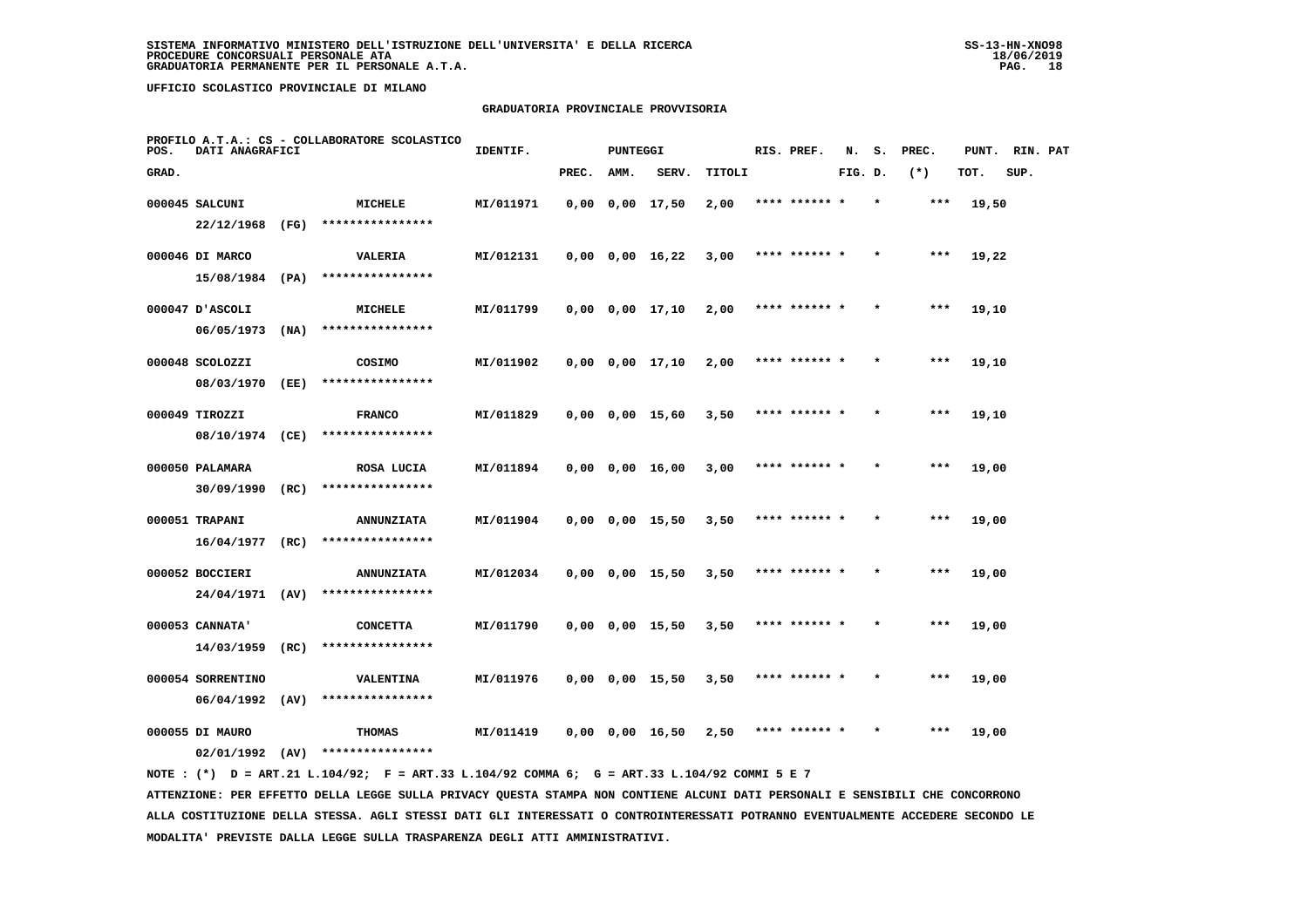# **GRADUATORIA PROVINCIALE PROVVISORIA**

| POS.         | DATI ANAGRAFICI                    |      | PROFILO A.T.A.: CS - COLLABORATORE SCOLASTICO | IDENTIF.  |       | <b>PUNTEGGI</b> |                         |        | RIS. PREF.    | N.      | s.      | PREC.  | PUNT. | RIN. PAT |  |
|--------------|------------------------------------|------|-----------------------------------------------|-----------|-------|-----------------|-------------------------|--------|---------------|---------|---------|--------|-------|----------|--|
| GRAD.        |                                    |      |                                               |           | PREC. | AMM.            | SERV.                   | TITOLI |               | FIG. D. |         | $(* )$ | TOT.  | SUP.     |  |
|              | 000056 GALATI                      |      | MATTIA SALVATORE MI/011954                    |           |       |                 | $0,00$ $0,00$ $16,50$   | 2,50   |               |         |         |        | 19,00 |          |  |
|              | 13/10/1990 (LE)                    |      | ****************                              |           |       |                 |                         |        |               |         |         |        |       |          |  |
| 000057 SORIA |                                    |      | <b>FRANCESCO</b>                              | MI/012125 |       |                 | $0,00$ $0,00$ $15,50$   | 3,50   | **** ****** * |         |         | ***    | 19,00 |          |  |
|              | 14/01/1985                         | (MI) | ****************                              |           |       |                 |                         |        |               |         |         |        |       |          |  |
|              | 000058 RAVELLI                     |      | MARCELLO                                      | MI/012121 |       |                 | $0,00$ $0,00$ $17,00$   | 2,00   | **** ****** * |         |         | ***    | 19,00 |          |  |
|              | 10/05/1977                         | (BG) | ****************                              |           |       |                 |                         |        |               |         |         |        |       |          |  |
|              | 000059 AIELLO                      |      | <b>MARIA TERESA</b>                           | MI/012062 |       |                 | $0,00$ $0,00$ $17,00$   | 2,00   | **** ****** * |         |         | ***    | 19,00 |          |  |
|              | 14/04/1977                         | (KR) | ****************                              |           |       |                 |                         |        |               |         |         |        |       |          |  |
| 000060 ROSA  |                                    |      | <b>MARINA</b>                                 | MI/012020 |       |                 | $0,00$ $0,00$ $16,00$   | 3,00   | **** ****** * |         |         | $***$  | 19,00 |          |  |
|              | 15/12/1965                         | (MN) | ****************                              |           |       |                 |                         |        |               |         |         |        |       |          |  |
| 000061 CAPO  |                                    |      | MARIA                                         | MI/011791 |       |                 | 0,00 0,00 16,00         | 3,00   | **** ****** * |         |         | ***    | 19,00 |          |  |
|              | 21/03/1962 (TP)                    |      | ****************                              |           |       |                 |                         |        |               |         |         |        |       |          |  |
|              | 000062 LETTIERI                    |      | <b>FRANCO</b>                                 | MI/012112 |       |                 | $0,00$ $0,00$ $15,90$   | 3,00   |               |         |         | ***    | 18,90 |          |  |
|              | 13/01/1969                         | (EE) | ****************                              |           |       |                 |                         |        |               |         |         |        |       |          |  |
|              | 000063 ROCCASECCA                  |      | <b>SANDRA</b>                                 | MI/011983 |       |                 | $0,00$ $0,00$ $15,75$   | 3,00   | **** ****** * |         |         | ***    | 18,75 |          |  |
|              | 27/02/1970                         | (EE) | ****************                              |           |       |                 |                         |        |               |         |         |        |       |          |  |
|              | 000064 CARRINO                     |      | <b>SALVATORE</b>                              | MI/012136 |       |                 | $0,00$ $0,00$ $16,70$   | 2,00   | **** ****** * |         | $\star$ | ***    | 18,70 |          |  |
|              | 07/08/1985                         | (CS) | ****************                              |           |       |                 |                         |        |               |         |         |        |       |          |  |
|              |                                    |      |                                               |           |       |                 |                         |        |               |         |         |        |       |          |  |
|              | 000065 QUARANTA<br>13/11/1981 (AG) |      | MARIARITA<br>****************                 | MI/011960 |       |                 | $0,00$ $0,00$ $15,16$   | 3,50   | **** ****** * |         |         | $***$  | 18,66 |          |  |
|              |                                    |      |                                               |           |       |                 |                         |        |               |         |         |        |       |          |  |
|              | 000066 CARPENTIERI                 |      | MARIO                                         | MI/011163 |       |                 | $0.00 \t 0.00 \t 16.60$ | 2,00   | **** ****** * |         |         | ***    | 18,60 |          |  |
|              | $13/09/1975$ (SA)                  |      | ****************                              |           |       |                 |                         |        |               |         |         |        |       |          |  |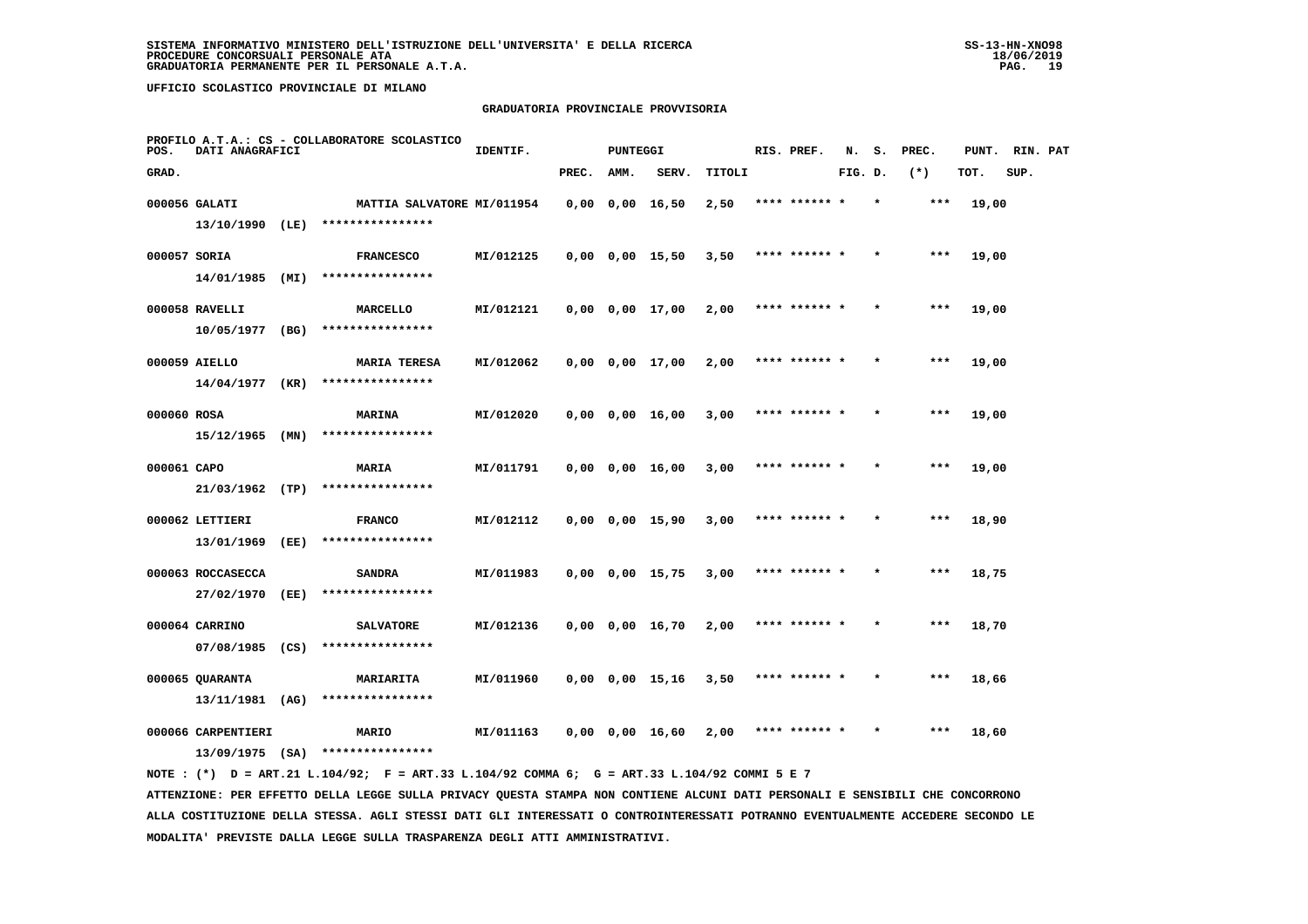# **GRADUATORIA PROVINCIALE PROVVISORIA**

| POS.         | DATI ANAGRAFICI   |      | PROFILO A.T.A.: CS - COLLABORATORE SCOLASTICO | IDENTIF.  |       | <b>PUNTEGGI</b> |                       |        | RIS. PREF.    | N.      | s. | PREC. | PUNT. | RIN. PAT |  |
|--------------|-------------------|------|-----------------------------------------------|-----------|-------|-----------------|-----------------------|--------|---------------|---------|----|-------|-------|----------|--|
| GRAD.        |                   |      |                                               |           | PREC. | AMM.            | SERV.                 | TITOLI |               | FIG. D. |    | $(*)$ | TOT.  | SUP.     |  |
| 000067 SOMMA |                   |      | <b>MARIO</b>                                  | MI/011975 |       |                 | $0,00$ $0,00$ $15,10$ | 3,50   | **** ****** * |         |    | ***   | 18,60 |          |  |
|              | 23/01/1967        | (NA) | ****************                              |           |       |                 |                       |        |               |         |    |       |       |          |  |
|              | 000068 RINALDI    |      | <b>STEFANIA</b>                               | MI/012019 |       |                 | $0,00$ $0,00$ $15,10$ | 3,50   | **** ****** * |         |    | $***$ | 18,60 |          |  |
|              | 18/01/1983        | (AV) | ****************                              |           |       |                 |                       |        |               |         |    |       |       |          |  |
|              | 000069 VERGALITO  |      | <b>ANGELA</b>                                 | MI/011834 |       |                 | $0,00$ $0,00$ $15,50$ | 3,00   | **** ****** * |         |    | $***$ | 18,50 |          |  |
|              | 01/09/1974        | (CB) | ****************                              |           |       |                 |                       |        |               |         |    |       |       |          |  |
|              | 000070 NAVARRA    |      | <b>ROCCO</b>                                  | MI/012012 |       |                 | $0,00$ $0,00$ $15,00$ | 3,50   | **** ****** * |         |    | $***$ | 18,50 |          |  |
|              | $24/03/1964$ (SA) |      | ****************                              |           |       |                 |                       |        |               |         |    |       |       |          |  |
|              | 000071 CAIAZZA    |      | MONICA                                        | MI/012035 |       |                 | $0,00$ $0,00$ $15,00$ | 3,50   | **** ****** * |         |    | $***$ | 18,50 |          |  |
|              | 03/05/1970        | (MI) | ****************                              |           |       |                 |                       |        |               |         |    |       |       |          |  |
|              | 000072 DI NAPOLI  |      | <b>MARCO</b>                                  | MI/011953 |       |                 | $0,00$ $0,00$ $15,00$ | 3,50   | **** ****** * |         |    | $***$ | 18,50 |          |  |
|              | 29/12/1989        | (PA) | ****************                              |           |       |                 |                       |        |               |         |    |       |       |          |  |
|              | 000073 PICCOLO    |      | <b>SARAOLGA</b>                               | MI/011817 |       |                 | $0,00$ $0,00$ $15,00$ | 3,50   | **** ****** * |         |    | ***   | 18,50 |          |  |
|              | 10/11/1984 (CE)   |      | ****************                              |           |       |                 |                       |        |               |         |    |       |       |          |  |
|              | 000074 RENDINA    |      | VITTORIO                                      | MI/011900 |       |                 | $0,00$ $0,00$ $15,00$ | 3,50   | **** ****** * |         |    | ***   | 18,50 |          |  |
|              | $16/09/1984$ (NA) |      | ****************                              |           |       |                 |                       |        |               |         |    |       |       |          |  |
|              | 000075 LIMONTA    |      | <b>DANIELA</b>                                | MI/012042 |       |                 | $0,00$ $0,00$ $16,50$ | 2,00   | **** ****** * |         |    | $***$ | 18,50 |          |  |
|              | 17/03/1972        | (MI) | ****************                              |           |       |                 |                       |        |               |         |    |       |       |          |  |
| 000076 COMI  |                   |      | <b>GIUSEPPA</b>                               | MI/011944 |       |                 | 0,00 0,00 16,35       | 2,00   | **** ****** * |         |    | ***   | 18,35 |          |  |
|              | 18/09/1966 (RC)   |      | ****************                              |           |       |                 |                       |        |               |         |    |       |       |          |  |
| 000077 VERDE |                   |      | <b>CONCETTA</b>                               | MI/011833 |       |                 | $0,00$ $0,00$ $15,85$ | 2,50   | **** ****** * |         |    | $***$ | 18,35 |          |  |
|              | 18/09/1970 (CE)   |      | ****************                              |           |       |                 |                       |        |               |         |    |       |       |          |  |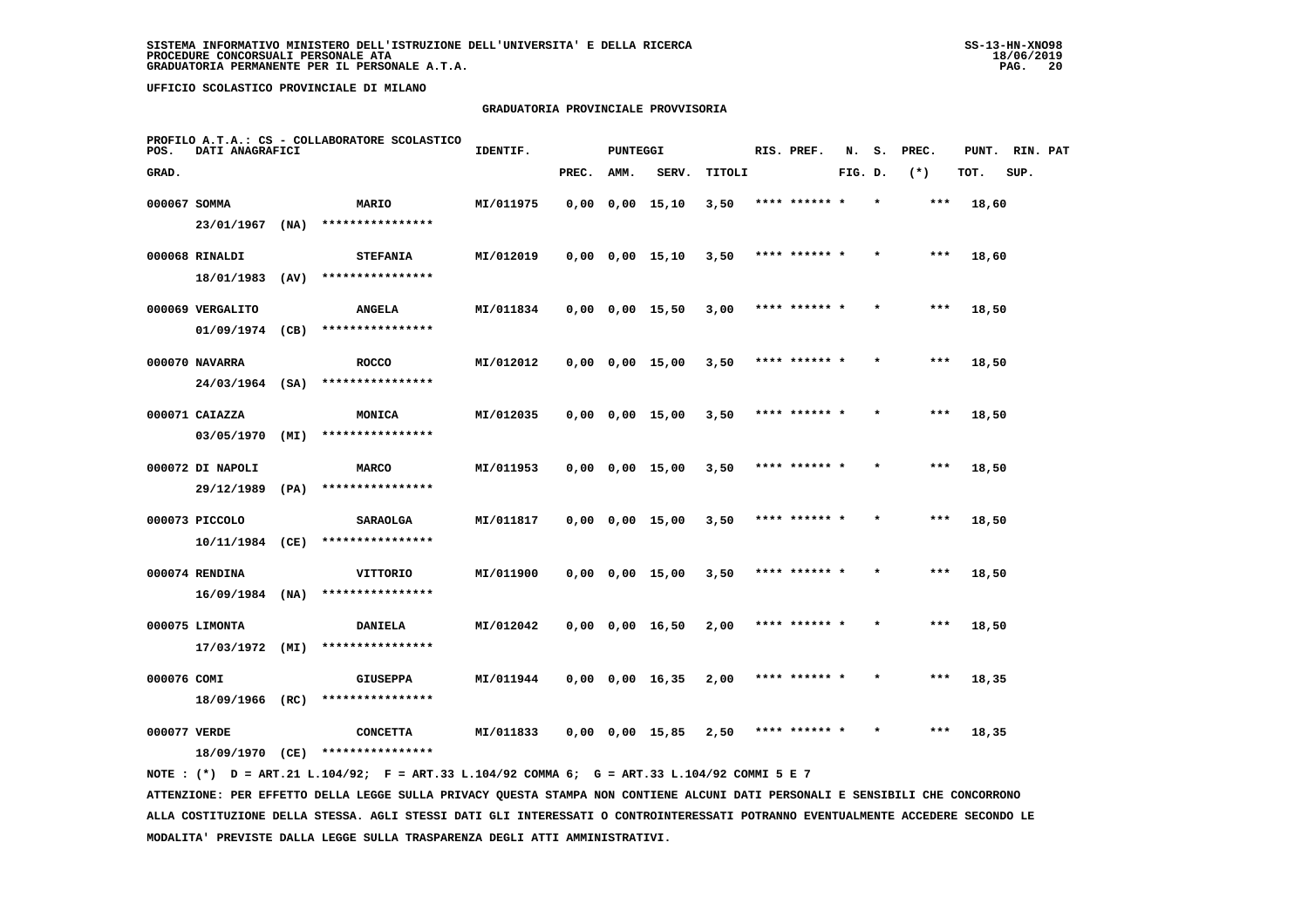# **GRADUATORIA PROVINCIALE PROVVISORIA**

| POS.         | DATI ANAGRAFICI                             |      | PROFILO A.T.A.: CS - COLLABORATORE SCOLASTICO | IDENTIF.  |       | <b>PUNTEGGI</b> |                       |        | RIS. PREF.    | N.      | s. | PREC. | PUNT. | RIN. PAT |  |
|--------------|---------------------------------------------|------|-----------------------------------------------|-----------|-------|-----------------|-----------------------|--------|---------------|---------|----|-------|-------|----------|--|
| GRAD.        |                                             |      |                                               |           | PREC. | AMM.            | SERV.                 | TITOLI |               | FIG. D. |    | $(*)$ | TOT.  | SUP.     |  |
|              | 000078 AMBROSIO                             |      | <b>GIUSEPPE</b>                               | MI/012033 |       |                 | $0,00$ $0,00$ $14,70$ | 3,50   | **** ****** * |         |    | ***   | 18,20 |          |  |
|              | 18/06/1974                                  | (NA) | ****************                              |           |       |                 |                       |        |               |         |    |       |       |          |  |
|              | 000079 TESSITORE                            |      | <b>FRANCESCO</b>                              | MI/011828 |       |                 | $0,00$ $0,00$ $14,70$ | 3,50   | **** ****** * |         |    | $***$ | 18,20 |          |  |
|              | 18/08/1986                                  | (CE) | ****************                              |           |       |                 |                       |        |               |         |    |       |       |          |  |
|              | 000080 PELUSO                               |      | <b>MASSIMO</b>                                | MI/012014 |       |                 | $0,00$ $0,00$ $14,70$ | 3,50   | **** ****** * |         |    | ***   | 18,20 |          |  |
|              | 29/01/1978                                  | (NA) | ****************                              |           |       |                 |                       |        |               |         |    |       |       |          |  |
|              | 000081 MORIONE                              |      | <b>ALFONSO</b>                                | MI/012037 |       |                 | $0,00$ $0,00$ $14,60$ | 3,50   | **** ****** * |         |    | ***   | 18,10 |          |  |
|              | 04/08/1985                                  | (NA) | ****************                              |           |       |                 |                       |        |               |         |    |       |       |          |  |
|              | 000082 LA TORRE                             |      | <b>MATTEO</b>                                 | MI/012041 |       |                 | 0,00 0,00 16,10       | 2,00   | **** ****** * |         |    | ***   | 18,10 |          |  |
|              | 04/09/1967                                  | (FG) | ****************                              |           |       |                 |                       |        |               |         |    |       |       |          |  |
|              | 000083 AZZARELLI<br>29/11/1966              | (RG) | GIOVANNI<br>****************                  | MI/011938 |       |                 | $0,00$ $0,00$ $16,10$ | 2,00   | **** ****** * |         |    | $***$ | 18,10 |          |  |
|              |                                             |      |                                               |           |       |                 |                       |        |               |         |    |       |       |          |  |
|              | 000084 PANTIES MONTAGNER<br>26/05/1976 (MI) |      | <b>ALESSIO</b><br>****************            | MI/011909 |       |                 | $0,00$ $0,00$ $16,05$ | 2,00   | **** ****** * |         |    | $***$ | 18,05 |          |  |
|              |                                             |      |                                               |           |       |                 |                       |        |               |         |    |       |       |          |  |
| 000085 MARRA | 06/01/1977 (SA)                             |      | <b>SALVATORE</b><br>****************          | MI/012010 |       |                 | $0,00$ $0,00$ $14,55$ | 3,50   | **** ******   |         |    | ***   | 18,05 |          |  |
|              | 000086 RAPACCIUOLO                          |      | GIOVANNI                                      | MI/011961 |       |                 | $0,00$ $0,00$ $14,55$ | 3,50   | **** ****** * |         |    | ***   | 18,05 |          |  |
|              | 15/10/1966 (NA)                             |      | ****************                              |           |       |                 |                       |        |               |         |    |       |       |          |  |
|              | 000087 MORDA'                               |      | <b>GIUSEPPE</b>                               | MI/011809 |       |                 | $0,00$ $0,00$ $15,50$ | 2,50   | **** ****** * |         |    | ***   | 18,00 |          |  |
|              | 08/05/1982 (RC)                             |      | ****************                              |           |       |                 |                       |        |               |         |    |       |       |          |  |
|              | 000088 DE BEBEDETTIS                        |      | <b>GIUSEPPE</b>                               | MI/011877 |       |                 | $0,00$ $0,00$ $14,50$ | 3,50   | **** ****** * |         |    | ***   | 18,00 |          |  |
|              | $30/05/1966$ (SA)                           |      | ****************                              |           |       |                 |                       |        |               |         |    |       |       |          |  |
|              |                                             |      |                                               |           |       |                 |                       |        |               |         |    |       |       |          |  |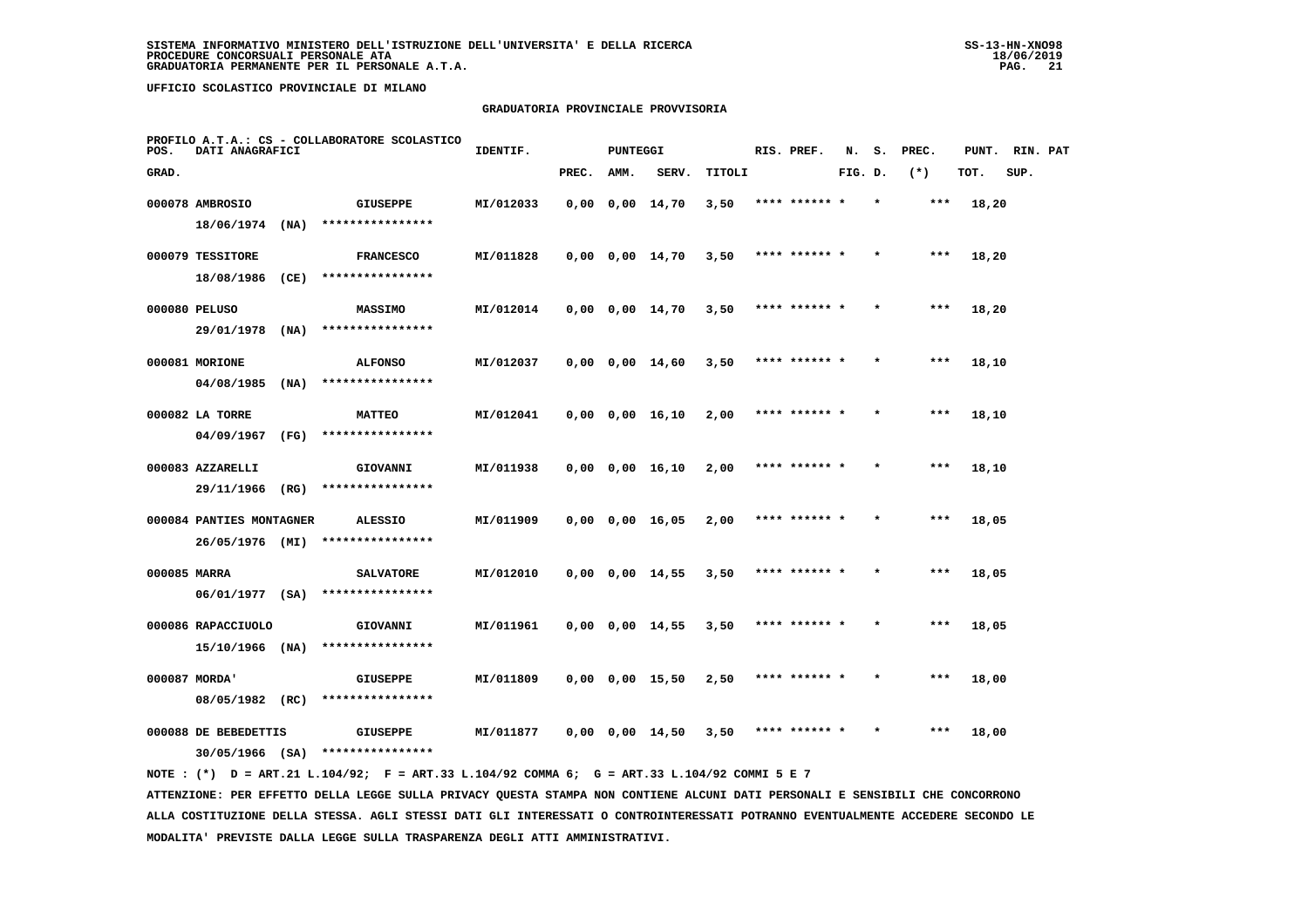# **GRADUATORIA PROVINCIALE PROVVISORIA**

| POS.         | DATI ANAGRAFICI                          |      | PROFILO A.T.A.: CS - COLLABORATORE SCOLASTICO | IDENTIF.  |       | <b>PUNTEGGI</b> |                       |        | RIS. PREF.    | N.      | s. | PREC. | PUNT. | RIN. PAT |  |
|--------------|------------------------------------------|------|-----------------------------------------------|-----------|-------|-----------------|-----------------------|--------|---------------|---------|----|-------|-------|----------|--|
| GRAD.        |                                          |      |                                               |           | PREC. | AMM.            | SERV.                 | TITOLI |               | FIG. D. |    | $(*)$ | TOT.  | SUP.     |  |
| 000089 SCALA |                                          |      | <b>NICOLA</b>                                 | MI/011822 |       |                 | $0,00$ $0,00$ $16,00$ | 2,00   | **** ****** * |         |    | ***   | 18,00 |          |  |
|              | $20/06/1986$ (SA)                        |      | ****************                              |           |       |                 |                       |        |               |         |    |       |       |          |  |
|              | 000090 SICURELLO                         |      | <b>GAETANO</b>                                | MI/012059 |       |                 | $0,00$ $0,00$ $16,00$ | 2,00   | **** ****** * |         |    | $***$ | 18,00 |          |  |
|              | 08/09/1975 (AG)                          |      | ****************                              |           |       |                 |                       |        |               |         |    |       |       |          |  |
|              | 000091 NUCERA                            |      | MIRELLA                                       | MI/011893 |       |                 | $0,00$ $0,00$ $16,00$ | 2,00   | **** ****** * |         |    | $***$ | 18,00 |          |  |
|              | 31/03/1963                               | (RC) | ****************                              |           |       |                 |                       |        |               |         |    |       |       |          |  |
|              | 000092 CARATOZZOLO                       |      | ROCCO ALESSIO                                 | MI/012048 |       |                 | $0,00$ $0,00$ $14,50$ | 3,50   | **** ****** * |         |    | ***   | 18,00 |          |  |
|              | 18/07/1995 (RC)                          |      | ****************                              |           |       |                 |                       |        |               |         |    |       |       |          |  |
|              | 000093 FRACASSO                          |      | FILIPPO GIACOMO MI/012003                     |           |       |                 | $0,00$ $0,00$ $15,50$ | 2,50   | **** ****** * |         |    | $***$ | 18,00 |          |  |
|              | 06/08/1990 (LE)                          |      | ****************                              |           |       |                 |                       |        |               |         |    |       |       |          |  |
|              | 000094 DE PASCALIS                       |      | <b>ANDREA</b>                                 | MI/012053 |       |                 | $0,00$ $0,00$ $15,00$ | 3,00   | **** ****** * |         |    | ***   | 18,00 |          |  |
|              | 20/01/1986 (LE)                          |      | ****************                              |           |       |                 |                       |        |               |         |    |       |       |          |  |
|              | 000095 CASTELLI                          |      | <b>VALENTINA</b><br>****************          | MI/012071 |       |                 | $0,00$ $0,00$ $14,50$ | 3,50   | **** ****** * |         |    | $***$ | 18,00 |          |  |
|              | 25/05/1985                               | (PA) |                                               |           |       |                 |                       |        |               |         |    |       |       |          |  |
|              | 000096 PIEMONTE<br>12/06/1984            | (NA) | <b>ELENA</b><br>****************              | MI/011896 |       |                 | $0,00$ $0,00$ $14,50$ | 3,50   | **** ******   |         |    | ***   | 18,00 |          |  |
|              |                                          |      |                                               |           |       |                 |                       |        |               |         |    |       |       |          |  |
|              | 000097 DE SENA<br>$19/04/1984$ (AV)      |      | <b>VINCENZO</b><br>****************           | MI/011997 |       |                 | $0,00$ $0,00$ $14,50$ | 3,50   | **** ****** * |         |    | $***$ | 18,00 |          |  |
|              |                                          |      |                                               |           |       |                 |                       |        |               |         |    |       |       |          |  |
| 000098 LEONE | 08/10/1983 (SA)                          |      | <b>DANIELA</b><br>****************            | MI/012006 |       |                 | $0,00$ $0,00$ $14,50$ | 3,50   | **** ****** * |         |    | ***   | 18,00 |          |  |
|              |                                          |      |                                               |           |       |                 |                       |        | **** ****** * |         |    | ***   |       |          |  |
|              | 000099 BARIGELLETTI<br>$11/10/1974$ (AN) |      | <b>ANTONELLA</b><br>****************          | MI/011986 |       |                 | $0,00$ $0,00$ $16,00$ | 2,00   |               |         |    |       | 18,00 |          |  |
|              |                                          |      |                                               |           |       |                 |                       |        |               |         |    |       |       |          |  |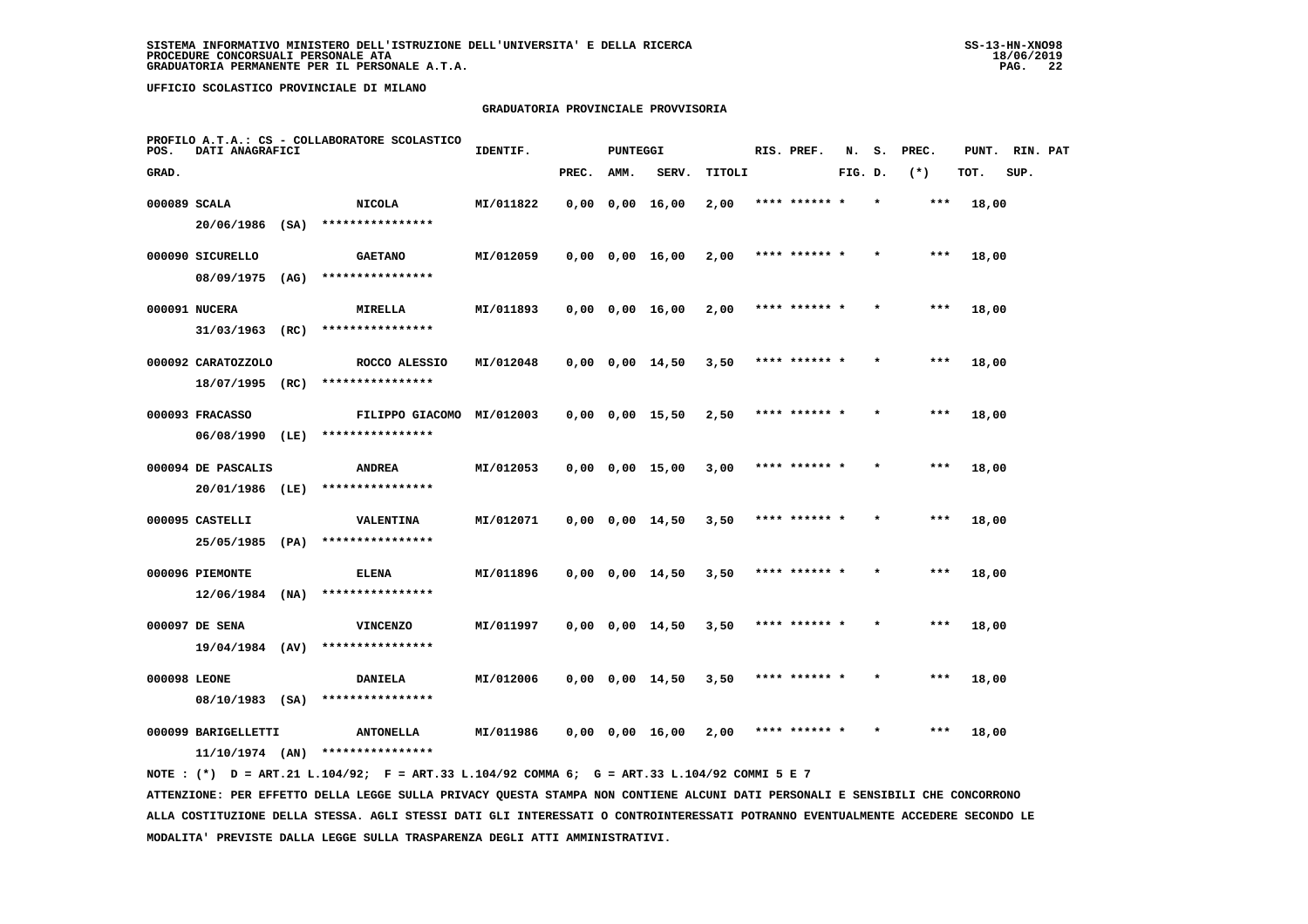# **GRADUATORIA PROVINCIALE PROVVISORIA**

| POS.         | DATI ANAGRAFICI    |      | PROFILO A.T.A.: CS - COLLABORATORE SCOLASTICO | IDENTIF.  |            | PUNTEGGI |                         |        | RIS. PREF.    | N.      | s.      | PREC. | PUNT. | RIN. PAT |  |
|--------------|--------------------|------|-----------------------------------------------|-----------|------------|----------|-------------------------|--------|---------------|---------|---------|-------|-------|----------|--|
| GRAD.        |                    |      |                                               |           | PREC.      | AMM.     | SERV.                   | TITOLI |               | FIG. D. |         | $(*)$ | TOT.  | SUP.     |  |
|              | 000100 PIRROTTINA  |      | <b>BEATRICE</b>                               | MI/011897 |            |          | $0.00 \t 0.00 \t 14.50$ | 3,50   | **** ****** * |         | $\star$ | $***$ | 18,00 |          |  |
|              | $10/08/1974$ (RC)  |      | ****************                              |           |            |          |                         |        |               |         |         |       |       |          |  |
|              | 000101 PIAZZA      |      | LAURA ANGELA                                  | MI/012015 |            |          | $0,00$ $0,00$ $15,00$   | 3,00   | **** ****** * |         |         | ***   | 18,00 |          |  |
|              | 24/11/1969 (MI)    |      | ****************                              |           |            |          |                         |        |               |         |         |       |       |          |  |
| 000102 BUCCA |                    |      | <b>GIOVANNA</b>                               | MI/011787 |            |          | $0,00$ $0,00$ $16,00$   | 2,00   | **** ****** * |         |         | ***   | 18,00 |          |  |
|              | 21/04/1959         | (ME) | ****************                              |           |            |          |                         |        |               |         |         |       |       |          |  |
|              | 000103 PARISI      |      | LORENZA                                       | MI/012013 |            |          | $0,00$ $0,00$ $14,45$   | 3,50   | **** ****** * |         |         | $***$ | 17,95 |          |  |
|              | $27/04/1981$ (NA)  |      | ****************                              |           |            |          |                         |        |               |         |         |       |       |          |  |
|              | 000104 PELUSI      |      | <b>DAVIDE</b>                                 | MI/011969 |            |          | $0,00$ $0,00$ $14,35$   | 3,50   | **** ****** * |         |         | ***   | 17,85 |          |  |
|              | 11/11/1981 (FG)    |      | ****************                              |           |            |          |                         |        |               |         |         |       |       |          |  |
|              | 000105 NASTASI     |      | <b>CARMELA</b>                                | MI/011375 | 17,80 0,00 |          | 0,00                    | 0,00   | **** ****** * |         | $\star$ | ***   | 17,80 |          |  |
|              | 10/10/1983         | (RC) | ****************                              |           |            |          |                         |        |               |         |         |       |       |          |  |
|              | 000106 DI IASI     |      | <b>DAVIDE</b>                                 | MI/012103 |            |          | $0,00$ $0,00$ $14,70$   | 3,00   |               |         |         |       | 17,70 |          |  |
|              | 13/06/1981         | (NA) | ****************                              |           |            |          |                         |        |               |         |         |       |       |          |  |
|              | 000107 DEL SORBO   |      | EMILIO                                        | MI/011878 |            |          | $0,00$ $0,00$ $14,10$   | 3,50   | **** ****** * |         |         | $***$ | 17,60 |          |  |
|              | 29/01/1968         | (NA) | ****************                              |           |            |          |                         |        |               |         |         |       |       |          |  |
|              | 000108 CASTIGLIONE |      | <b>CALOGERO</b>                               | MI/011991 |            |          | $0,00$ $0,00$ $15,10$   | 2,50   | **** ****** * |         |         | $***$ | 17,60 |          |  |
|              | 14/04/1967         | (AG) | ****************                              |           |            |          |                         |        |               |         |         |       |       |          |  |
|              | 000109 BUONICONTI  |      | <b>ALBERTO</b>                                | MI/011788 |            |          | $0,00$ $0,00$ $14,60$   | 3,00   | **** ****** * |         |         | $***$ | 17,60 |          |  |
|              | $13/01/1973$ (SA)  |      | ****************                              |           |            |          |                         |        |               |         |         |       |       |          |  |
| 000110 VERDE | 12/05/1958         |      | <b>GIANCARLO</b><br>****************          | MI/011981 |            |          | 0,00 0,00 15,60         | 2,00   |               |         |         | ***   | 17,60 |          |  |
|              |                    | (CE) |                                               |           |            |          |                         |        |               |         |         |       |       |          |  |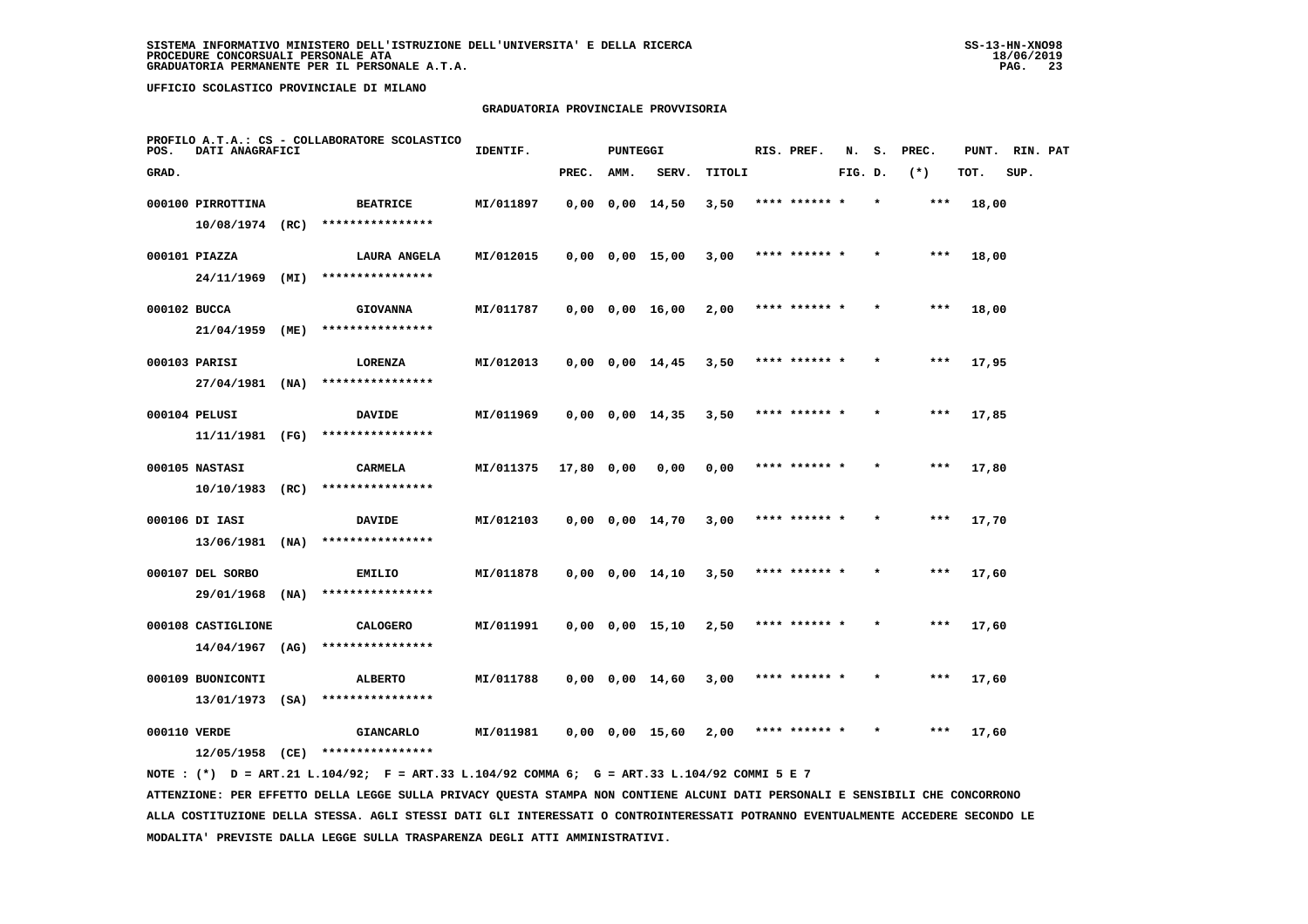# **GRADUATORIA PROVINCIALE PROVVISORIA**

| POS.        | DATI ANAGRAFICI                            |              | PROFILO A.T.A.: CS - COLLABORATORE SCOLASTICO    | IDENTIF.  |       | PUNTEGGI |                       |        | RIS. PREF.    | N.      |         | S. PREC. |       | PUNT. RIN. PAT |  |
|-------------|--------------------------------------------|--------------|--------------------------------------------------|-----------|-------|----------|-----------------------|--------|---------------|---------|---------|----------|-------|----------------|--|
| GRAD.       |                                            |              |                                                  |           | PREC. | AMM.     | SERV.                 | TITOLI |               | FIG. D. |         | $(*)$    | TOT.  | SUP.           |  |
|             | 000111 CANTORO<br>$25/04/1982$ (TA)        |              | ROSARIA COSIMA<br>****************               | MI/012134 |       |          | $0,00$ $0,00$ $14,10$ | 3,50   | **** ******   |         |         | $***$    | 17,60 |                |  |
|             | 000112 FERRARI                             |              | <b>SERGIO</b><br>****************                | MI/012000 |       |          | $0,00$ $0,00$ $15,10$ | 2,50   | **** ****** * |         |         | $***$    | 17,60 |                |  |
| 000113 VONA | 25/08/1957                                 | (MI)         | <b>GIUSEPPE</b>                                  | MI/011982 |       |          | 0,00 0,00 15,60       | 2,00   | **** ****** * |         | $\star$ | $***$    | 17,60 |                |  |
|             | 29/01/1966<br>000114 GALLORO               | (KR)         | ****************<br><b>DOMENICA</b>              | MI/011561 |       |          | $0,00$ $0,00$ $15,50$ | 2,00   | **** ****** * |         |         | $***$    | 17,50 |                |  |
|             | $07/12/1962$ (VV)<br>000115 CIMPEANU       |              | ****************<br><b>FLORENTINA</b>            | MI/012049 |       |          | $0,00$ $0,00$ $15,50$ | 2,00   | **** ****** * |         | $\star$ | $***$    | 17,50 |                |  |
|             | 08/08/1973                                 | (EE)         | ****************                                 |           |       |          |                       |        |               |         |         |          |       |                |  |
|             | 000116 IANNUZZI<br>12/12/1979              | (KR)         | LINO<br>****************                         | MI/011806 |       |          | $0,00$ $0,00$ $14,50$ | 3,00   | **** ****** * |         | $\star$ | ***      | 17,50 |                |  |
|             | 000117 ALFANO<br>19/04/1987 (AV)           |              | VALERIA<br>****************                      | MI/012030 |       |          | $0,00$ $0,00$ $14,00$ | 3,50   |               |         |         | $***$    | 17,50 |                |  |
|             | 000118 MUSOLINO<br>24/08/1960              | (ME)         | <b>FRANCESCA</b><br>****************             | MI/004610 |       |          | $0,00$ $0,00$ $15,50$ | 2,00   | **** ****** * |         |         | $***$    | 17,50 |                |  |
|             | 000119 MANCUSI<br>19/11/1987               | (MI)         | VALENTINA<br>****************                    | MI/012009 |       |          | $0,00$ $0,00$ $15,50$ | 2,00   | **** ****** * |         | $\star$ | $***$    | 17,50 |                |  |
|             | 000120 SEVERINO                            |              | LUCIA                                            | MI/011974 |       |          | $0,00$ $0,00$ $14,00$ | 3,50   | **** ****** * |         |         | $***$    | 17,50 |                |  |
|             | 13/08/1987<br>000121 SANSONI<br>23/04/1986 | (NA)<br>(CS) | ****************<br>VITTORIA<br>**************** | MI/011821 |       |          | $0,00$ $0,00$ $14,00$ | 3,50   | **** ****** * |         |         | $***$    | 17,50 |                |  |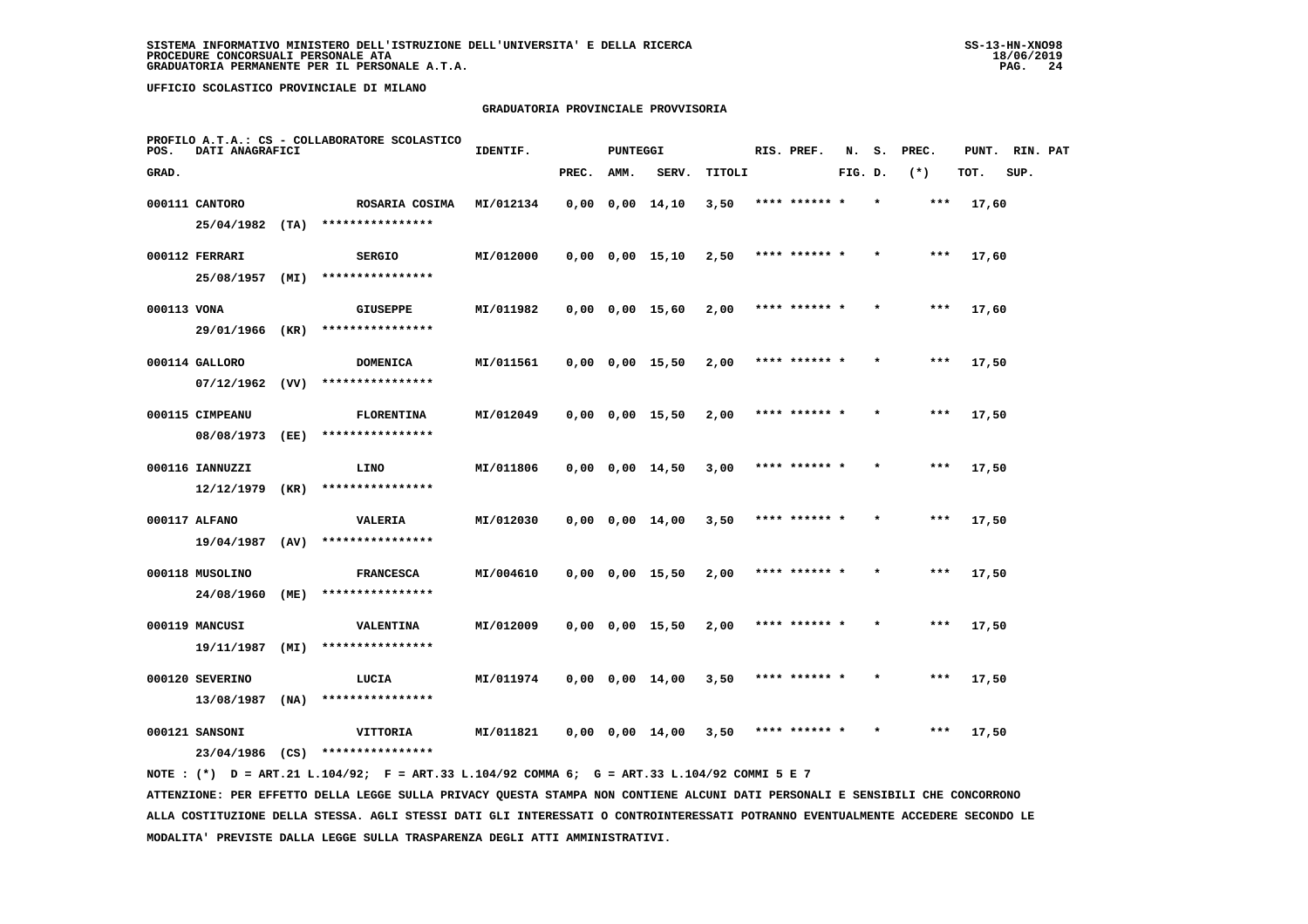# **GRADUATORIA PROVINCIALE PROVVISORIA**

| POS.         | DATI ANAGRAFICI                         |      | PROFILO A.T.A.: CS - COLLABORATORE SCOLASTICO | IDENTIF.  |            | PUNTEGGI |                       |        | RIS. PREF.    | N.      | s.      | PREC. | PUNT. | RIN. PAT |  |
|--------------|-----------------------------------------|------|-----------------------------------------------|-----------|------------|----------|-----------------------|--------|---------------|---------|---------|-------|-------|----------|--|
| GRAD.        |                                         |      |                                               |           | PREC.      | AMM.     | SERV.                 | TITOLI |               | FIG. D. |         | $(*)$ | TOT.  | SUP.     |  |
|              | 000122 VALLONE                          |      | FEDERICA                                      | MI/011980 |            |          | 0,00 0,00 14,00       | 3,50   | **** ****** * |         | $\star$ | ***   | 17,50 |          |  |
|              | 21/04/1977 (MI)                         |      | ****************                              |           |            |          |                       |        |               |         |         |       |       |          |  |
|              | 000123 SCHIAVO                          |      | <b>DINO</b>                                   | MI/011936 |            |          | $0,00$ $0,00$ $14,00$ | 3,50   | **** ****** * |         |         | ***   | 17,50 |          |  |
|              | 06/08/1970 (SA)                         |      | ****************                              |           |            |          |                       |        |               |         |         |       |       |          |  |
|              | 000124 CASIERI                          |      | <b>ARIANNA</b>                                | MI/007835 | 14,00 0,00 |          | 3,50                  | 0,00   | **** ****** * |         |         | ***   | 17,50 |          |  |
|              | 08/12/1968                              | (MI) | ****************                              |           |            |          |                       |        |               |         |         |       |       |          |  |
|              | 000125 LO PIPERO                        |      | <b>CALOGERO</b>                               | MI/011958 |            |          | $0,00$ $0,00$ $15,30$ | 2,00   | **** ****** * |         |         | ***   | 17,30 |          |  |
|              | 22/08/1975                              | (AG) | ****************                              |           |            |          |                       |        |               |         |         |       |       |          |  |
|              | 000126 MARASCO                          |      | <b>GIUSEPPINA</b>                             | MI/011808 |            |          | 0,00 0,00 13,75       | 3,50   | **** ****** * |         |         | ***   | 17,25 |          |  |
|              | 08/01/1986                              | (CE) | ****************                              |           |            |          |                       |        |               |         |         |       |       |          |  |
|              | 000127 MENICHINO                        |      | <b>NUNZIA</b>                                 | MI/011965 |            |          | $0,00$ $0,00$ $13,75$ | 3,50   | **** ****** * |         |         | ***   | 17,25 |          |  |
|              | 24/12/1993                              | (AV) | ****************                              |           |            |          |                       |        |               |         |         |       |       |          |  |
|              | 000128 LEPORE                           |      | RITA MARIA CECIL MI/012137                    |           |            |          | 0,00 0,00 13,75       | 3,50   | **** ****** * |         |         | ***   | 17,25 |          |  |
|              | $30/05/1986$ (NA)                       |      | ****************                              |           |            |          |                       |        |               |         |         |       |       |          |  |
| 000129 TEOLI |                                         |      | <b>FRANCESCO</b><br>****************          | MI/011826 |            |          | $0,00$ $0,00$ $15,20$ | 2,00   | **** ****** * |         |         | ***   | 17,20 |          |  |
|              | 25/10/1973 (NA)                         |      |                                               |           |            |          |                       |        |               |         |         |       |       |          |  |
|              | 000130 PARADISO<br>$09/05/1965$ (NA)    |      | ANIELLO<br>****************                   | MI/011968 |            |          | $0,00$ $0,00$ $15,20$ | 2,00   | **** ******   |         |         | ***   | 17,20 |          |  |
|              |                                         |      |                                               |           |            |          |                       |        |               |         |         |       |       |          |  |
|              | 000131 FARINA<br>20/09/1984 (TP)        |      | <b>SALVATORE</b><br>****************          | MI/012104 |            |          | 0,00 0,00 14,65       | 2,50   | **** ****** * |         |         | ***   | 17,15 |          |  |
|              |                                         |      |                                               |           |            |          |                       |        |               |         |         |       |       |          |  |
|              | 000132 RAPACCIUOLO<br>$11/12/1977$ (NA) |      | MICHELE<br>****************                   | MI/012057 |            |          | 0,00 0,00 13,60       | 3,50   | **** ****** * |         | $\star$ | ***   | 17,10 |          |  |
|              |                                         |      |                                               |           |            |          |                       |        |               |         |         |       |       |          |  |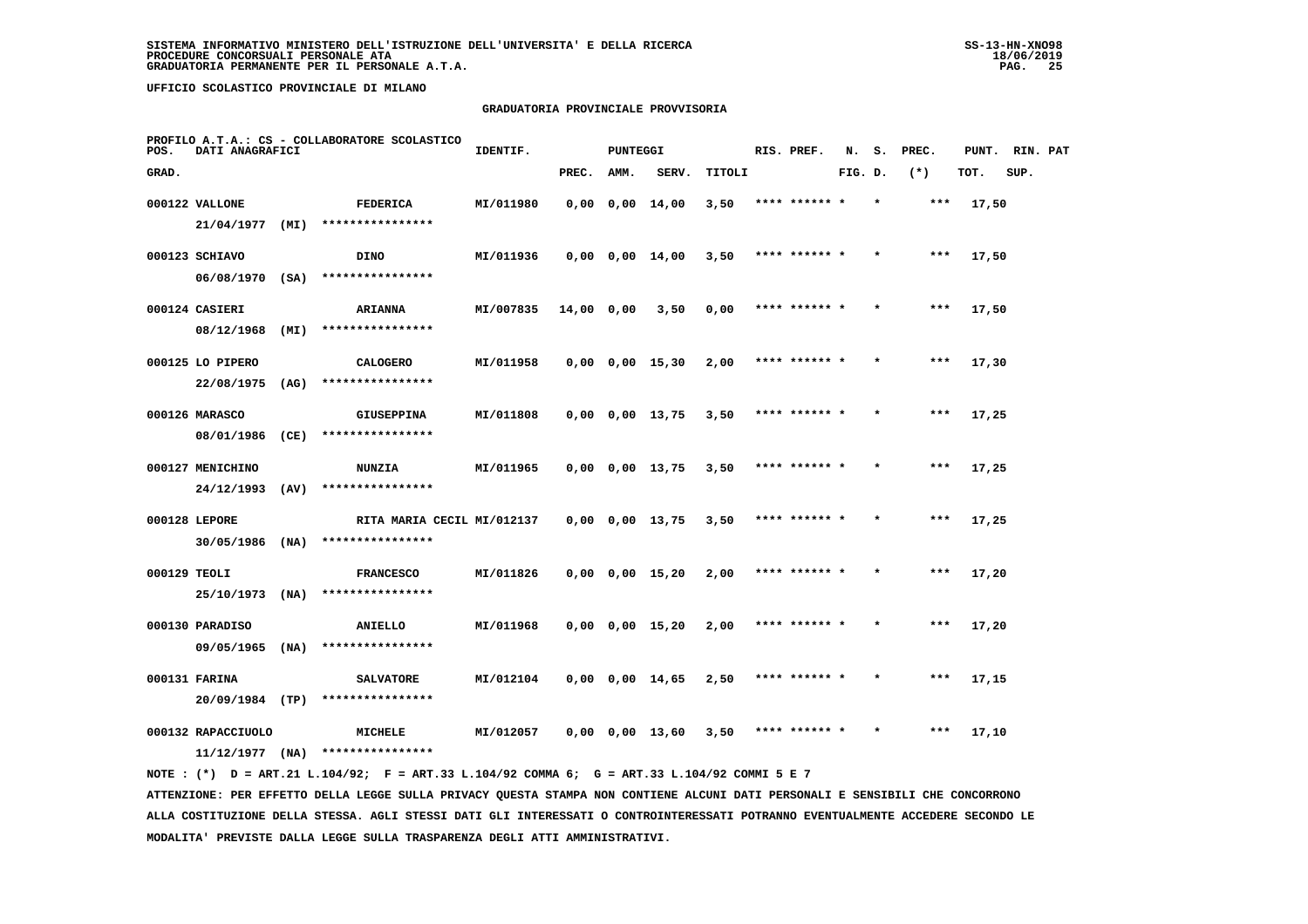# **GRADUATORIA PROVINCIALE PROVVISORIA**

| POS.         | DATI ANAGRAFICI   |      | PROFILO A.T.A.: CS - COLLABORATORE SCOLASTICO | IDENTIF.  |       | <b>PUNTEGGI</b> |                       |        | RIS. PREF.    | N.      | s. | PREC. | PUNT. | RIN. PAT |  |
|--------------|-------------------|------|-----------------------------------------------|-----------|-------|-----------------|-----------------------|--------|---------------|---------|----|-------|-------|----------|--|
| GRAD.        |                   |      |                                               |           | PREC. | AMM.            | SERV.                 | TITOLI |               | FIG. D. |    | $(*)$ | TOT.  | SUP.     |  |
|              | 000133 SALERNO    |      | <b>BENIAMINO</b>                              | MI/012122 |       |                 | $0,00$ $0,00$ $13,60$ | 3,50   | **** ****** * |         |    | ***   | 17,10 |          |  |
|              | 14/02/1960        | (KR) | ****************                              |           |       |                 |                       |        |               |         |    |       |       |          |  |
|              | 000134 LETTIERI   |      | <b>ANTONIO</b>                                | MI/012128 |       |                 | $0,00$ $0,00$ $15,10$ | 2,00   | **** ****** * |         |    | ***   | 17,10 |          |  |
|              | 21/01/1959        | (SA) | ****************                              |           |       |                 |                       |        |               |         |    |       |       |          |  |
|              | 000135 DE MITRI   |      | <b>FRANCESCO</b>                              | MI/012088 |       |                 | $0,00$ $0,00$ $15,10$ | 2,00   | **** ****** * |         |    | ***   | 17,10 |          |  |
|              | 06/11/1976        | (BR) | ****************                              |           |       |                 |                       |        |               |         |    |       |       |          |  |
|              | 000136 PATITUCCI  |      | <b>PASQUALE</b>                               | MI/012055 |       |                 | $0,00$ $0,00$ $14,10$ | 3,00   | **** ****** * |         |    | ***   | 17,10 |          |  |
|              | 15/07/1973        | (CS) | ****************                              |           |       |                 |                       |        |               |         |    |       |       |          |  |
|              | 000137 ROMANO     |      | <b>ROSARIO</b>                                | MI/011970 |       |                 | $0,00$ $0,00$ $15,01$ | 2,00   | **** ****** * |         |    | $***$ | 17,01 |          |  |
|              | 25/11/1965        | (TP) | ****************                              |           |       |                 |                       |        |               |         |    |       |       |          |  |
|              | 000138 FORMISANO  |      | <b>CARMELA</b>                                | MI/012002 |       |                 | $0,00$ $0,00$ $15,00$ | 2,00   | **** ****** * |         |    | $***$ | 17,00 |          |  |
|              | 19/09/1976        | (NA) | ****************                              |           |       |                 |                       |        |               |         |    |       |       |          |  |
|              | 000139 GIORGI     |      | <b>FELICIA</b>                                | MI/011804 |       |                 | $0,00$ $0,00$ $14,50$ | 2,50   | **** ****** * |         |    | ***   | 17,00 |          |  |
|              | 23/12/1971 (RC)   |      | ****************                              |           |       |                 |                       |        |               |         |    |       |       |          |  |
| 000140 GALLO |                   |      | LUIGI                                         | MI/012039 |       |                 | $0,00$ $0,00$ $13,50$ | 3,50   | **** ****** * |         |    | ***   | 17,00 |          |  |
|              | $01/01/1971$ (NA) |      | ****************                              |           |       |                 |                       |        |               |         |    |       |       |          |  |
|              | 000141 ALIBERTI   |      | CARMELA                                       | MI/012031 |       |                 | $0,00$ $0,00$ $13,50$ | 3,50   | **** ****** * |         |    | $***$ | 17,00 |          |  |
|              | 28/01/1979        | (SA) | ****************                              |           |       |                 |                       |        |               |         |    |       |       |          |  |
|              | 000142 BOCCUTO    |      | <b>EVA</b>                                    | MI/012069 |       |                 | $0,00$ $0,00$ $14,00$ | 3,00   | **** ****** * |         |    | $***$ | 17,00 |          |  |
|              | 06/01/1979        | (BA) | ****************                              |           |       |                 |                       |        |               |         |    |       |       |          |  |
|              | 000143 GASPARRO   |      | <b>ANTONELLA</b>                              | MI/011801 |       |                 | $0,00$ $0,00$ $13,50$ | 3,50   | **** ****** * |         |    | $***$ | 17,00 |          |  |
|              | 04/03/1976        | (CE) | ****************                              |           |       |                 |                       |        |               |         |    |       |       |          |  |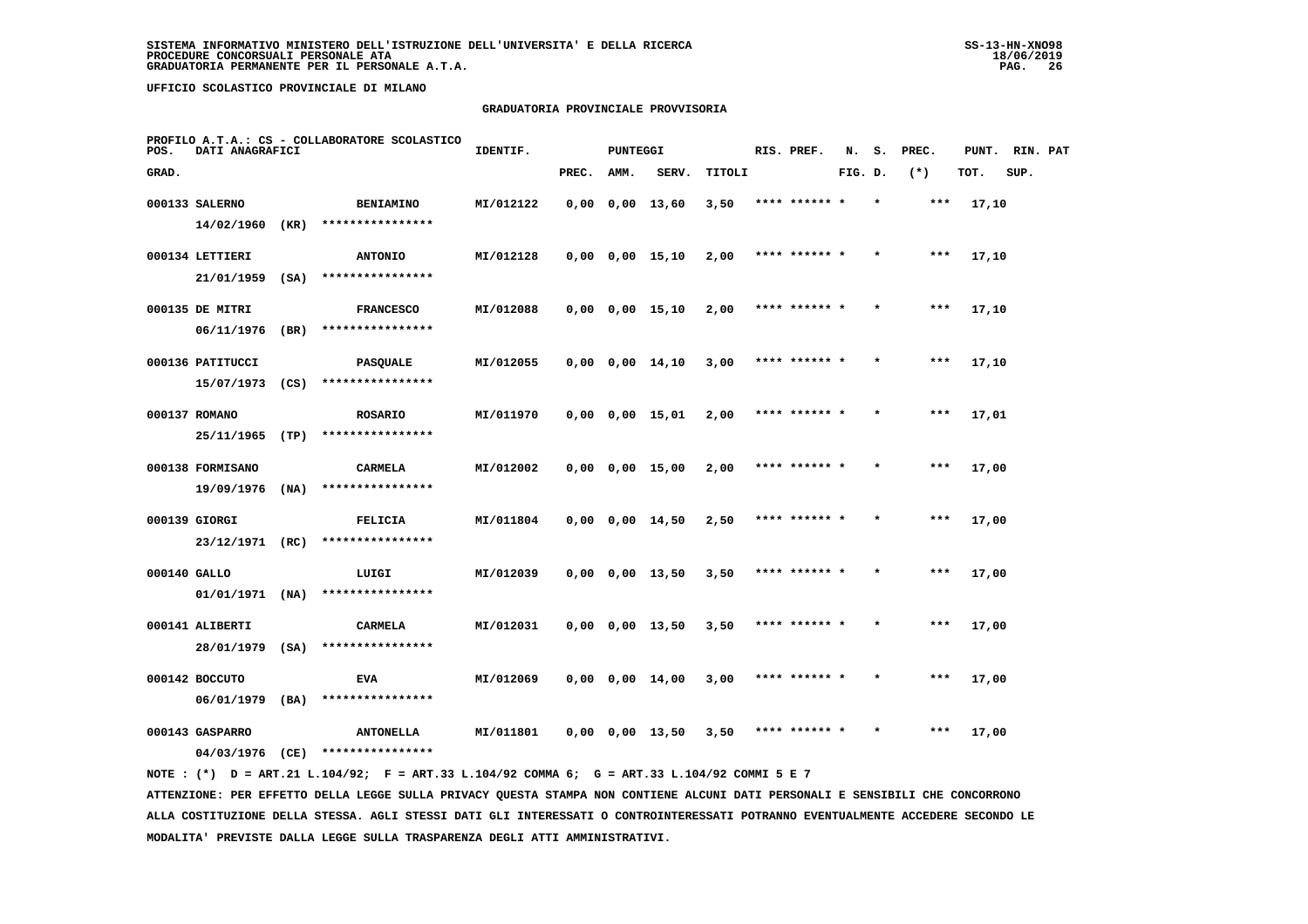# **GRADUATORIA PROVINCIALE PROVVISORIA**

| POS.  | DATI ANAGRAFICI                  |      | PROFILO A.T.A.: CS - COLLABORATORE SCOLASTICO | IDENTIF.  |       | <b>PUNTEGGI</b> |                         |        | RIS. PREF.    | N.      | s.      | PREC.   | PUNT. | RIN. PAT |  |
|-------|----------------------------------|------|-----------------------------------------------|-----------|-------|-----------------|-------------------------|--------|---------------|---------|---------|---------|-------|----------|--|
| GRAD. |                                  |      |                                               |           | PREC. | AMM.            | SERV.                   | TITOLI |               | FIG. D. |         | $(*)$   | TOT.  | SUP.     |  |
|       | 000144 GIANCANI                  |      | <b>FRANCESCA</b>                              | MI/011802 |       |                 | $0,00$ $0,00$ $13,50$   | 3,50   | **** ****** * |         | $\star$ | ***     | 17,00 |          |  |
|       | 20/02/1986                       | (AG) | ****************                              |           |       |                 |                         |        |               |         |         |         |       |          |  |
|       | 000145 GIAMETTA                  |      | <b>ANTONIETTA</b>                             | MI/011888 |       |                 | $0,00$ $0,00$ $13,50$   | 3,50   | **** ******   |         |         | ***     | 17,00 |          |  |
|       | 27/02/1987                       | (NA) | ****************                              |           |       |                 |                         |        |               |         |         |         |       |          |  |
|       | 000146 MIETE                     |      | IOLANDA                                       | MI/011889 |       |                 | $0,00$ $0,00$ $13,50$   | 3,50   | **** ****** * |         |         | $***$   | 17,00 |          |  |
|       | $06/08/1982$ (SA)                |      | ****************                              |           |       |                 |                         |        |               |         |         |         |       |          |  |
|       | 000147 CRISAFULLI                |      | TIZIANA                                       | MI/011995 |       |                 | 0,00 0,00 14,50         | 2,50   | **** ****** * |         | $\star$ | $* * *$ | 17,00 |          |  |
|       | 08/08/1980                       | (ME) | ****************                              |           |       |                 |                         |        |               |         |         |         |       |          |  |
|       | 000148 NISI                      |      | ADRIANA GIUSEPPA MI/012036                    |           |       |                 | $0,00$ $0,00$ $14,00$   | 3,00   | **** ****** * |         |         | $***$   | 17,00 |          |  |
|       | 21/09/1976 (BR)                  |      | ****************                              |           |       |                 |                         |        |               |         |         |         |       |          |  |
|       | 000149 BOTTA                     |      | <b>CARMINE</b>                                | MI/011786 |       |                 | $0,00$ $0,00$ $13,50$   | 3,50   | **** ****** * |         |         | $***$   | 17,00 |          |  |
|       | $06/11/1965$ (SA)                |      | ****************                              |           |       |                 |                         |        |               |         |         |         |       |          |  |
|       | 000150 CHIANTIA                  |      | ROSARIA LAURA<br>****************             | MI/011947 |       |                 | $0,00$ $0,00$ $14,50$   | 2,50   | **** ****** * |         |         | $***$   | 17,00 |          |  |
|       | 20/08/1978 (CL)                  |      |                                               |           |       |                 |                         |        |               |         |         |         |       |          |  |
|       | 000151 TRIOLO<br>26/06/1971 (RC) |      | <b>FILOMENA</b><br>****************           | MI/012023 |       |                 | $0.00 \t 0.00 \t 13.50$ | 3,50   | **** ****** * |         |         | ***     | 17,00 |          |  |
|       |                                  |      |                                               |           |       |                 |                         |        |               |         |         |         |       |          |  |
|       | 000152 PARDO<br>30/10/1968 (EE)  |      | <b>MARIA GISELLA</b><br>****************      | MI/011895 |       |                 | $0,00$ $0,00$ $15,00$   | 2,00   | **** ****** * |         |         | ***     | 17,00 |          |  |
|       |                                  |      |                                               |           |       |                 |                         |        |               |         |         |         |       |          |  |
|       | 000153 DI TOMA<br>26/03/1966     | (MI) | <b>ANTONELLA</b><br>****************          | MI/011887 |       |                 | $0,00$ $0,00$ $13,50$   | 3,50   | **** ****** * |         |         | ***     | 17,00 |          |  |
|       |                                  |      |                                               |           |       |                 |                         |        | **** ****** * |         |         | ***     |       |          |  |
|       | 000154 BONOFIGLIO<br>25/08/1963  | (KR) | <b>ROSARIO</b><br>****************            | MI/011940 |       |                 | $0,00$ $0,00$ $15,00$   | 2,00   |               |         |         |         | 17,00 |          |  |
|       |                                  |      |                                               |           |       |                 |                         |        |               |         |         |         |       |          |  |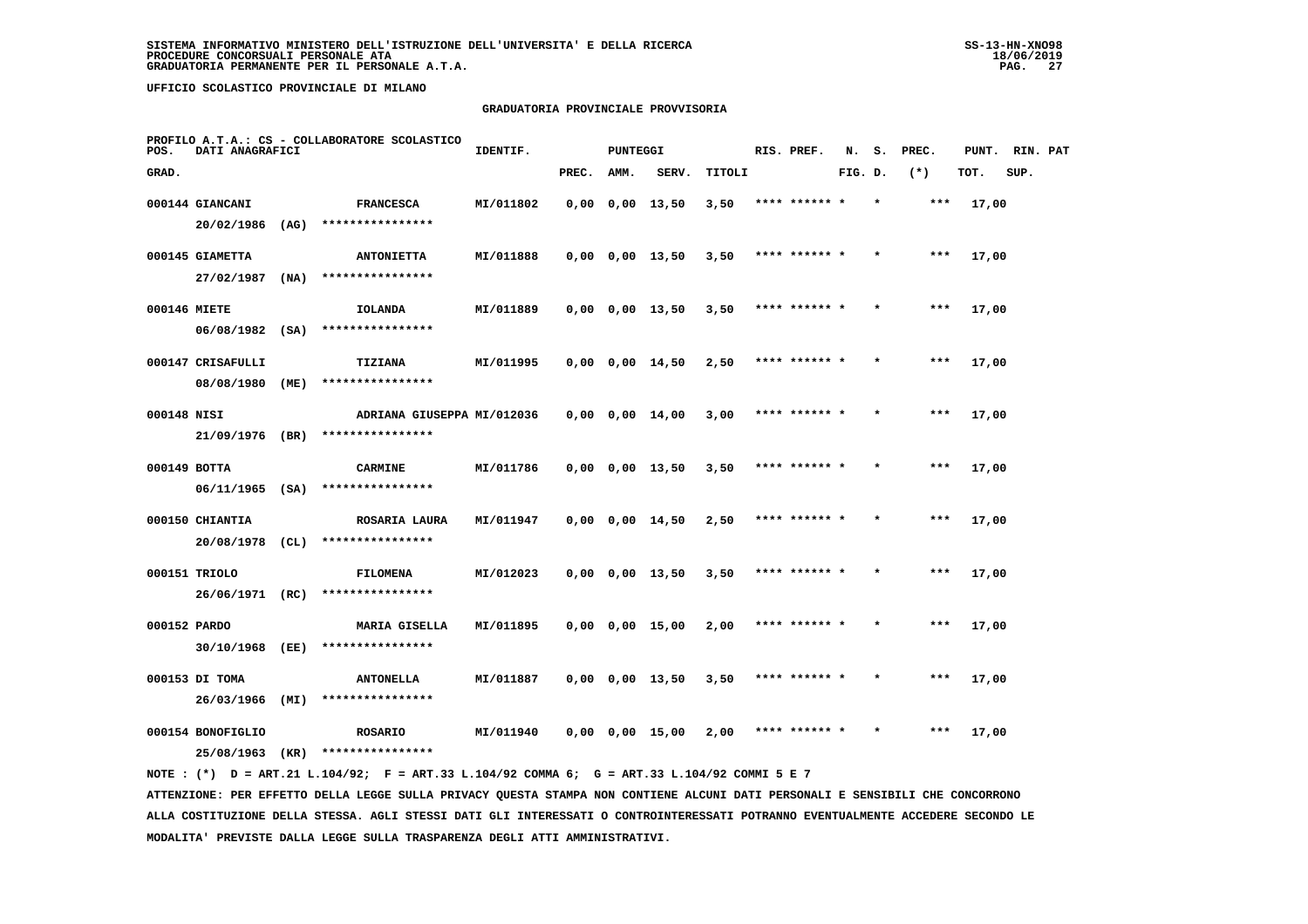# **GRADUATORIA PROVINCIALE PROVVISORIA**

| POS.         | DATI ANAGRAFICI   |      | PROFILO A.T.A.: CS - COLLABORATORE SCOLASTICO | IDENTIF.  |       | <b>PUNTEGGI</b> |                       |        | RIS. PREF.    | N.      | s.      | PREC. | PUNT. | RIN. PAT |  |
|--------------|-------------------|------|-----------------------------------------------|-----------|-------|-----------------|-----------------------|--------|---------------|---------|---------|-------|-------|----------|--|
| GRAD.        |                   |      |                                               |           | PREC. | AMM.            | SERV.                 | TITOLI |               | FIG. D. |         | $(*)$ | TOT.  | SUP.     |  |
|              | 000155 CRISCUOLO  |      | ELISA ANGELINA                                | MI/011996 |       |                 | $0,00$ $0,00$ $13,50$ | 3,50   | **** ****** * |         |         | ***   | 17,00 |          |  |
|              | $08/12/1960$ (SA) |      | ****************                              |           |       |                 |                       |        |               |         |         |       |       |          |  |
|              | 000156 VADALA'    |      | MARIA LUISA                                   | MI/011908 |       |                 | $0,00$ $0,00$ $13,35$ | 3,50   | **** ****** * |         |         | $***$ | 16,85 |          |  |
|              | $07/06/1984$ (RC) |      | ****************                              |           |       |                 |                       |        |               |         |         |       |       |          |  |
|              | 000157 GIORDANO   |      | <b>ANTONELLA</b>                              | MI/011803 |       |                 | $0,00$ $0,00$ $14,30$ | 2,50   | **** ****** * |         |         | $***$ | 16,80 |          |  |
|              | 05/12/1975        | (NA) | ****************                              |           |       |                 |                       |        |               |         |         |       |       |          |  |
|              | 000158 CRISCUOLO  |      | <b>GERARDO</b>                                | MI/011798 |       |                 | $0,00$ $0,00$ $13,10$ | 3,50   | **** ****** * |         |         | ***   | 16,60 |          |  |
|              | 18/09/1962        | (NA) | ****************                              |           |       |                 |                       |        |               |         |         |       |       |          |  |
|              | 000159 BAGIANTE   |      | CARMELO                                       | MI/011942 |       |                 | 0,00 0,00 13,10       | 3,50   | **** ****** * |         |         | $***$ | 16,60 |          |  |
|              | 23/03/1981        | (CT) | ****************                              |           |       |                 |                       |        |               |         |         |       |       |          |  |
|              | 000160 BRIANTE    |      | <b>AGATA</b>                                  | MI/011989 |       |                 | $0,00$ $0,00$ $13,00$ | 3,50   | **** ****** * |         |         | ***   | 16,50 |          |  |
|              | $01/06/1979$ (RC) |      | ****************                              |           |       |                 |                       |        |               |         |         |       |       |          |  |
|              | 000161 MORABITO   |      | TERESA                                        | MI/011891 |       |                 | 0,00 0,00 14,50       | 2,00   | **** ****** * |         | $\star$ | ***   | 16,50 |          |  |
|              | 14/08/1973        | (RC) | ****************                              |           |       |                 |                       |        |               |         |         |       |       |          |  |
|              | 000162 FANTASIA   |      | PATRIZIA GIUSEPP MI/011907                    |           |       |                 | $0,00$ $0,00$ $14,00$ | 2,50   | **** ****** * |         |         | ***   | 16,50 |          |  |
|              | 04/08/1966        | (MI) | ****************                              |           |       |                 |                       |        |               |         |         |       |       |          |  |
|              | 000163 VARACALLI  |      | <b>ROSALBA</b>                                | MI/011832 |       |                 | $0,00$ $0,00$ $14,50$ | 2,00   | **** ****** * |         |         | ***   | 16,50 |          |  |
|              | $10/03/1991$ (RC) |      | ****************                              |           |       |                 |                       |        |               |         |         |       |       |          |  |
| 000164 GUELI |                   |      | <b>MARIA</b>                                  | MI/011805 |       |                 | $0,00$ $0,00$ $14,50$ | 2,00   | **** ****** * |         |         | $***$ | 16,50 |          |  |
|              | 08/11/1982 (AG)   |      | ****************                              |           |       |                 |                       |        |               |         |         |       |       |          |  |
|              | 000165 ROSSINO    |      | LUCIA                                         | MI/011901 |       |                 | $0,00$ $0,00$ $13,50$ | 3,00   | **** ****** * |         |         | ***   | 16,50 |          |  |
|              | 23/01/1974 (MI)   |      | ****************                              |           |       |                 |                       |        |               |         |         |       |       |          |  |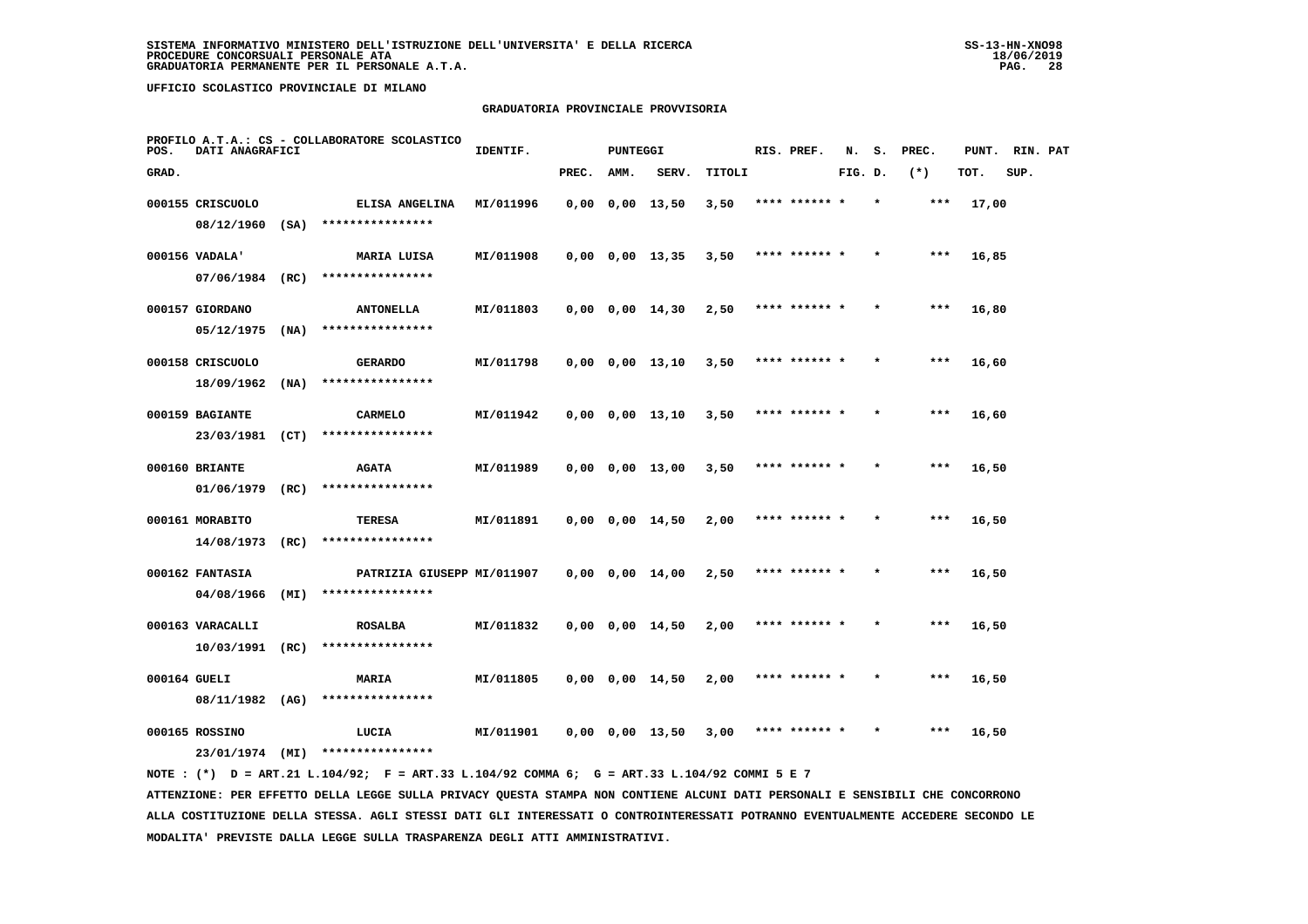# **GRADUATORIA PROVINCIALE PROVVISORIA**

| POS.  | DATI ANAGRAFICI                         |      | PROFILO A.T.A.: CS - COLLABORATORE SCOLASTICO | IDENTIF.  |       | <b>PUNTEGGI</b> |                         |        | RIS. PREF.    | N.      | s.      | PREC. | PUNT. | RIN. PAT |  |
|-------|-----------------------------------------|------|-----------------------------------------------|-----------|-------|-----------------|-------------------------|--------|---------------|---------|---------|-------|-------|----------|--|
| GRAD. |                                         |      |                                               |           | PREC. | AMM.            | SERV.                   | TITOLI |               | FIG. D. |         | $(*)$ | TOT.  | SUP.     |  |
|       | 000166 RONZONI                          |      | <b>MORENA</b>                                 | MI/012058 |       |                 | $0,00$ $0,00$ $14,50$   | 2,00   | **** ****** * |         | $\star$ | $***$ | 16,50 |          |  |
|       | 17/05/1966                              | (MI) | ****************                              |           |       |                 |                         |        |               |         |         |       |       |          |  |
|       | 000167 PANETTA                          |      | <b>FRANCESCA</b>                              | MI/012054 |       |                 | $0,00$ $0,00$ $13,50$   | 3,00   | **** ****** * |         |         | $***$ | 16,50 |          |  |
|       | $05/04/1985$ (RC)                       |      | ****************                              |           |       |                 |                         |        |               |         |         |       |       |          |  |
|       | 000168 VIRGILLITTO                      |      | MARIA                                         | MI/011837 |       |                 | $0,00$ $0,00$ $14,00$   | 2,50   | **** ****** * |         |         | $***$ | 16,50 |          |  |
|       | 21/12/1973 (CT)                         |      | ****************                              |           |       |                 |                         |        |               |         |         |       |       |          |  |
|       | 000169 SICILIA                          |      | GRAZIANO ILJIC                                | MI/011824 |       |                 | $0,00$ $0,00$ $13,00$   | 3,50   | **** ****** * |         |         | $***$ | 16,50 |          |  |
|       | $02/08/1984$ (CL)                       |      | ****************                              |           |       |                 |                         |        |               |         |         |       |       |          |  |
|       | 000170 CUCCURULLO                       |      | <b>ELENA</b>                                  | MI/012052 |       |                 | $0,00$ $0,00$ $13,00$   | 3,50   | **** ****** * |         |         | $***$ | 16,50 |          |  |
|       | 12/12/1991                              | (NA) | ****************                              |           |       |                 |                         |        |               |         |         |       |       |          |  |
|       | 000171 BIFULCO                          |      | <b>ANGELO</b>                                 | MI/011941 |       |                 | 0,00 0,00 13,00         | 3,50   | **** ****** * |         |         | ***   | 16,50 |          |  |
|       | 10/11/1990                              | (MI) | ****************                              |           |       |                 |                         |        |               |         |         |       |       |          |  |
|       | 000172 BLANCO                           |      | <b>DAVIDE</b>                                 | MI/012068 |       |                 | 0,00 0,00 13,00         | 3,50   | **** ****** * |         |         | ***   | 16,50 |          |  |
|       | 18/09/1987 (CT)                         |      | ****************                              |           |       |                 |                         |        |               |         |         |       |       |          |  |
|       | 000173 GRASSAGLIATA                     |      | <b>ANGELO</b><br>****************             | MI/012109 |       |                 | $0,00$ $0,00$ $14,50$   | 2,00   | **** ****** * |         |         | $***$ | 16,50 |          |  |
|       | 25/08/1987 (AG)                         |      |                                               |           |       |                 |                         |        |               |         |         |       |       |          |  |
|       | 000174 BORZACCHIELLO<br>13/05/1986 (NA) |      | CAROLINA<br>****************                  | MI/011945 |       |                 | $0,00$ $0,00$ $14,50$   | 2,00   | **** ****** * |         | $\star$ | ***   | 16,50 |          |  |
|       |                                         |      |                                               |           |       |                 |                         |        |               |         |         |       |       |          |  |
|       | 000175 SIANO<br>$12/08/1985$ (NA)       |      | IGNAZIO<br>****************                   | MI/012124 |       |                 | $0,00$ $0,00$ $13,50$   | 3,00   | **** ****** * |         |         | ***   | 16,50 |          |  |
|       |                                         |      |                                               |           |       |                 |                         |        |               |         |         |       |       |          |  |
|       | 000176 TRUPIA<br>18/12/1984 (AG)        |      | GIOVANNI<br>****************                  | MI/012025 |       |                 | $0.00 \t 0.00 \t 13.00$ | 3,50   | **** ****** * |         |         | ***   | 16,50 |          |  |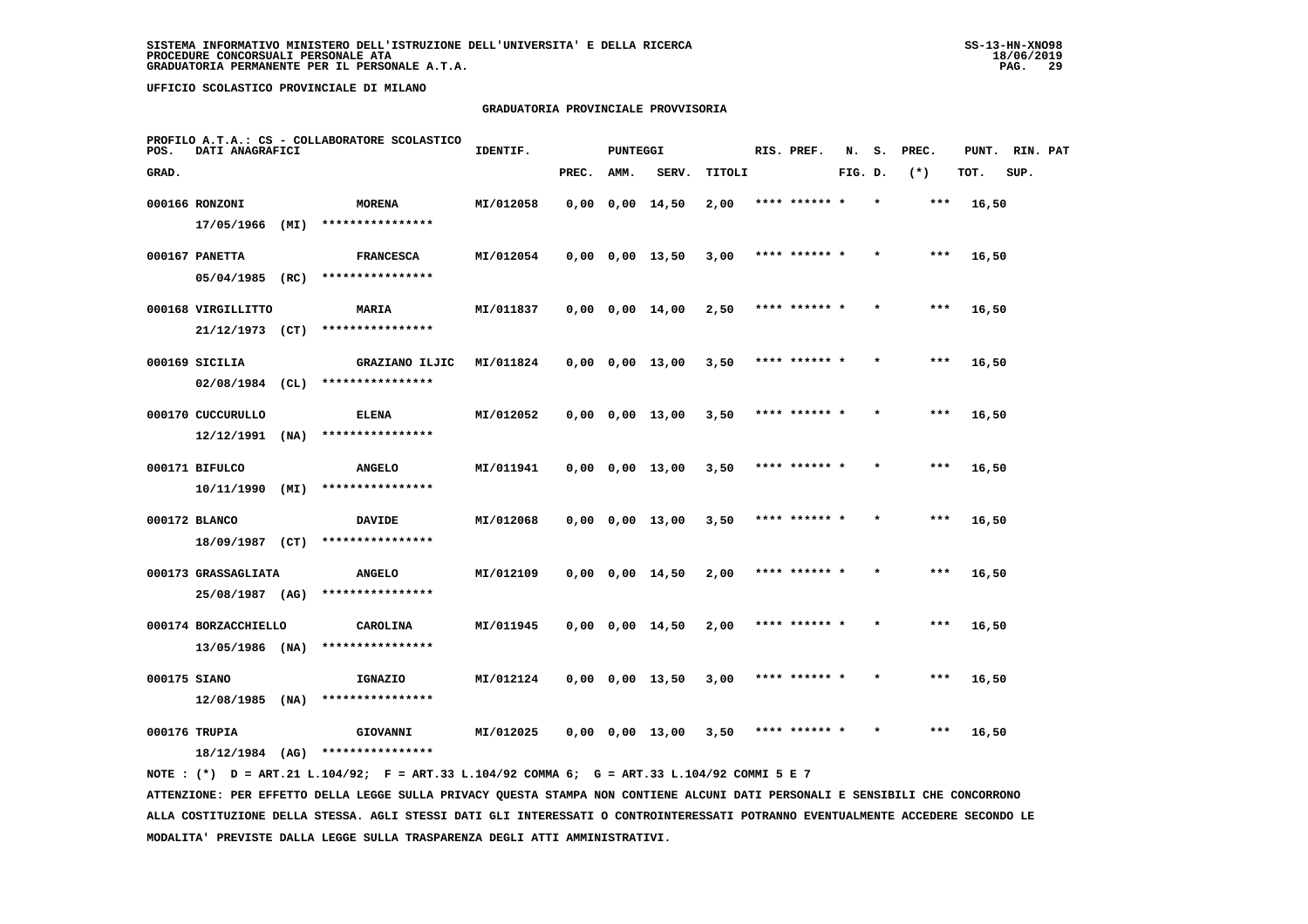# **GRADUATORIA PROVINCIALE PROVVISORIA**

| POS.         | DATI ANAGRAFICI                |      | PROFILO A.T.A.: CS - COLLABORATORE SCOLASTICO | IDENTIF.  |            | <b>PUNTEGGI</b> |                         |        | RIS. PREF.    | N.      | s.      | PREC. | PUNT. | RIN. PAT |  |
|--------------|--------------------------------|------|-----------------------------------------------|-----------|------------|-----------------|-------------------------|--------|---------------|---------|---------|-------|-------|----------|--|
| GRAD.        |                                |      |                                               |           | PREC.      | AMM.            | SERV.                   | TITOLI |               | FIG. D. |         | $(*)$ | TOT.  | SUP.     |  |
|              | 000177 VILARDO                 |      | <b>FRANCESCA</b>                              | MI/011905 |            |                 | $0.00 \t 0.00 \t 13.50$ | 3,00   | **** ****** * |         | $\star$ | ***   | 16,50 |          |  |
|              | $12/01/1983$ (CS)              |      | ****************                              |           |            |                 |                         |        |               |         |         |       |       |          |  |
|              | 000178 TAMPANO                 |      | <b>SERGIO</b>                                 | MI/012060 |            |                 | $0,00$ $0,00$ $14,00$   | 2,50   | **** ****** * |         |         | ***   | 16,50 |          |  |
|              | 11/04/1980 (LE)                |      | ****************                              |           |            |                 |                         |        |               |         |         |       |       |          |  |
|              | 000179 BELVISI                 |      | <b>GIACOMINA</b>                              | MI/012067 |            |                 | $0,00$ $0,00$ $14,50$   | 2,00   | **** ****** * |         |         | ***   | 16,50 |          |  |
|              | 29/07/1971 (TP)                |      | ****************                              |           |            |                 |                         |        |               |         |         |       |       |          |  |
|              | 000180 SURIANO                 |      | <b>ANNA</b><br>****************               | MI/011978 |            |                 | $0,00$ $0,00$ $13,00$   | 3,50   | **** ****** * |         |         | ***   | 16,50 |          |  |
|              | 04/08/1969                     | (CZ) |                                               |           |            |                 |                         |        |               |         |         |       |       |          |  |
|              | 000181 GRIECO<br>29/04/1957    | (MT) | ANTONIA ROSARIA MI/012110<br>**************** |           |            |                 | $0,00$ $0,00$ $14,50$   | 2,00   | **** ****** * |         |         | ***   | 16,50 |          |  |
|              |                                |      |                                               |           |            |                 |                         |        |               |         |         |       |       |          |  |
|              | 000182 SANTAGATI<br>10/12/1985 | (RC) | <b>ROCCO</b><br>****************              | MI/012123 |            |                 | $0,00$ $0,00$ $14,00$   | 2,50   | **** ****** * |         |         | $***$ | 16,50 |          |  |
|              | 000183 CARUSO                  |      | <b>STEFANO</b>                                | MI/011479 |            |                 |                         |        | **** ****** * |         |         | ***   | 16,40 |          |  |
|              | $01/08/1984$ (AV)              |      | ****************                              |           | 11,40 0,00 |                 | 5,00                    | 0,00   |               |         |         |       |       |          |  |
|              | 000184 DE SIMONE               |      | <b>MARIO</b>                                  | MI/011951 |            |                 | $0,00$ $0,00$ $12,85$   | 3,50   | **** ******   |         |         | ***   | 16,35 |          |  |
|              | 27/06/1984                     | (KR) | ****************                              |           |            |                 |                         |        |               |         |         |       |       |          |  |
|              | 000185 MAIETTA                 |      | GIOVANNI                                      | MI/012044 |            |                 | $0,00$ $0,00$ $13,20$   | 3,00   | **** ****** * |         |         | $***$ | 16,20 |          |  |
|              | 23/01/1991                     | (CN) | ****************                              |           |            |                 |                         |        |               |         |         |       |       |          |  |
| 000186 AMURA |                                |      | ARTURO                                        | MI/012063 |            |                 | $0,00$ $0,00$ $12,60$   | 3,50   | **** ****** * |         |         | ***   | 16,10 |          |  |
|              | 11/02/1973                     | (MA) | ****************                              |           |            |                 |                         |        |               |         |         |       |       |          |  |
|              | 000187 VAIANO                  |      | FILIPPO                                       | MI/011979 |            |                 | 0,00 0,00 12,60         | 3,50   | **** ****** * |         |         | ***   | 16,10 |          |  |
|              | $13/03/1972$ (NA)              |      | ****************                              |           |            |                 |                         |        |               |         |         |       |       |          |  |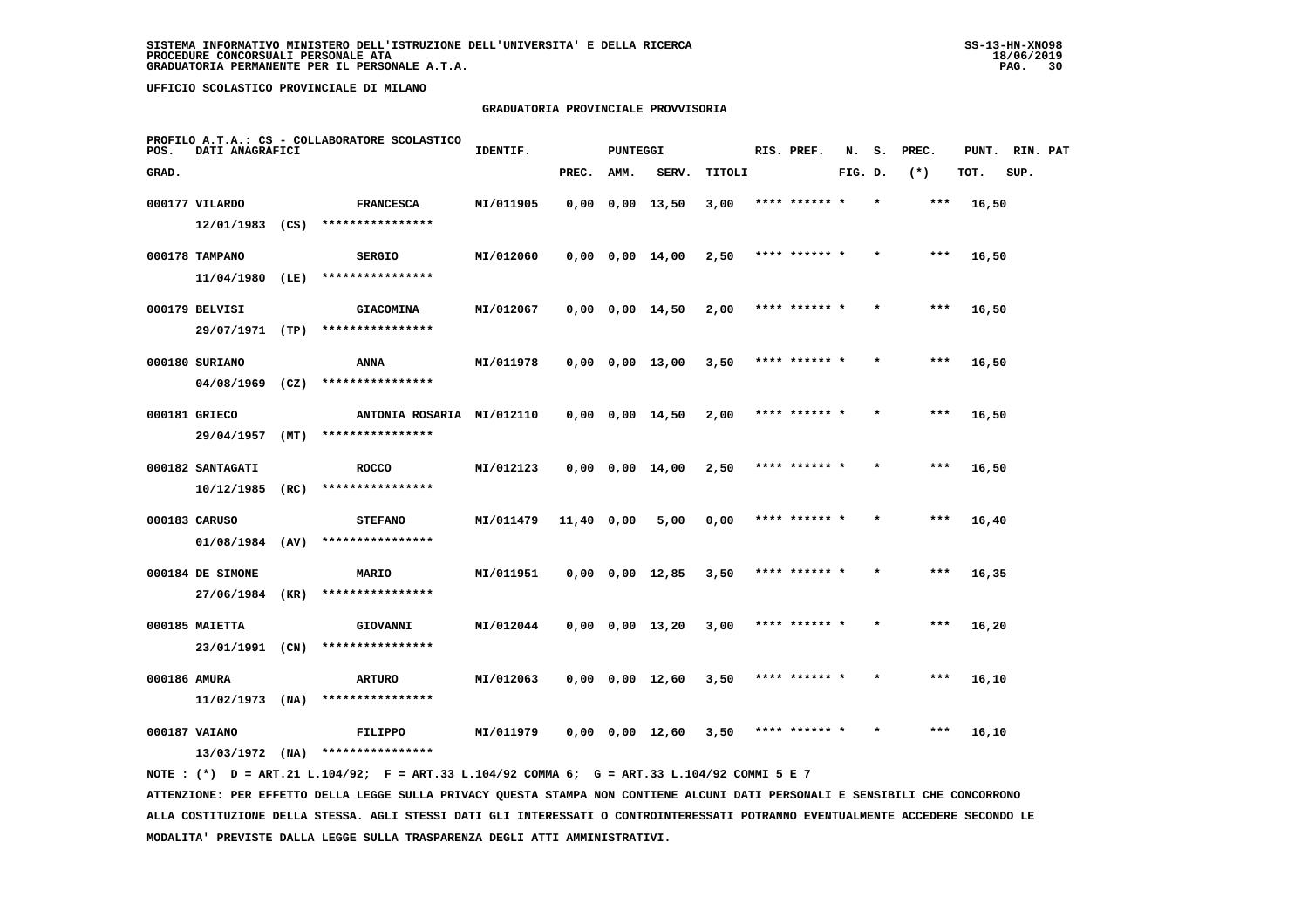# **GRADUATORIA PROVINCIALE PROVVISORIA**

| POS.         | DATI ANAGRAFICI                     |      | PROFILO A.T.A.: CS - COLLABORATORE SCOLASTICO | IDENTIF.  |       | <b>PUNTEGGI</b> |                       |               | RIS. PREF.    | N.      | s. | PREC. | PUNT. | RIN. PAT |  |
|--------------|-------------------------------------|------|-----------------------------------------------|-----------|-------|-----------------|-----------------------|---------------|---------------|---------|----|-------|-------|----------|--|
| GRAD.        |                                     |      |                                               |           | PREC. | AMM.            | SERV.                 | <b>TITOLI</b> |               | FIG. D. |    | $(*)$ | TOT.  | SUP.     |  |
|              | 000188 SPOSATO<br>$14/02/1977$ (CZ) |      | <b>EMILIO</b><br>****************             | MI/012022 |       |                 | $0,00$ $0,00$ $13,10$ | 3,00          | **** ****** * |         |    | ***   | 16,10 |          |  |
|              | 000189 GRANELLI                     |      | ALESSANDRO LUIGI MI/011898                    |           |       |                 | $0,00$ $0,00$ $14,10$ | 2,00          | **** ****** * |         |    | $***$ | 16,10 |          |  |
|              | 09/11/1970 (PV)                     |      | ****************                              |           |       |                 |                       |               |               |         |    |       |       |          |  |
| 000190 PORTA |                                     | (MI) | LUCIANO<br>****************                   | MI/012056 |       |                 | $0,00$ $0,00$ $13,10$ | 3,00          | **** ****** * |         |    | ***   | 16,10 |          |  |
|              | 11/03/1958<br>000191 CERFEDA        |      | <b>ANGELA</b>                                 | MI/011992 |       |                 | 0,00 0,00 14,05       | 2,00          | **** ****** * |         |    | ***   | 16,05 |          |  |
|              | 02/05/1965                          | (LE) | ****************                              |           |       |                 |                       |               |               |         |    |       |       |          |  |
| 000192 COLAO |                                     |      | <b>ANTONIO</b>                                | MI/012051 |       |                 | $0,00$ $0,00$ $12,55$ | 3,50          | **** ****** * |         |    | ***   | 16,05 |          |  |
|              | 02/05/1988                          | (KR) | ****************                              |           |       |                 |                       |               |               |         |    |       |       |          |  |
|              | 000193 BRASACCHIO<br>13/07/1984     | (KR) | MARIA<br>****************                     | MI/011870 |       |                 | $0,00$ $0,00$ $12,50$ | 3,50          | **** ****** * |         |    | $***$ | 16,00 |          |  |
|              | 000194 CATAPANO                     |      | <b>RAFFAELE</b>                               | MI/012072 |       |                 | $0,00$ $0,00$ $14,00$ | 2,00          | **** ****** * |         |    | ***   | 16,00 |          |  |
|              | 17/08/1961                          | (MA) | ****************                              |           |       |                 |                       |               |               |         |    |       |       |          |  |
|              | 000195 VIMERCATI<br>04/05/1988      | (MI) | ALICE<br>****************                     | MI/011838 |       |                 | $0,00$ $0,00$ $13,00$ | 3,00          | **** ****** * |         |    | ***   | 16,00 |          |  |
|              | 000196 TAVERNISE                    |      | DANIELA                                       | MI/012047 |       |                 | $0,00$ $0,00$ $13,00$ | 3,00          | **** ****** * |         |    | $***$ |       |          |  |
|              | 19/12/1984                          | (CS) | ****************                              |           |       |                 |                       |               |               |         |    |       | 16,00 |          |  |
|              | 000197 SPINELLI                     |      | VITTORIA                                      | MI/011977 |       |                 | $0,00$ $0,00$ $12,50$ | 3,50          | **** ****** * |         |    | ***   | 16,00 |          |  |
|              | 18/08/1972 (BA)                     |      | ****************                              |           |       |                 |                       |               |               |         |    |       |       |          |  |
|              | 000198 VENTRICELLI                  |      | <b>ANNAMARIA</b>                              | MI/012118 |       |                 | $0,00$ $0,00$ $12,50$ | 3,50          | **** ****** * |         |    | ***   | 16,00 |          |  |
|              | $12/01/1965$ (BA)                   |      | ****************                              |           |       |                 |                       |               |               |         |    |       |       |          |  |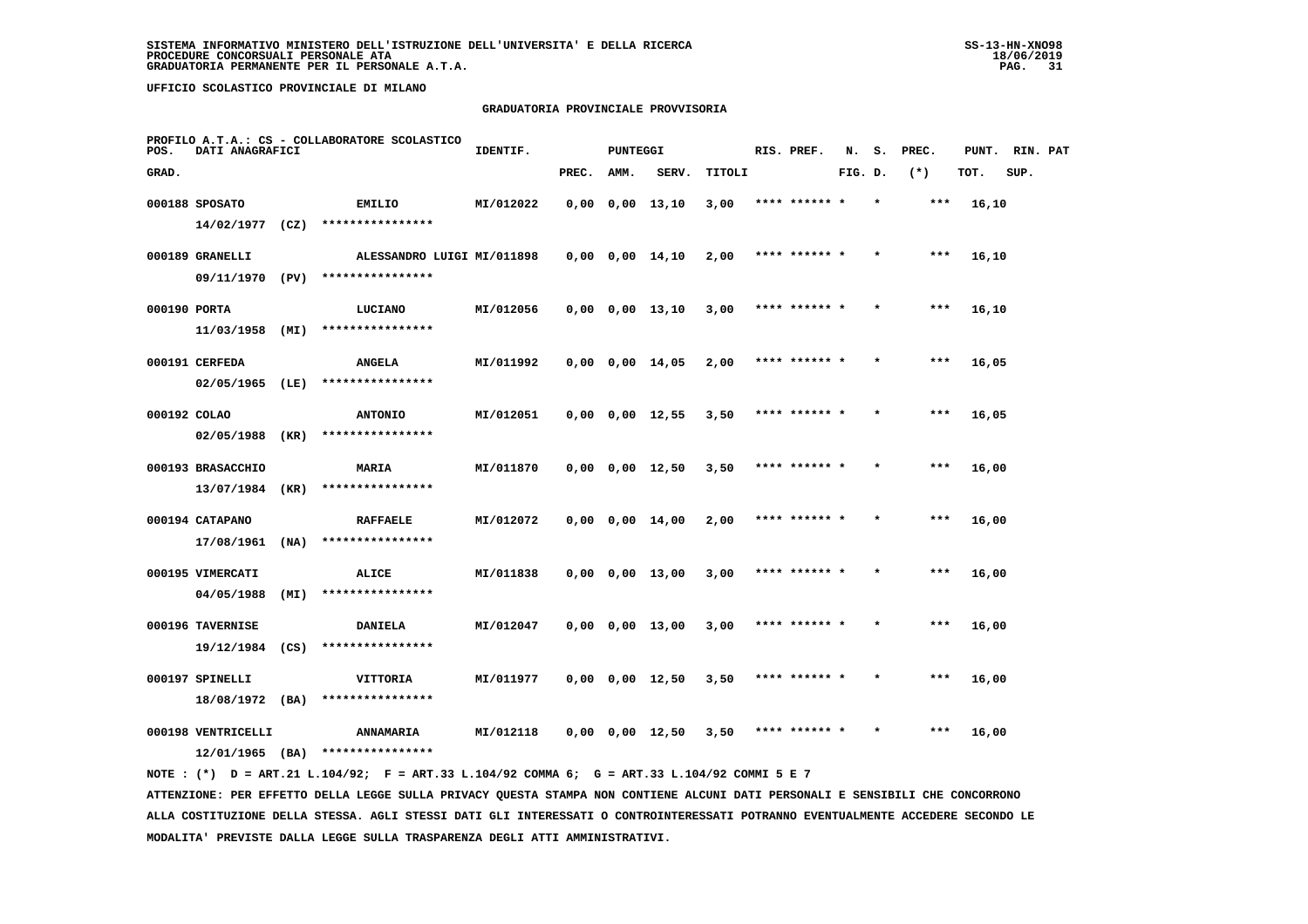#### **GRADUATORIA PROVINCIALE PROVVISORIA**

| POS.        | DATI ANAGRAFICI                 |      | PROFILO A.T.A.: CS - COLLABORATORE SCOLASTICO | IDENTIF.  |       | <b>PUNTEGGI</b> |                       |        | RIS. PREF.    | N.      | s. | PREC. | PUNT. | RIN. PAT |  |
|-------------|---------------------------------|------|-----------------------------------------------|-----------|-------|-----------------|-----------------------|--------|---------------|---------|----|-------|-------|----------|--|
| GRAD.       |                                 |      |                                               |           | PREC. | AMM.            | SERV.                 | TITOLI |               | FIG. D. |    | $(*)$ | TOT.  | SUP.     |  |
| 000199 NOCE |                                 |      | <b>ANTONIO</b>                                | MI/011819 |       |                 | $0,00$ $0,00$ $13,50$ | 2,50   | **** ****** * |         |    | ***   | 16,00 |          |  |
|             | 29/10/1988 (CS)                 |      | ****************                              |           |       |                 |                       |        |               |         |    |       |       |          |  |
|             | 000200 STILLITANO               |      | <b>GRAZIA</b>                                 | MI/011825 |       |                 | $0,00$ $0,00$ $14,00$ | 2,00   | **** ****** * |         |    | ***   | 16,00 |          |  |
|             | 29/12/1989                      | (RC) | ****************                              |           |       |                 |                       |        |               |         |    |       |       |          |  |
|             | 000201 ARCADIPANE               |      | <b>ROSALIA</b>                                | MI/012064 |       |                 | $0,00$ $0,00$ $14,00$ | 2,00   | **** ****** * |         |    | $***$ | 16,00 |          |  |
|             | 15/05/1978                      | (AG) | ****************                              |           |       |                 |                       |        |               |         |    |       |       |          |  |
|             | 000202 BEVILACOUA               |      | <b>DOMENICA</b>                               | MI/012066 |       |                 | $0,00$ $0,00$ $12,50$ | 3,50   | **** ****** * |         |    | ***   | 16,00 |          |  |
|             | 15/07/1976                      | (MI) | ****************                              |           |       |                 |                       |        |               |         |    |       |       |          |  |
|             | 000203 VITULANO                 |      | <b>GIUSEPPE</b>                               | MI/012026 |       |                 | $0,00$ $0,00$ $14,00$ | 2,00   | **** ****** * |         |    | $***$ | 16,00 |          |  |
|             | 07/01/1973                      | (NA) | ****************                              |           |       |                 |                       |        |               |         |    |       |       |          |  |
|             | 000204 GALASSO                  |      | <b>ANTONELLO</b>                              | MI/011922 |       |                 | $0,00$ $0,00$ $12,50$ | 3,50   | **** ****** * |         |    | $***$ | 16,00 |          |  |
|             | 20/05/1994                      | (NA) | ****************                              |           |       |                 |                       |        |               |         |    |       |       |          |  |
|             | 000205 D'AURIA<br>01/10/1991    | (MA) | <b>SIMONE</b><br>****************             | MI/012086 |       |                 | $0,00$ $0,00$ $12,50$ | 3,50   | **** ****** * |         |    | $***$ | 16,00 |          |  |
|             |                                 |      |                                               |           |       |                 |                       |        |               |         |    |       |       |          |  |
|             | 000206 CALCAGNO<br>11/02/1989   | (ME) | <b>GIUSEPPE</b><br>****************           | MI/012046 |       |                 | $0,00$ $0,00$ $12,50$ | 3,50   | **** ****** * |         |    | ***   | 16,00 |          |  |
|             |                                 |      |                                               |           |       |                 |                       |        |               |         |    |       |       |          |  |
|             | 000207 CIRIELLO<br>07/01/1987   | (CE) | DELIA<br>****************                     | MI/012073 |       |                 | $0,00$ $0,00$ $13,50$ | 2,50   | **** ****** * |         |    | $***$ | 16,00 |          |  |
|             |                                 |      |                                               |           |       |                 |                       |        |               |         |    | $***$ |       |          |  |
|             | 000208 MIGLIACCIO<br>16/05/1980 | (MI) | <b>RUBENS SAIMON</b><br>****************      | MI/012045 |       |                 | $0,00$ $0,00$ $14,00$ | 2,00   | **** ****** * |         |    |       | 16,00 |          |  |
|             | 000209 SCHEMBRI                 |      | <b>MARIA</b>                                  | MI/012138 |       |                 | $0,00$ $0,00$ $14,00$ | 2,00   | **** ****** * |         |    | ***   | 16,00 |          |  |
|             | 18/11/1973                      | (AG) | ****************                              |           |       |                 |                       |        |               |         |    |       |       |          |  |
|             |                                 |      |                                               |           |       |                 |                       |        |               |         |    |       |       |          |  |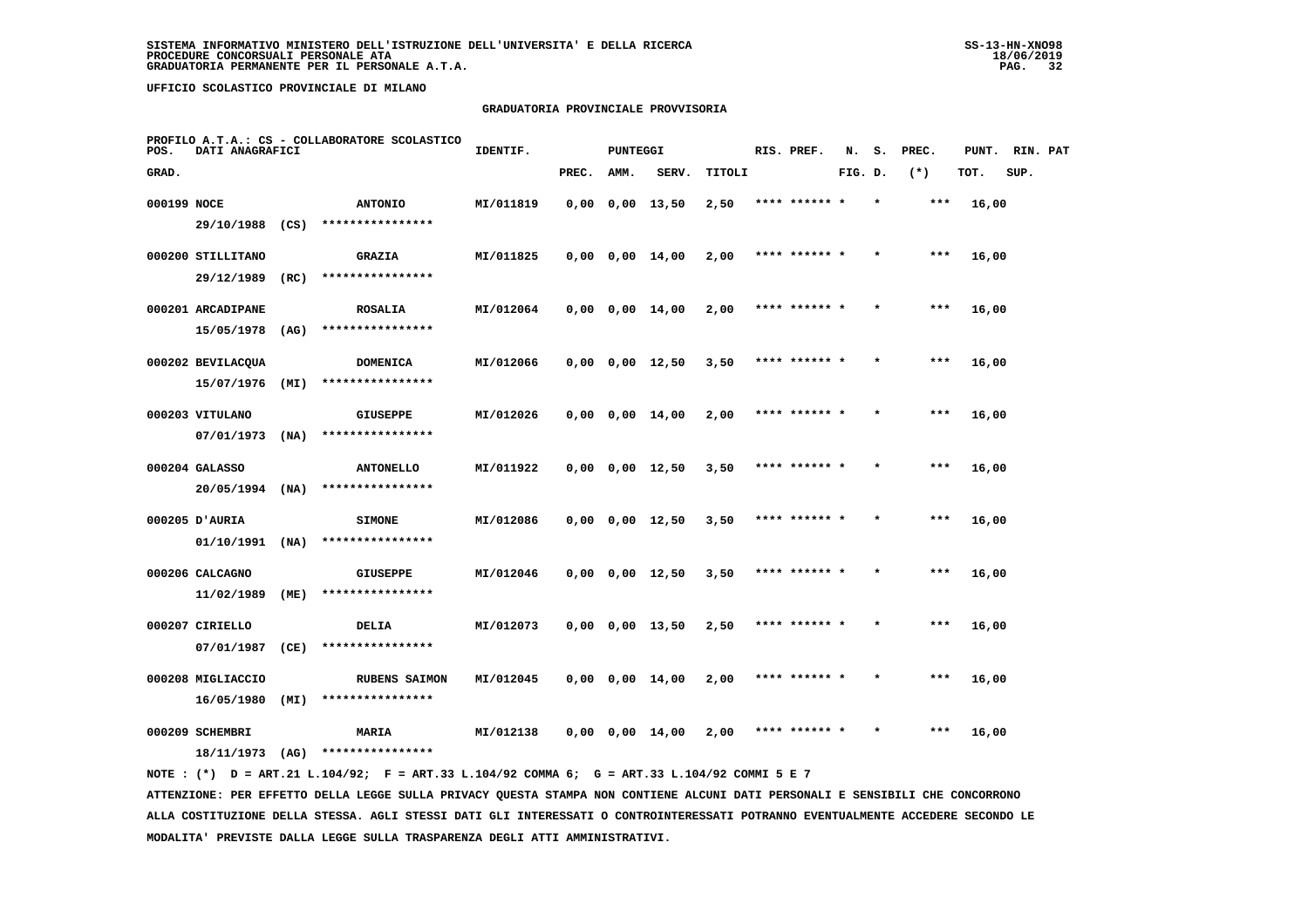#### **GRADUATORIA PROVINCIALE PROVVISORIA**

| POS.         | DATI ANAGRAFICI   |      | PROFILO A.T.A.: CS - COLLABORATORE SCOLASTICO | IDENTIF.  |       | <b>PUNTEGGI</b> |                       |        | RIS. PREF.    | N.      | s. | PREC. |       | PUNT. RIN. PAT |  |
|--------------|-------------------|------|-----------------------------------------------|-----------|-------|-----------------|-----------------------|--------|---------------|---------|----|-------|-------|----------------|--|
| GRAD.        |                   |      |                                               |           | PREC. | AMM.            | SERV.                 | TITOLI |               | FIG. D. |    | $(*)$ | TOT.  | SUP.           |  |
|              | 000210 RAPISARDA  |      | <b>ROSA</b>                                   | MI/012018 |       |                 | $0,00$ $0,00$ $12,50$ | 3,50   | **** ****** * |         |    | ***   | 16,00 |                |  |
|              | 31/01/1965 (CT)   |      | ****************                              |           |       |                 |                       |        |               |         |    |       |       |                |  |
|              | 000211 GAGLIO     |      | <b>MARIA ROSARIA</b>                          | MI/012105 |       |                 | $0,00$ $0,00$ $12,95$ | 3,00   | **** ****** * |         |    | $***$ | 15,95 |                |  |
|              | 25/09/1989        | (MI) | ****************                              |           |       |                 |                       |        |               |         |    |       |       |                |  |
|              | 000212 CALABRETTA |      | <b>FRANCESCA</b>                              | MI/011872 |       |                 | $0,00$ $0,00$ $12,15$ | 3,50   | **** ****** * |         |    | ***   | 15,65 |                |  |
|              | 30/08/1988        | (CT) | ****************                              |           |       |                 |                       |        |               |         |    |       |       |                |  |
|              | 000213 PITARRESI  |      | MARIA                                         | MI/011814 |       |                 | $0,00$ $0,00$ $12,00$ | 3,50   | **** ****** * |         |    | ***   | 15,50 |                |  |
|              | 07/10/1980        | (PA) | ****************                              |           |       |                 |                       |        |               |         |    |       |       |                |  |
|              | 000214 MELANA     |      | <b>GIUSEPPA</b>                               | MI/011964 |       |                 | $0,00$ $0,00$ $12,00$ | 3,50   | **** ****** * |         |    | ***   | 15,50 |                |  |
|              | 25/05/1974 (VV)   |      | ****************                              |           |       |                 |                       |        |               |         |    |       |       |                |  |
| 000215 VILLA |                   |      | CARMELA ROSA                                  | MI/012133 |       |                 | $0,00$ $0,00$ $13,00$ | 2,50   | **** ****** * |         |    | $***$ | 15,50 |                |  |
|              | $01/05/1967$ (MI) |      | ****************                              |           |       |                 |                       |        |               |         |    |       |       |                |  |
|              | 000216 BARBIERI   |      | TERESA                                        | MI/011785 |       |                 | $0,00$ $0,00$ $12,00$ | 3,50   | **** ****** * |         |    | ***   | 15,50 |                |  |
|              | 03/04/1987        | (VV) | ****************                              |           |       |                 |                       |        |               |         |    |       |       |                |  |
|              | 000217 CORRADINO  |      | <b>ANDREA</b>                                 | MI/011943 |       |                 | $0,00$ $0,00$ $13,50$ | 2,00   | **** ****** * |         |    | ***   | 15,50 |                |  |
|              | 13/09/1982        | (MI) | ****************                              |           |       |                 |                       |        |               |         |    |       |       |                |  |
|              | 000218 TROTTA     |      | LUCIA                                         | MI/011831 |       |                 | $0,00$ $0,00$ $13,00$ | 2,50   | **** ****** * |         |    | ***   | 15,50 |                |  |
|              | 16/04/1961 (CS)   |      | ****************                              |           |       |                 |                       |        |               |         |    |       |       |                |  |
|              | 000219 MAIMONE    |      | <b>ALESSIO</b>                                | MI/011890 |       |                 | $0,00$ $0,00$ $13,00$ | 2,50   | **** ****** * |         |    | ***   | 15,50 |                |  |
|              | 25/08/1995        | (NA) | ****************                              |           |       |                 |                       |        |               |         |    |       |       |                |  |
|              | 000220 CRAPANZANO |      | <b>SABRINA</b>                                | MI/012083 |       |                 | $0,00$ $0,00$ $12,00$ | 3,50   | **** ****** * |         |    | $***$ | 15,50 |                |  |
|              | $10/08/1995$ (CL) |      | ****************                              |           |       |                 |                       |        |               |         |    |       |       |                |  |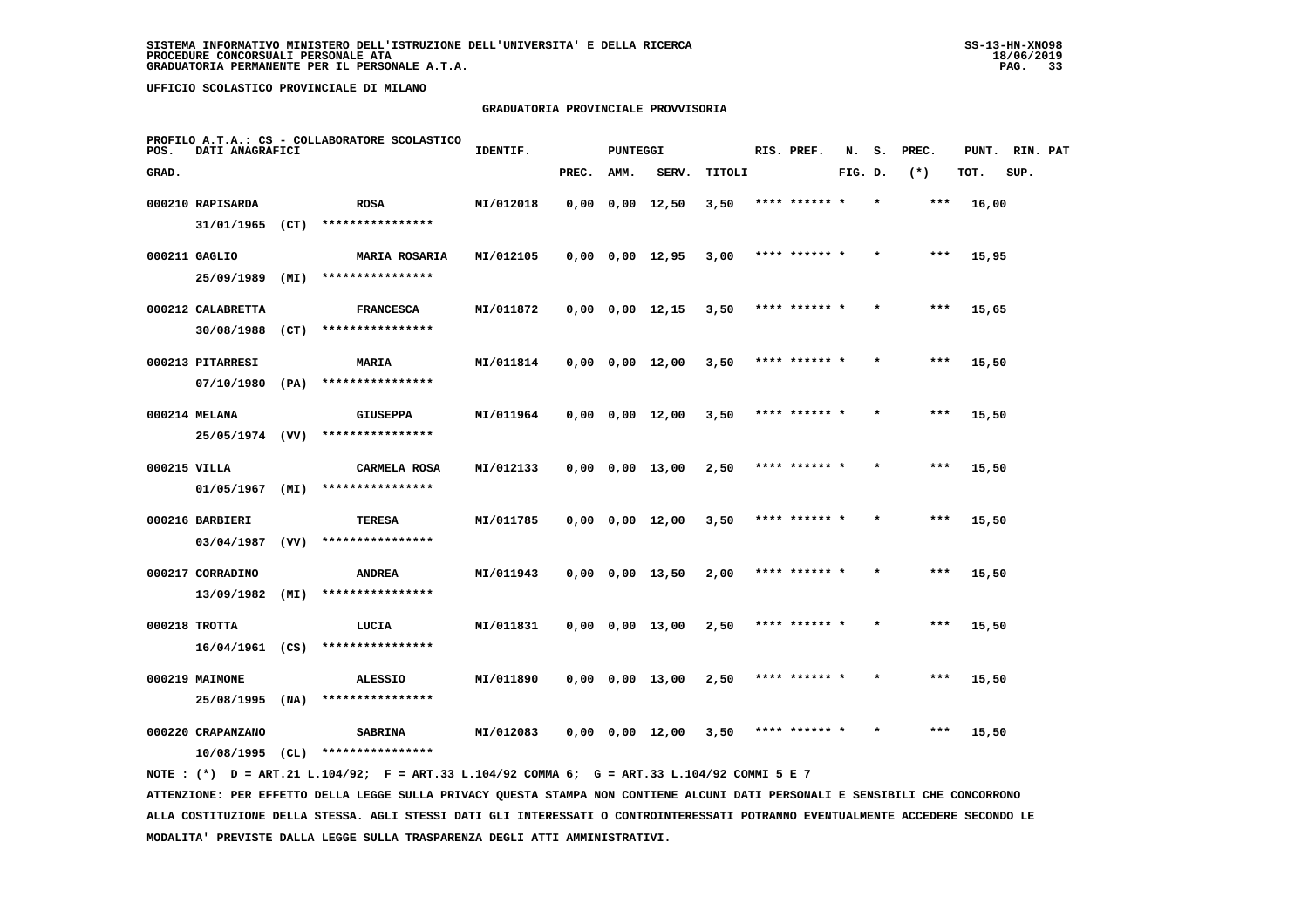# **GRADUATORIA PROVINCIALE PROVVISORIA**

| POS.         | DATI ANAGRAFICI                |      | PROFILO A.T.A.: CS - COLLABORATORE SCOLASTICO | IDENTIF.  |       | <b>PUNTEGGI</b> |                         |        | RIS. PREF.    | N.      | s.      | PREC. | PUNT. | RIN. PAT |  |
|--------------|--------------------------------|------|-----------------------------------------------|-----------|-------|-----------------|-------------------------|--------|---------------|---------|---------|-------|-------|----------|--|
| GRAD.        |                                |      |                                               |           | PREC. | AMM.            | SERV.                   | TITOLI |               | FIG. D. |         | $(*)$ | TOT.  | SUP.     |  |
| 000221 ERBA  |                                |      | <b>FRANCESCO</b>                              | MI/012061 |       |                 | $0,00$ $0,00$ $13,00$   | 2,50   | **** ****** * |         | $\star$ | $***$ | 15,50 |          |  |
|              | $19/09/1992$ (SA)              |      | ****************                              |           |       |                 |                         |        |               |         |         |       |       |          |  |
|              | 000222 BOCCAFORNO              |      | <b>SIMONA</b>                                 | MI/011988 |       |                 | $0,00$ $0,00$ $12,00$   | 3,50   | **** ****** * |         |         | $***$ | 15,50 |          |  |
|              | 21/09/1991 (BA)                |      | ****************                              |           |       |                 |                         |        |               |         |         |       |       |          |  |
|              | 000223 TROVATO                 |      | <b>FILIPPO</b>                                | MI/012024 |       |                 | $0,00$ $0,00$ $12,50$   | 3,00   | **** ****** * |         |         | $***$ | 15,50 |          |  |
|              | $04/07/1990$ (CT)              |      | ****************                              |           |       |                 |                         |        |               |         |         |       |       |          |  |
|              | 000224 SCARICO DE ROSA         |      | <b>CIPRIANO</b>                               | MI/011973 |       |                 | $0,00$ $0,00$ $12,00$   | 3,50   | **** ****** * |         |         | $***$ | 15,50 |          |  |
|              | $09/12/1989$ (NA)              |      | ****************                              |           |       |                 |                         |        |               |         |         |       |       |          |  |
|              | 000225 TEDESCO                 |      | MAURIZIO                                      | MI/012130 |       |                 | $0,00$ $0,00$ $12,00$   | 3,50   | **** ****** * |         |         | $***$ | 15,50 |          |  |
|              | 31/05/1989                     | (SA) | ****************                              |           |       |                 |                         |        |               |         |         |       |       |          |  |
|              | 000226 SCARAMUZZA              |      | <b>DANIELE</b>                                | MI/011972 |       |                 | $0,00$ $0,00$ $12,50$   | 3,00   | **** ****** * |         | $\star$ | ***   | 15,50 |          |  |
|              | 06/05/1989                     | (MI) | ****************                              |           |       |                 |                         |        |               |         |         |       |       |          |  |
|              | 000227 ALIBERTI                |      | <b>GIUSEPPE</b>                               | MI/011985 |       |                 | $0,00$ $0,00$ $13,50$   | 2,00   | **** ******   |         |         | ***   | 15,50 |          |  |
|              | 29/01/1989 (SA)                |      | ****************                              |           |       |                 |                         |        |               |         |         |       |       |          |  |
|              | 000228 D'AMATO RUSSO           |      | LUANA                                         | MI/011876 |       |                 | $0,00$ $0,00$ $12,00$   | 3,50   | **** ****** * |         |         | ***   | 15,50 |          |  |
|              | $20/04/1987$ (SA)              |      | ****************                              |           |       |                 |                         |        |               |         |         |       |       |          |  |
| 000229 MUCCI |                                |      | ANNA CLARA                                    | MI/011892 |       |                 | $0,00$ $0,00$ $12,00$   | 3,50   | **** ****** * |         | $\star$ | $***$ | 15,50 |          |  |
|              | 24/07/1977                     | (TP) | ****************                              |           |       |                 |                         |        |               |         |         |       |       |          |  |
|              | 000230 GALBIATI                |      | MILENA                                        | MI/011955 |       |                 | $0,00$ $0,00$ $13,00$   | 2,50   | **** ****** * |         |         | ***   | 15,50 |          |  |
|              | 15/04/1969                     | (MI) | ****************                              |           |       |                 |                         |        |               |         |         |       |       |          |  |
|              | $000231$ LAMOTTA<br>14/04/1967 | (KR) | <b>GIUSEPPINA</b><br>****************         | MI/012005 |       |                 | $0.00 \t 0.00 \t 13.50$ | 2,00   | **** ****** * |         |         | $***$ | 15,50 |          |  |
|              |                                |      |                                               |           |       |                 |                         |        |               |         |         |       |       |          |  |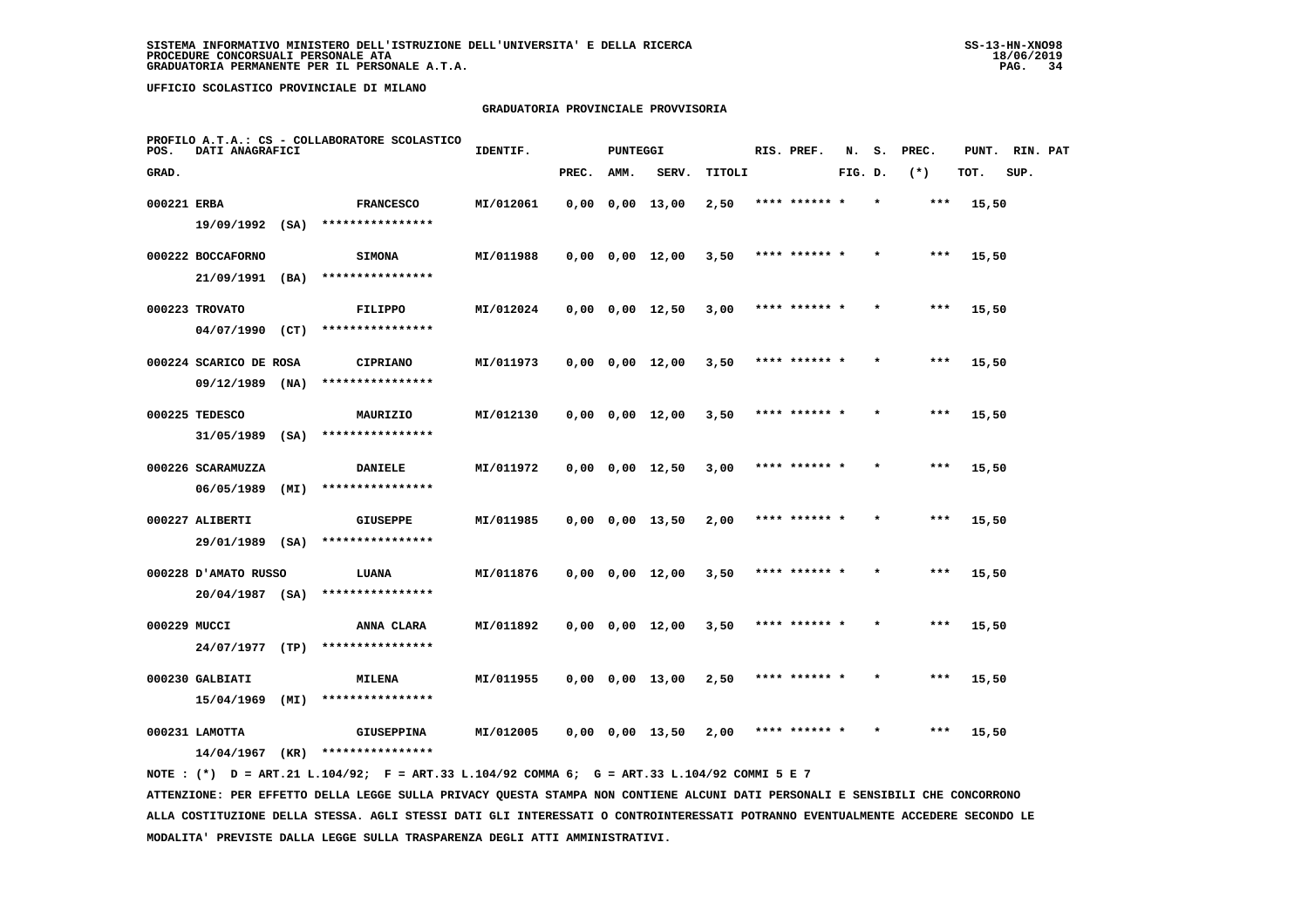#### **GRADUATORIA PROVINCIALE PROVVISORIA**

| POS.  | DATI ANAGRAFICI             |      | PROFILO A.T.A.: CS - COLLABORATORE SCOLASTICO | IDENTIF.  |       | PUNTEGGI |                       |        | RIS. PREF.    | N.      | s.      | PREC.  |       | PUNT. RIN. PAT |  |
|-------|-----------------------------|------|-----------------------------------------------|-----------|-------|----------|-----------------------|--------|---------------|---------|---------|--------|-------|----------------|--|
| GRAD. |                             |      |                                               |           | PREC. | AMM.     | SERV.                 | TITOLI |               | FIG. D. |         | $(* )$ | TOT.  | SUP.           |  |
|       | 000232 CARAVELLI            |      | ANDREA LETTERIO MI/011873                     |           |       |          | $0,00$ $0,00$ $12,00$ | 3,50   | **** ******   |         |         | ***    | 15,50 |                |  |
|       | 29/07/1994 (RC)             |      | ****************                              |           |       |          |                       |        |               |         |         |        |       |                |  |
|       | 000233 ALVARO               |      | <b>ANTONIO</b>                                | MI/012032 |       |          | $0,00$ $0,00$ $12,15$ | 3,00   | **** ****** * |         |         | ***    | 15,15 |                |  |
|       | 30/03/1982                  | (RC) | ****************                              |           |       |          |                       |        |               |         |         |        |       |                |  |
|       | 000234 CANTELLO             |      | MAURIZIO                                      | MI/011946 |       |          | $0,00$ $0,00$ $12,60$ | 2,50   | **** ****** * |         | $\star$ | ***    | 15,10 |                |  |
|       | 13/01/1973                  | CL)  | ****************                              |           |       |          |                       |        |               |         |         |        |       |                |  |
|       | 000235 MARINUZZI            |      | CHIARA PASQUALIN MI/011807                    |           |       |          | $0,00$ $0,00$ $13,05$ | 2,00   | **** ****** * |         |         | $***$  | 15,05 |                |  |
|       | $25/02/1964$ (TA)           |      | ****************                              |           |       |          |                       |        |               |         |         |        |       |                |  |
|       | 000236 SAVONO               |      | PRIMINA MIRIAM                                | MI/012129 |       |          | $0,00$ $0,00$ $13,00$ | 2,00   | **** ****** * |         |         | $***$  | 15,00 |                |  |
|       | 25/02/1963                  | (MI) | ****************                              |           |       |          |                       |        |               |         |         |        |       |                |  |
|       | 000237 SILLETTA             |      | <b>GIANLUCA</b>                               | MI/012021 |       |          | $0,00$ $0,00$ $13,00$ | 2,00   | **** ****** * |         |         | $***$  | 15,00 |                |  |
|       | $04/02/1994$ (CS)           |      | ****************                              |           |       |          |                       |        |               |         |         |        |       |                |  |
|       | 000238 GIACCO               |      | FEDERICO EMANUEL MI/012107                    |           |       |          | $0,00$ $0,00$ $13,00$ | 2,00   | **** ****** * |         |         | $***$  | 15,00 |                |  |
|       | 18/11/1993                  | (NA) | ****************                              |           |       |          |                       |        |               |         |         |        |       |                |  |
|       | 000239 ARPAIA               |      | DARIO                                         | MI/011987 |       |          | $0,00$ $0,00$ $13,00$ | 2,00   | **** ****** * |         |         | ***    | 15,00 |                |  |
|       | 18/11/1983 (SA)             |      | ****************                              |           |       |          |                       |        |               |         |         |        |       |                |  |
|       |                             |      |                                               |           |       |          |                       |        |               |         |         | ***    |       |                |  |
|       | 000240 GABBAN<br>04/07/1983 | (SA) | <b>CORINNE</b><br>****************            | MI/011800 |       |          | $0,00$ $0,00$ $12,00$ | 3,00   | **** ****** * |         |         |        | 15,00 |                |  |
|       |                             |      |                                               |           |       |          |                       |        |               |         |         |        |       |                |  |
|       | 000241 GRAVANTE             |      | <b>BIAGIO</b>                                 | MI/012040 |       |          | $0,00$ $0,00$ $13,00$ | 2,00   | **** ****** * |         |         | $***$  | 15,00 |                |  |
|       | 07/04/1976                  | (CE) | ****************                              |           |       |          |                       |        |               |         |         |        |       |                |  |
|       | 000242 PANARIS              |      | <b>MARIA</b>                                  | MI/011967 |       |          | $0,00$ $0,00$ $12,00$ | 3,00   | **** ****** * |         |         | ***    | 15,00 |                |  |
|       | 12/05/1975 (SV)             |      | ****************                              |           |       |          |                       |        |               |         |         |        |       |                |  |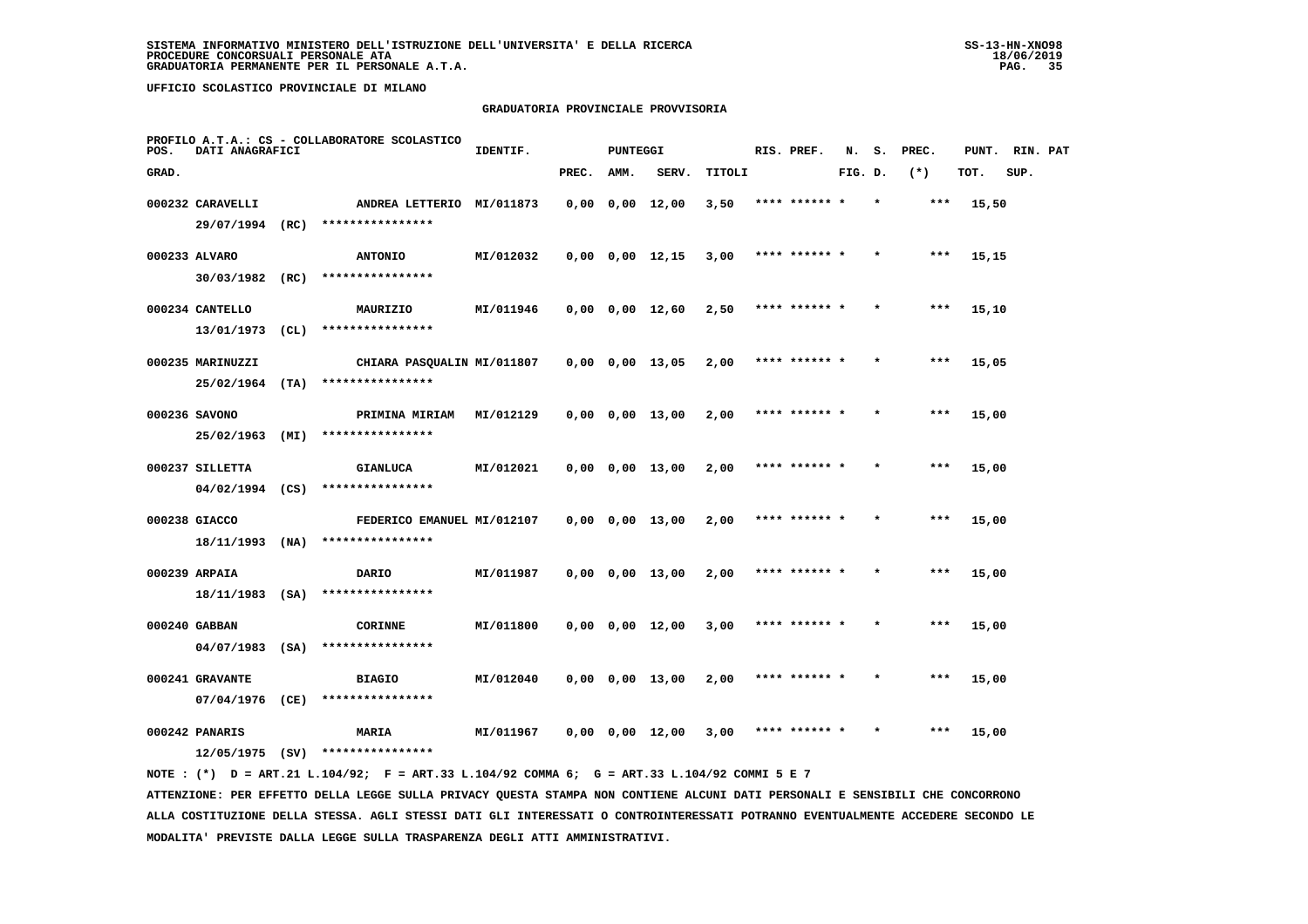# **GRADUATORIA PROVINCIALE PROVVISORIA**

| POS.  | DATI ANAGRAFICI   |      | PROFILO A.T.A.: CS - COLLABORATORE SCOLASTICO | IDENTIF.  |       | PUNTEGGI |                       |        | RIS. PREF.    | N.      | s.      | PREC.  |       | PUNT. RIN. PAT |  |
|-------|-------------------|------|-----------------------------------------------|-----------|-------|----------|-----------------------|--------|---------------|---------|---------|--------|-------|----------------|--|
| GRAD. |                   |      |                                               |           | PREC. | AMM.     | SERV.                 | TITOLI |               | FIG. D. |         | $(* )$ | TOT.  | SUP.           |  |
|       | 000243 CACCIATORE |      | TIZIANA                                       | MI/011789 |       |          | $0,00$ $0,00$ $12,00$ | 3,00   |               |         |         | $***$  | 15,00 |                |  |
|       | 24/03/1971 (VV)   |      | ****************                              |           |       |          |                       |        |               |         |         |        |       |                |  |
|       | 000244 RAPAGNETTA |      | CINZIA MONICA                                 | MI/011962 |       |          | $0,00$ $0,00$ $13,00$ | 2,00   | **** ****** * |         |         | $***$  | 15,00 |                |  |
|       | 02/10/1963        | (MI) | ****************                              |           |       |          |                       |        |               |         |         |        |       |                |  |
|       | 000245 CARCEA     |      | <b>NUNZIA</b>                                 | MI/012079 |       |          | $0,00$ $0,00$ $11,30$ | 3,50   | **** ****** * |         | $\star$ | ***    | 14,80 |                |  |
|       | 07/04/1981        | (KR) | ****************                              |           |       |          |                       |        |               |         |         |        |       |                |  |
|       | 000246 GROSSO     |      | FRANCESCA SAVERI MI/011956                    |           |       |          | $0,00$ $0,00$ $12,75$ | 2,00   | **** ****** * |         |         | $***$  | 14,75 |                |  |
|       | 22/07/1964 (CB)   |      | ****************                              |           |       |          |                       |        |               |         |         |        |       |                |  |
|       | 000247 FORMISANO  |      | <b>CARMINE</b>                                | MI/011910 |       |          | $0,00$ $0,00$ $12,70$ | 2,00   | **** ****** * |         |         | $***$  | 14,70 |                |  |
|       | 28/04/1982        | (MA) | ****************                              |           |       |          |                       |        |               |         |         |        |       |                |  |
|       | 000248 CARLUCCIO  |      | FILADELFIO                                    | MI/011793 |       |          | $0,00$ $0,00$ $12,65$ | 2,00   | **** ****** * |         |         | $***$  | 14,65 |                |  |
|       | 19/09/1961        | (LE) | ****************                              |           |       |          |                       |        |               |         |         |        |       |                |  |
|       | 000249 AMELOTTI   |      | <b>SERGIO</b>                                 | MI/011939 |       |          | $0,00$ $0,00$ $12,55$ | 2,00   | **** ****** * |         |         | ***    | 14,55 |                |  |
|       | 07/09/1962        | (MI) | ****************                              |           |       |          |                       |        |               |         |         |        |       |                |  |
|       | 000250 CIPOLLA    |      | <b>GIOVANNA</b>                               | MI/011994 |       |          | $0,00$ $0,00$ $12,00$ | 2,50   | **** ****** * |         |         | ***    | 14,50 |                |  |
|       | 11/04/1973        | (AG) | ****************                              |           |       |          |                       |        |               |         |         |        |       |                |  |
|       | 000251 LONGOBARDI |      | OLIVIER                                       | MI/012007 |       |          | $0,00$ $0,00$ $12,50$ | 2,00   | **** ****** * |         |         | ***    | 14,50 |                |  |
|       | 27/02/1975        | (EE) | ****************                              |           |       |          |                       |        |               |         |         |        |       |                |  |
|       | 000252 BRUTTO     |      | ANNA MARIA                                    | MI/012070 |       |          | $0,00$ $0,00$ $12,50$ | 2,00   | **** ****** * |         |         | $***$  | 14,50 |                |  |
|       | 03/08/1961        | (CZ) | ****************                              |           |       |          |                       |        |               |         |         |        |       |                |  |
|       | 000253 GIACCO     |      | <b>RINO</b>                                   | MI/012108 |       |          | $0,00$ $0,00$ $12,50$ | 2,00   | **** ****** * |         |         | ***    | 14,50 |                |  |
|       | $19/12/1988$ (NA) |      | ****************                              |           |       |          |                       |        |               |         |         |        |       |                |  |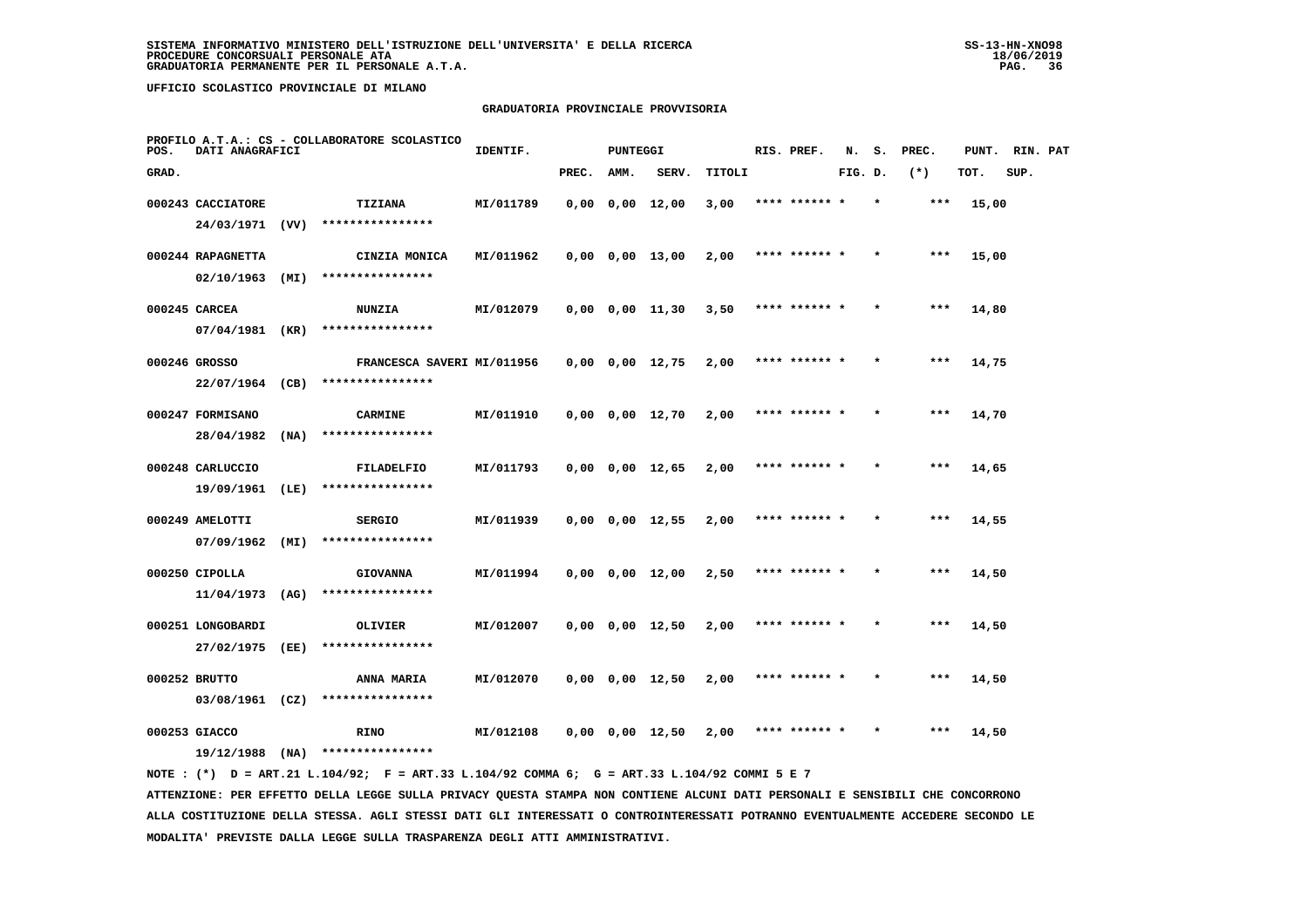#### **GRADUATORIA PROVINCIALE PROVVISORIA**

| POS.         | DATI ANAGRAFICI     |      | PROFILO A.T.A.: CS - COLLABORATORE SCOLASTICO | IDENTIF.  |              | <b>PUNTEGGI</b> |                       |        | RIS. PREF.    | N.      | s.      | PREC. | PUNT. | RIN. PAT |  |
|--------------|---------------------|------|-----------------------------------------------|-----------|--------------|-----------------|-----------------------|--------|---------------|---------|---------|-------|-------|----------|--|
| GRAD.        |                     |      |                                               |           | PREC.        | AMM.            | SERV.                 | TITOLI |               | FIG. D. |         | $(*)$ | TOT.  | SUP.     |  |
|              | 000254 ABBATE       |      | <b>AGNESE</b>                                 | MI/011937 |              |                 | $0,00$ $0,00$ $12,05$ | 2,00   | **** ****** * |         | $\star$ | $***$ | 14,05 |          |  |
|              | 28/10/1958          | (CE) | ****************                              |           |              |                 |                       |        |               |         |         |       |       |          |  |
|              | 000255 PIPICELLA    |      | <b>GAETANO</b>                                | MI/012016 |              |                 | $0,00$ $0,00$ $12,00$ | 2,00   | **** ****** * |         |         | ***   | 14,00 |          |  |
|              | 19/11/1970 (RC)     |      | ****************                              |           |              |                 |                       |        |               |         |         |       |       |          |  |
|              | 000256 GARLASCHELLI |      | <b>DANIELA</b>                                | MI/012132 |              |                 | $0,00$ $0,00$ $12,00$ | 2,00   | **** ****** * |         |         | $***$ | 14,00 |          |  |
|              | 05/12/1966 (MI)     |      | ****************                              |           |              |                 |                       |        |               |         |         |       |       |          |  |
|              | 000257 ANGIONI      |      | MAURIZIO                                      | MI/012146 |              |                 | $0,00$ $0,00$ $12,00$ | 2,00   | **** ****** * |         | $\star$ | $***$ | 14,00 |          |  |
|              | 30/11/1963          | (OR) | ****************                              |           |              |                 |                       |        |               |         |         |       |       |          |  |
|              | 000258 TODARO       |      | <b>SEBASTIANO</b>                             | MI/011903 |              |                 | $0,00$ $0,00$ $12,00$ | 2,00   | **** ****** * |         |         | $***$ | 14,00 |          |  |
|              | 27/10/1984 (MI)     |      | ****************                              |           |              |                 |                       |        |               |         |         |       |       |          |  |
|              | 000259 DE LUCIA     |      | GIOVANNI                                      | MI/011998 |              |                 | $0,00$ $0,00$ $12,00$ | 2,00   | **** ******   |         |         | $***$ | 14,00 |          |  |
|              | 09/11/1976 (BA)     |      | ****************                              |           |              |                 |                       |        |               |         |         |       |       |          |  |
|              | 000260 MACALUSO     |      | <b>ANGELINA</b>                               | MI/000724 | $14,00$ 0,00 |                 | 0,00                  | 0,00   | **** ****** * |         |         | ***   | 14,00 |          |  |
|              | 05/03/1968          | (MI) | ****************                              |           |              |                 |                       |        |               |         |         |       |       |          |  |
|              | 000261 CORONA       |      | ANNA                                          | MI/011948 |              |                 | $0,00$ $0,00$ $12,00$ | 2,00   | **** ****** * |         |         | ***   | 14,00 |          |  |
|              | 06/02/1963          | (TP) | ****************                              |           |              |                 |                       |        |               |         |         |       |       |          |  |
|              | 000262 FABIANI      |      | <b>MARIA PIA</b>                              | MI/011999 |              |                 | $0,00$ $0,00$ $12,00$ | 2,00   | **** ****** * |         |         | ***   | 14,00 |          |  |
|              | 05/03/1962          | (MI) | ****************                              |           |              |                 |                       |        |               |         |         |       |       |          |  |
|              | 000263 ALIBERTI     |      | <b>ROSANNA</b>                                | MI/009844 | 13,90 0,00   |                 | 0,00                  | 0,00   | **** ****** * |         |         | $***$ | 13,90 |          |  |
|              | 29/09/1971 (SA)     |      | ****************                              |           |              |                 |                       |        |               |         |         |       |       |          |  |
| 000264 PONTE |                     |      | <b>ANTONIO</b>                                | MI/008503 | 13,90 0,00   |                 | 0.00                  | 0.00   | **** ****** * |         |         | ***   | 13,90 |          |  |
|              | 18/03/1958          | (NA) | ****************                              |           |              |                 |                       |        |               |         |         |       |       |          |  |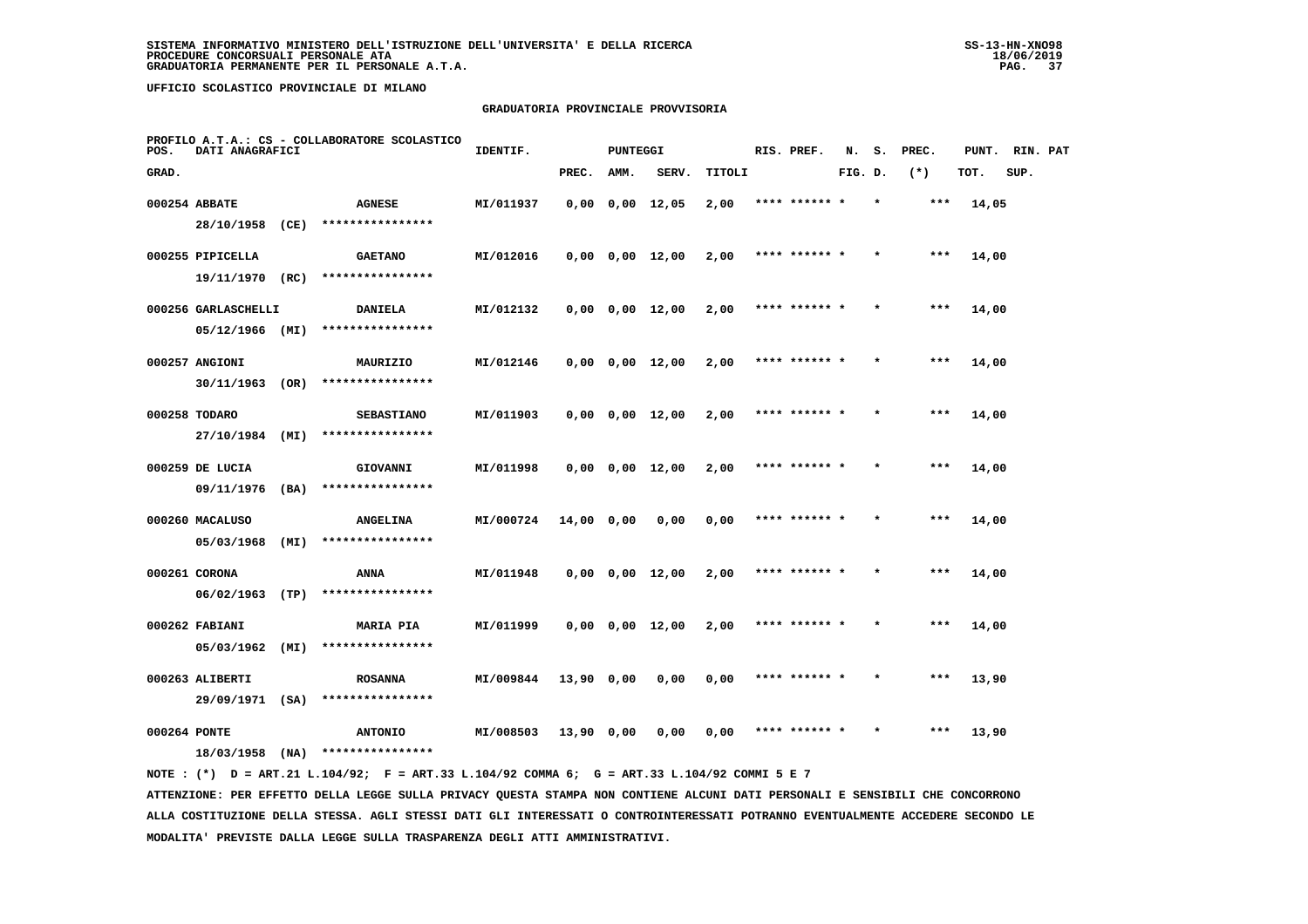#### **GRADUATORIA PROVINCIALE PROVVISORIA**

| POS.         | DATI ANAGRAFICI                      |      | PROFILO A.T.A.: CS - COLLABORATORE SCOLASTICO            | IDENTIF.  |              | <b>PUNTEGGI</b> |                       |        | RIS. PREF.    | N.      | s.      | PREC. | PUNT. | RIN. PAT |  |
|--------------|--------------------------------------|------|----------------------------------------------------------|-----------|--------------|-----------------|-----------------------|--------|---------------|---------|---------|-------|-------|----------|--|
| GRAD.        |                                      |      |                                                          |           | PREC.        | AMM.            | SERV.                 | TITOLI |               | FIG. D. |         | $(*)$ | TOT.  | SUP.     |  |
|              | 000265 LA BELLA<br>$23/09/1955$ (CL) |      | LUDOVICA<br>****************                             | MI/011957 |              |                 | $0,00$ $0,00$ $11,90$ | 2,00   | **** ****** * |         |         | ***   | 13,90 |          |  |
|              | 000266 SERRAGO                       |      | FRANCESCO PLACID MI/006941                               |           | 13,85 0,00   |                 | 0,00                  | 0,00   | **** ****** * |         |         | ***   | 13,85 |          |  |
|              | 000267 ROMANUCCI                     |      | $12/03/1982$ (CS) ****************<br><b>GAETANA</b>     | MI/008276 | 13,83 0,00   |                 | 0,00                  | 0,00   | **** ****** * |         |         | ***   | 13,83 |          |  |
|              | 13/10/1982 (CE)<br>000268 QUARTARONE |      | ****************<br>LUCIA                                | MI/012076 |              |                 | 0,00 0,00 11,30       | 2,50   | **** ****** * |         |         | ***   | 13,80 |          |  |
|              | 19/07/1983 (CO)<br>000269 GENTILE    |      | ****************<br><b>ALFONSA</b>                       | MI/012004 |              |                 | $0,00$ $0,00$ $10,30$ | 3,50   | **** ****** * |         |         | ***   | 13,80 |          |  |
|              | 25/10/1967 (AG)<br>000270 CATANIA    |      | ****************<br>LUISELLA                             | MI/009850 | 13,60 0,00   |                 | 0,00                  | 0,00   | **** ****** * |         |         | $***$ | 13,60 |          |  |
|              | $10/10/1973$ (CL)                    |      | ****************                                         |           |              |                 |                       |        |               |         |         |       |       |          |  |
|              | 000271 D'ADDIO<br>24/06/1970 (CE)    |      | RITA<br>****************                                 | MI/011181 | 13,60 0,00   |                 | 0,00                  | 0,00   | **** ****** * |         |         | $***$ | 13,60 |          |  |
|              | 000272 CAIAZZA<br>$04/12/1972$ (SA)  |      | <b>ARTURO</b><br>****************                        | MI/010026 | $13,55$ 0,00 |                 | 0,00                  | 0,00   | **** ****** * |         |         | ***   | 13,55 |          |  |
|              | 000273 CASCIARO<br>02/02/1970 (LE)   |      | MANUELA<br>****************                              | MI/008234 | 13,41 0,00   |                 | 0,00                  | 0,00   |               |         |         | ***   | 13,41 |          |  |
| 000274 MIRTO | 18/02/1980 (CE)                      |      | <b>ANGELINA</b><br>****************                      | MI/008443 | 13,20 0,00   |                 | 0,00                  | 0,00   | **** ****** * |         |         | $***$ | 13,20 |          |  |
|              | 000275 NAPOLI<br>29/09/1983          | (ME) | DANIELE ANTONIO MI/008661 13,15 0,00<br>**************** |           |              |                 | 0,00                  | 0,00   | **** ****** * |         | $\star$ | ***   | 13,15 |          |  |
|              |                                      |      |                                                          |           |              |                 |                       |        |               |         |         |       |       |          |  |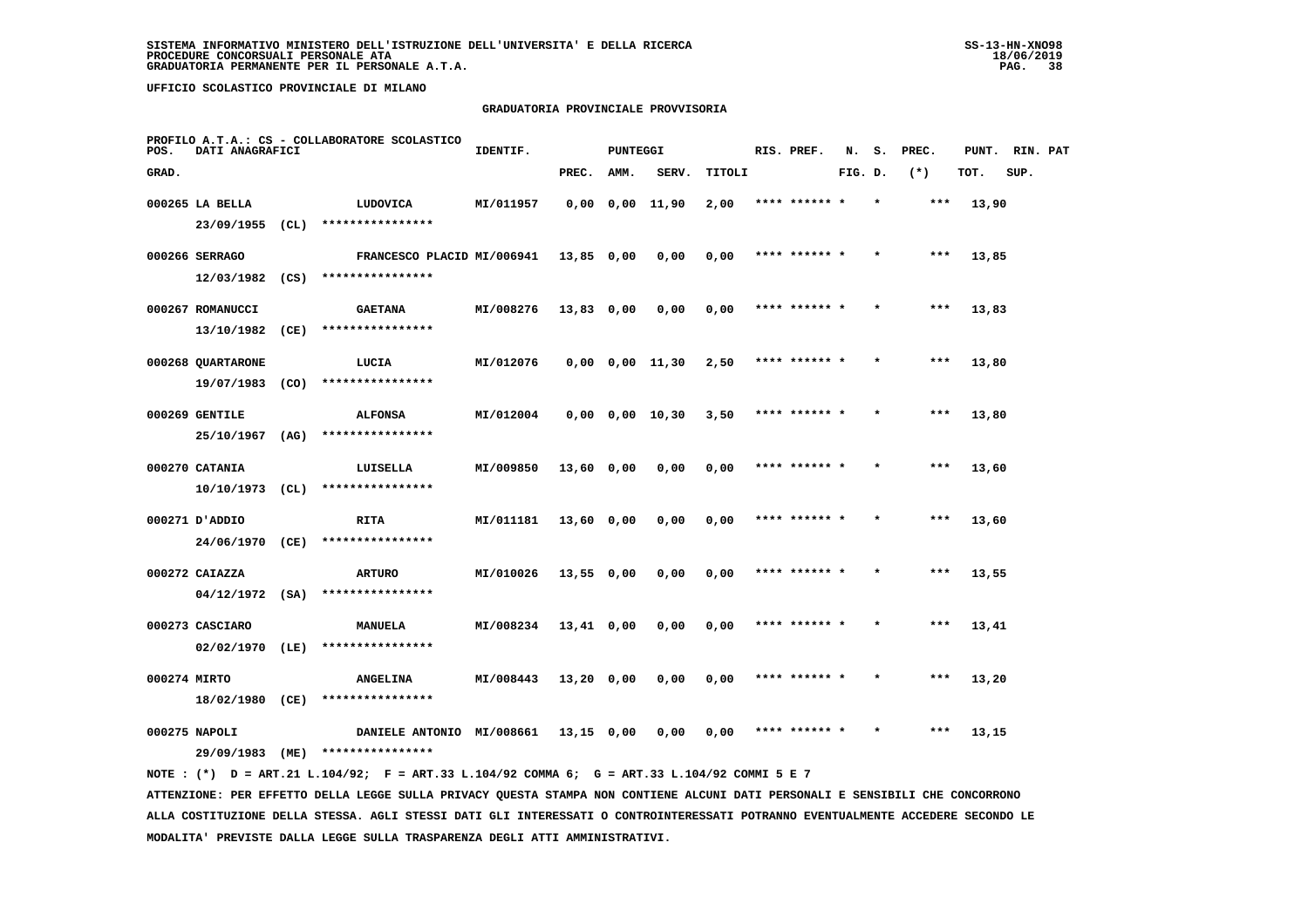# **GRADUATORIA PROVINCIALE PROVVISORIA**

| POS.  | DATI ANAGRAFICI               |      | PROFILO A.T.A.: CS - COLLABORATORE SCOLASTICO | IDENTIF.  |              | <b>PUNTEGGI</b> |       |        | RIS. PREF.    | N.      | s.      | PREC. | PUNT. | RIN. PAT |  |
|-------|-------------------------------|------|-----------------------------------------------|-----------|--------------|-----------------|-------|--------|---------------|---------|---------|-------|-------|----------|--|
| GRAD. |                               |      |                                               |           | PREC.        | AMM.            | SERV. | TITOLI |               | FIG. D. |         | $(*)$ | TOT.  | SUP.     |  |
|       | 000276 MASCARA                |      | CARMELO                                       | MI/007405 | 13,00 0,00   |                 | 0.00  | 0,00   | **** ****** * |         | $\star$ | ***   | 13,00 |          |  |
|       | 03/08/1978                    | (EN) | ****************                              |           |              |                 |       |        |               |         |         |       |       |          |  |
|       | 000277 FERRARA                |      | <b>PASQUALE</b>                               | MI/011466 | 12,95 0,00   |                 | 0,00  | 0,00   | **** ****** * |         |         | ***   | 12,95 |          |  |
|       | 05/12/1989 (SA)               |      | ****************                              |           |              |                 |       |        |               |         |         |       |       |          |  |
|       | 000278 MASCARO                |      | <b>SIMONA</b>                                 | MI/006741 | 12,95 0,00   |                 | 0,00  | 0,00   | **** ****** * |         |         | ***   | 12,95 |          |  |
|       | 26/05/1982 (CZ)               |      | ****************                              |           |              |                 |       |        |               |         |         |       |       |          |  |
|       | 000279 RUSSO                  |      | <b>SONIA</b>                                  | MI/008003 | $12,95$ 0,00 |                 | 0,00  | 0,00   | **** ****** * |         |         | ***   | 12,95 |          |  |
|       | 27/08/1969                    | (LE) | ****************                              |           |              |                 |       |        |               |         |         |       |       |          |  |
|       | 000280 PERNA                  |      | <b>ANNA</b>                                   | MI/011079 | 12,95 0,00   |                 | 0,00  | 0,00   | **** ****** * |         |         | ***   | 12,95 |          |  |
|       | 09/07/1966 (CT)               |      | ****************                              |           |              |                 |       |        |               |         |         |       |       |          |  |
|       | 000281 SAPIENZA               |      | <b>FRANCESCA</b>                              | MI/009899 | 12,86 0,00   |                 | 0,00  | 0,00   | **** ****** * |         |         | $***$ | 12,86 |          |  |
|       | 23/01/1971 (CT)               |      | ****************                              |           |              |                 |       |        |               |         |         |       |       |          |  |
|       | 000282 LO MASSARO             |      | <b>ANGELO</b><br>****************             | MI/010640 | 12,85 0,00   |                 | 0,00  | 0,00   | **** ****** * |         |         | $***$ | 12,85 |          |  |
|       | $17/02/1974$ (MT)             |      |                                               |           |              |                 |       |        |               |         |         |       |       |          |  |
|       | 000283 GENTILE                |      | LUIGI<br>****************                     | MI/008427 | 12,75 0,00   |                 | 0,00  | 0,00   |               |         |         | ***   | 12,75 |          |  |
|       | 18/04/1970 (KR)               |      |                                               |           |              |                 |       |        |               |         |         |       |       |          |  |
|       | 000284 NORELLI<br>01/05/1956  | (BN) | <b>MARIA</b><br>****************              | MI/003540 | 12,70 0,00   |                 | 0,00  | 0,00   | **** ****** * |         |         | $***$ | 12,70 |          |  |
|       |                               |      |                                               |           |              |                 |       |        |               |         |         |       |       |          |  |
|       | 000285 ALIBERTI<br>14/08/1988 | (NA) | <b>PASQUALE</b><br>****************           | MI/009867 | $12,50$ 0,00 |                 | 0,00  | 0,00   | **** ****** * |         | $\star$ | ***   | 12,50 |          |  |
|       |                               |      |                                               |           |              |                 |       |        |               |         |         |       |       |          |  |
|       | 000286 TOSCANO                |      | <b>GERARDO</b>                                | MI/008485 | 12,45 0,00   |                 | 0,00  | 0,00   | **** ****** * |         |         | ***   | 12,45 |          |  |
|       | 09/10/1981 (AV)               |      | ****************                              |           |              |                 |       |        |               |         |         |       |       |          |  |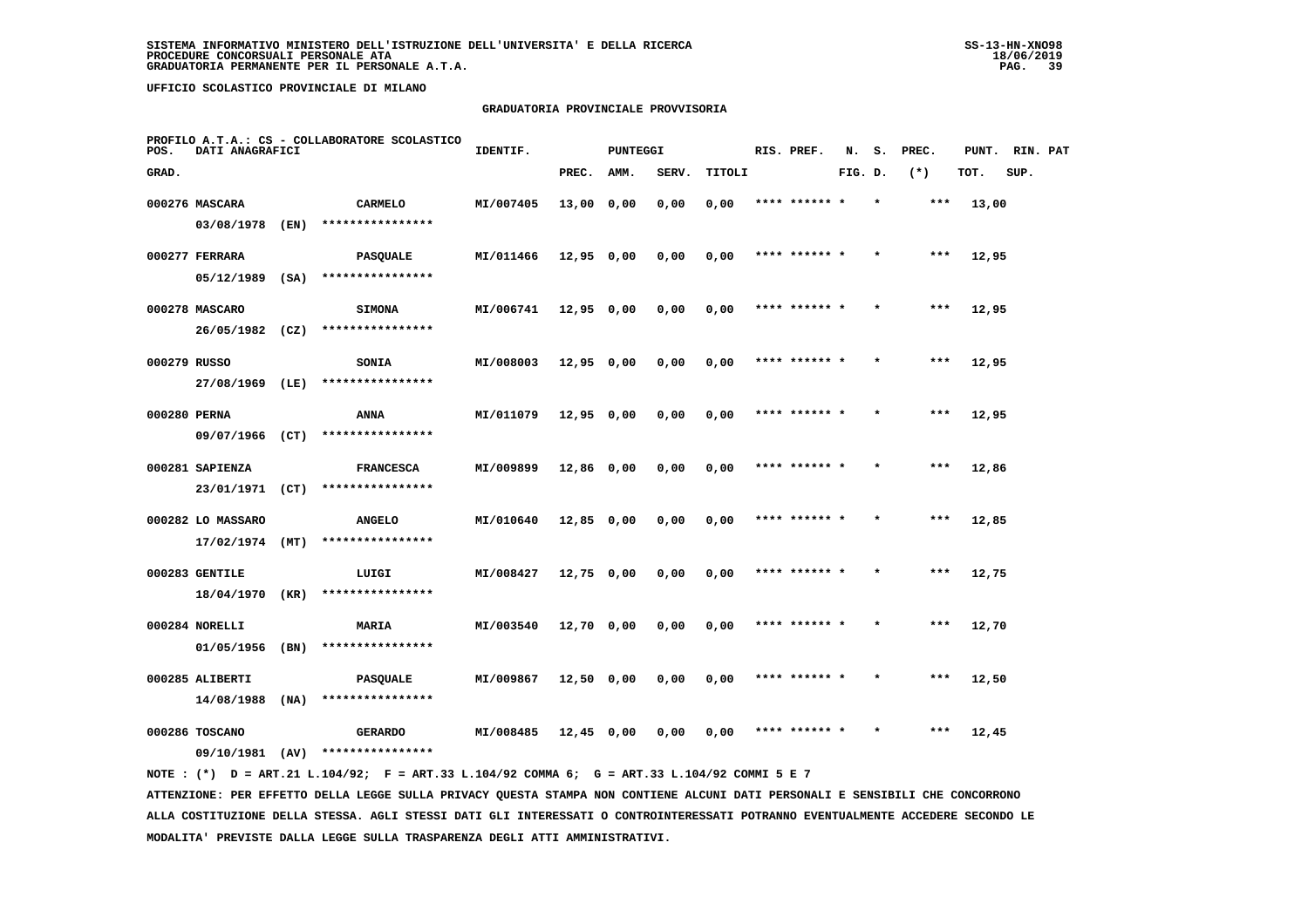# **GRADUATORIA PROVINCIALE PROVVISORIA**

| POS.       | DATI ANAGRAFICI   |      | PROFILO A.T.A.: CS - COLLABORATORE SCOLASTICO | IDENTIF.  |              | PUNTEGGI      |       |        |      | RIS. PREF.    | N.      | s.      | PREC. | PUNT. | RIN. PAT |  |
|------------|-------------------|------|-----------------------------------------------|-----------|--------------|---------------|-------|--------|------|---------------|---------|---------|-------|-------|----------|--|
| GRAD.      |                   |      |                                               |           | PREC.        | <b>AMM.</b>   | SERV. | TITOLI |      |               | FIG. D. |         | $(*)$ | TOT.  | SUP.     |  |
|            | 000287 DI PALMA   |      | LUCIA                                         | MI/008274 | $12,35$ 0,00 |               | 0,00  | 0,00   |      | **** ****** * |         | $\star$ | $***$ | 12,35 |          |  |
|            | 27/04/1984        | (NA) | ****************                              |           |              |               |       |        |      |               |         |         |       |       |          |  |
|            | 000288 DI CROCE   |      | <b>MIRELLA</b>                                | MI/010067 | $12,35$ 0,00 |               | 0,00  | 0,00   |      | **** ****** * |         |         | $***$ | 12,35 |          |  |
|            | 20/01/1980        | (EE) | ****************                              |           |              |               |       |        |      |               |         |         |       |       |          |  |
|            | 000289 DI PINTO   |      | LAURA                                         | MI/008773 | $12,35$ 0,00 |               | 0,00  | 0,00   |      | **** ****** * |         | $\star$ | ***   | 12,35 |          |  |
|            | 11/12/1978        | (BA) | ****************                              |           |              |               |       |        |      |               |         |         |       |       |          |  |
|            | 000290 SCIACCA    |      | <b>GIUSEPPINA</b>                             | MI/008166 | $12,35$ 0,00 |               | 0,00  | 0,00   |      | **** ****** * |         |         | $***$ | 12,35 |          |  |
|            | 14/03/1965 (ME)   |      | ****************                              |           |              |               |       |        |      |               |         |         |       |       |          |  |
|            | 000291 OLIVERO    |      | <b>MARIA STELLA</b>                           | MI/010584 | $10,80$ 0,00 |               | 1,50  | 0,00   |      | **** ****** * |         | $\star$ | $***$ | 12,30 |          |  |
|            | 08/01/1976 (RC)   |      | ****************                              |           |              |               |       |        |      |               |         |         |       |       |          |  |
|            | 000292 PELLEGRINO |      | <b>FABIO</b>                                  | MI/011923 |              | $0,00$ $0,00$ | 9,30  | 3,00   |      | **** ****** * |         | $\star$ | ***   | 12,30 |          |  |
|            | 15/10/1980        | (AG) | ****************                              |           |              |               |       |        |      |               |         |         |       |       |          |  |
|            | 000293 ROSSO      |      | <b>ALESSANDRO</b>                             | MI/010611 | $10,45$ 0,00 |               | 1,80  | 0,00   |      |               |         |         | $***$ | 12,25 |          |  |
|            | 21/04/1974 (EN)   |      | ****************                              |           |              |               |       |        |      |               |         |         |       |       |          |  |
|            | 000294 LAVORGNA   |      | <b>MARGHERITA</b>                             | MI/010007 | $12,20$ 0,00 |               | 0,00  | 0,00   |      | **** ****** * |         |         | $***$ | 12,20 |          |  |
|            | 23/05/1984 (CE)   |      | ****************                              |           |              |               |       |        |      |               |         |         |       |       |          |  |
|            | 000295 BRUNO      |      | <b>ANGELO</b>                                 | MI/008928 | $12,20$ 0,00 |               | 0,00  | 0,00   |      | **** ****** * |         |         | $***$ | 12,20 |          |  |
|            | 13/07/1976 (PA)   |      | ****************                              |           |              |               |       |        |      |               |         |         |       |       |          |  |
|            | 000296 DI MODICA  |      | <b>ELVIRA</b>                                 | MI/010347 | 12,12 0,00   |               | 0,00  | 0,00   |      | **** ****** * |         |         | $***$ | 12,12 |          |  |
|            | 13/07/1986        | (RG) | ****************                              |           |              |               |       |        |      |               |         |         |       |       |          |  |
| 000297 MEO | 08/02/1989        | (NA) | <b>MARIA CARPINA</b><br>****************      | MI/010345 | 12,02 0,00   |               | 0.00  | 0,00   | **** |               |         |         | ***   | 12,02 |          |  |
|            |                   |      |                                               |           |              |               |       |        |      |               |         |         |       |       |          |  |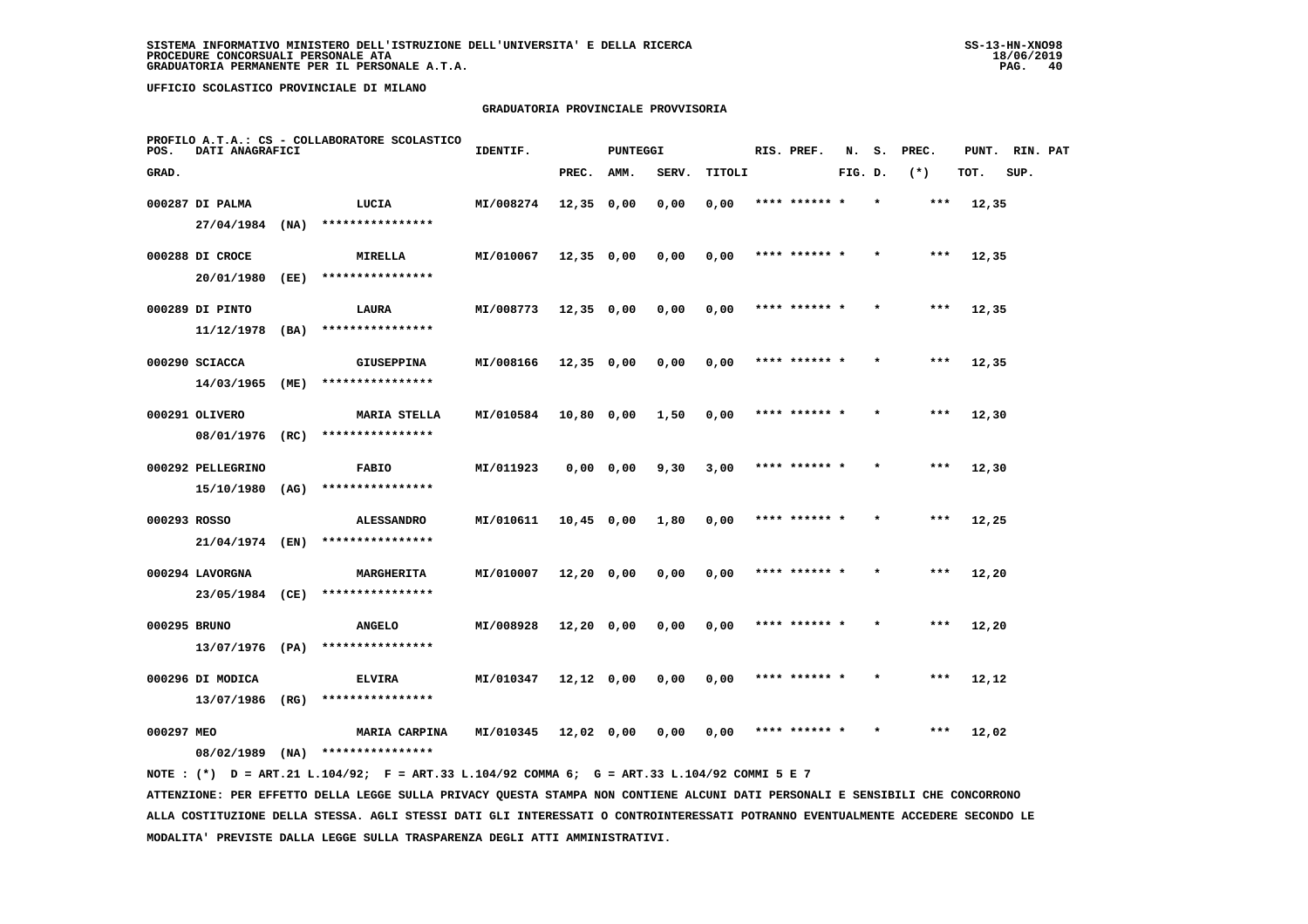# **GRADUATORIA PROVINCIALE PROVVISORIA**

| POS.         | DATI ANAGRAFICI   |      | PROFILO A.T.A.: CS - COLLABORATORE SCOLASTICO | IDENTIF.  |              | <b>PUNTEGGI</b> |       |        | RIS. PREF.    | N.      | s.      | PREC. | PUNT. | RIN. PAT |  |
|--------------|-------------------|------|-----------------------------------------------|-----------|--------------|-----------------|-------|--------|---------------|---------|---------|-------|-------|----------|--|
| GRAD.        |                   |      |                                               |           | PREC.        | AMM.            | SERV. | TITOLI |               | FIG. D. |         | $(*)$ | TOT.  | SUP.     |  |
|              | 000298 MARANO     |      | <b>RAFFAELLA</b>                              | MI/011385 | 12,00 0,00   |                 | 0,00  | 0,00   | **** ****** * |         | $\star$ | $***$ | 12,00 |          |  |
|              | 21/12/1986        | (NA) | ****************                              |           |              |                 |       |        |               |         |         |       |       |          |  |
|              | 000299 PRIVITERA  |      | <b>ANTONIO</b>                                | MI/007893 | 12,00 0,00   |                 | 0,00  | 0,00   | **** ****** * |         |         | $***$ | 12,00 |          |  |
|              | 22/11/1982        | (SR) | ****************                              |           |              |                 |       |        |               |         |         |       |       |          |  |
|              | 000300 DI MARTINO |      | <b>GIUSEPPA</b>                               | MI/010221 | 11,92 0,00   |                 | 0,00  | 0,00   | **** ****** * |         |         | $***$ | 11,92 |          |  |
|              | 18/03/1968        | (RG) | ****************                              |           |              |                 |       |        |               |         |         |       |       |          |  |
|              | 000301 SOLANO     |      | <b>EMANUELA</b>                               | MI/008076 | 11,90 0,00   |                 | 0,00  | 0,00   | **** ****** * |         |         | $***$ | 11,90 |          |  |
|              | 24/08/1982 (VV)   |      | ****************                              |           |              |                 |       |        |               |         |         |       |       |          |  |
|              | 000302 PEDOTO     |      | <b>GIOVANNA</b>                               | MI/010020 | 11,90 0,00   |                 | 0,00  | 0,00   | **** ****** * |         |         | $***$ | 11,90 |          |  |
|              | 28/09/1973 (AV)   |      | ****************                              |           |              |                 |       |        |               |         |         |       |       |          |  |
| 000303 LORE  |                   |      | ROBERTA CARLA                                 | MI/008153 | 11,75 0,00   |                 | 0,00  | 0,00   |               |         |         | $***$ | 11,75 |          |  |
|              | 21/02/1983        | (NA) | ****************                              |           |              |                 |       |        |               |         |         |       |       |          |  |
|              | 000304 MANCUSO    |      | LOREDANA                                      | MI/010577 | 11,75 0,00   |                 | 0,00  | 0,00   | **** ****** * |         |         | $***$ | 11,75 |          |  |
|              | $31/03/1975$ (AG) |      | ****************                              |           |              |                 |       |        |               |         |         |       |       |          |  |
|              | 000305 NOVELLO    |      | <b>FRANCESCO</b>                              | MI/010534 | 11,72 0,00   |                 | 0,00  | 0,00   | **** ****** * |         |         | $***$ | 11,72 |          |  |
|              | 08/06/1977 (CT)   |      | ****************                              |           |              |                 |       |        |               |         |         |       |       |          |  |
| 000306 REGA  |                   |      | <b>FABIO</b>                                  | MI/009848 | 11,65 0,00   |                 | 0,00  | 0,00   | **** ****** * |         |         | ***   | 11,65 |          |  |
|              | 02/06/1978        | (NA) | ****************                              |           |              |                 |       |        |               |         |         |       |       |          |  |
|              | 000307 DI CAPRIO  |      | PASQUALINA                                    | MI/010356 | 11,64 0,00   |                 | 0,00  | 0,00   | **** ****** * |         |         | $***$ | 11,64 |          |  |
|              | 29/04/1980        | (EE) | ****************                              |           |              |                 |       |        |               |         |         |       |       |          |  |
| 000308 RULLO |                   |      | IGNAZIO                                       | MI/011218 | $11,62$ 0,00 |                 | 0.00  | 0.00   | **** ****** * |         |         | ***   | 11,62 |          |  |
|              | 26/06/1972 (FG)   |      | ****************                              |           |              |                 |       |        |               |         |         |       |       |          |  |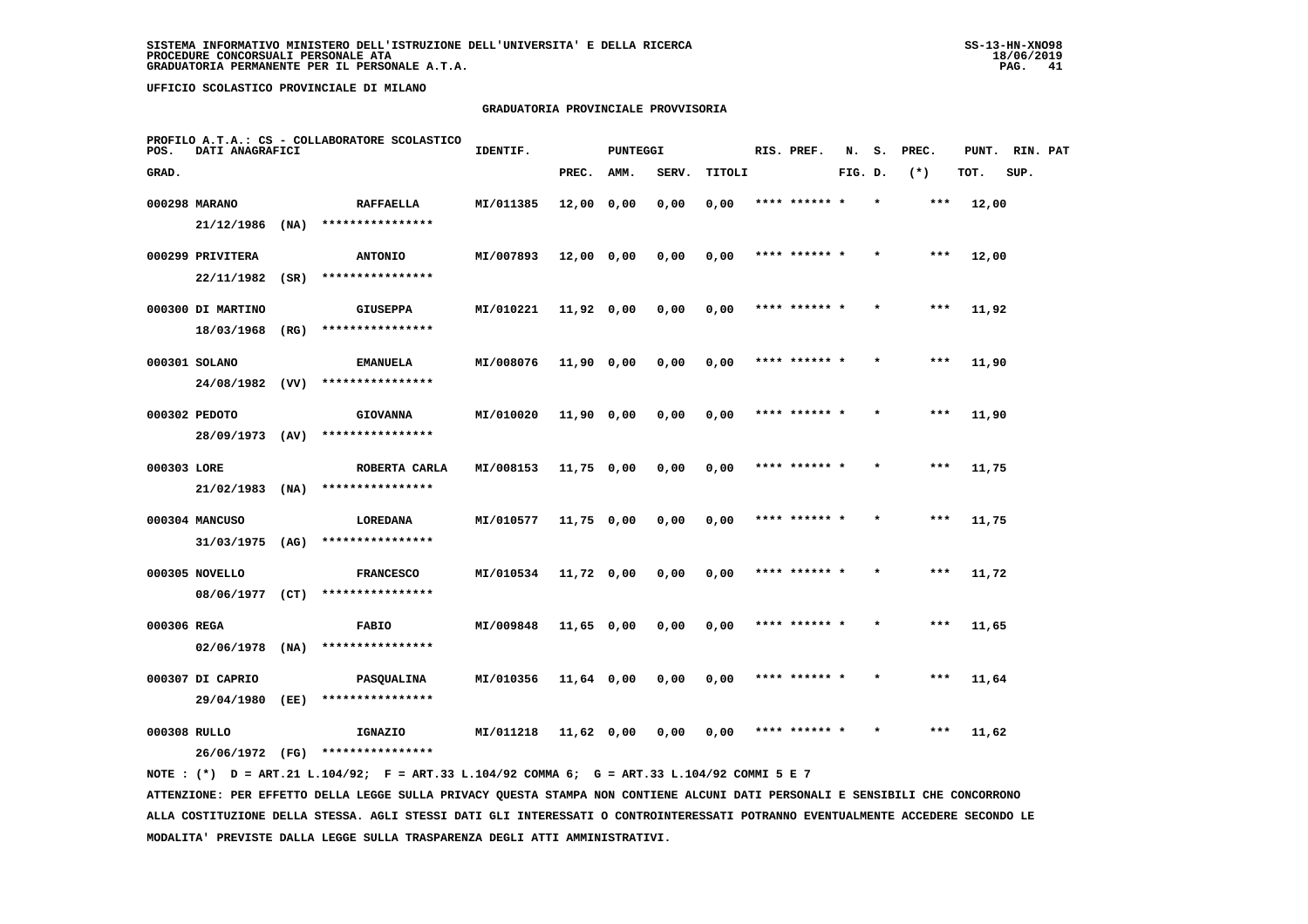# **GRADUATORIA PROVINCIALE PROVVISORIA**

| POS.         | DATI ANAGRAFICI   |      | PROFILO A.T.A.: CS - COLLABORATORE SCOLASTICO | IDENTIF.  |              | <b>PUNTEGGI</b> |       |        | RIS. PREF.    | N.      | s.      | PREC. | PUNT. | RIN. PAT |  |
|--------------|-------------------|------|-----------------------------------------------|-----------|--------------|-----------------|-------|--------|---------------|---------|---------|-------|-------|----------|--|
| GRAD.        |                   |      |                                               |           | PREC.        | AMM.            | SERV. | TITOLI |               | FIG. D. |         | $(*)$ | TOT.  | SUP.     |  |
|              | 000309 CUTAIA     |      | <b>SALVATORE</b>                              | MI/010481 | 11,60 0,00   |                 | 0,00  | 0,00   | **** ****** * |         |         | ***   | 11,60 |          |  |
|              | 17/09/1986 (CL)   |      | ****************                              |           |              |                 |       |        |               |         |         |       |       |          |  |
|              | 000310 FALCONE    |      | <b>ELVIRA</b>                                 | MI/008971 | 11,60 0,00   |                 | 0,00  | 0,00   | **** ****** * |         |         | $***$ | 11,60 |          |  |
|              | 17/10/1980 (CT)   |      | ****************                              |           |              |                 |       |        |               |         |         |       |       |          |  |
| 000311 MARTE |                   |      | <b>SANTA</b>                                  | MI/011123 | $11,55$ 0,00 |                 | 0,00  | 0,00   | **** ****** * |         |         | ***   | 11,55 |          |  |
|              | $12/08/1987$ (RC) |      | ****************                              |           |              |                 |       |        |               |         |         |       |       |          |  |
|              | 000312 INFUSINO   |      | <b>VINCENZO</b>                               | MI/010018 | 11,55 0,00   |                 | 0,00  | 0,00   | **** ****** * |         |         | ***   | 11,55 |          |  |
|              | 17/06/1982        | (VV) | ****************                              |           |              |                 |       |        |               |         |         |       |       |          |  |
|              | 000313 CAPODICI   |      | ROBERTO ANTONINO MI/010477                    |           | $11,53$ 0,00 |                 | 0,00  | 0,00   | **** ****** * |         |         | $***$ | 11,53 |          |  |
|              | 31/03/1980 (AG)   |      | ****************                              |           |              |                 |       |        |               |         |         |       |       |          |  |
|              | 000314 BARILE     |      | <b>ANGELA ANNA</b>                            | MI/009871 | $11,52$ 0,00 |                 | 0,00  | 0,00   | **** ****** * |         |         | $***$ | 11,52 |          |  |
|              | $10/01/1976$ (BA) |      | ****************                              |           |              |                 |       |        |               |         |         |       |       |          |  |
|              | 000315 SORRENTINO |      | CINZIA                                        | MI/011621 | 11,50 0,00   |                 | 0,00  | 0,00   | **** ****** * |         | $\star$ | ***   | 11,50 |          |  |
|              | 15/04/1987        | (NA) | ****************                              |           |              |                 |       |        |               |         |         |       |       |          |  |
| 000316 DIANA |                   |      | CINZIA                                        | MI/008760 | $11,45$ 0,00 |                 | 0,00  | 0,00   | **** ****** * |         |         | ***   | 11,45 |          |  |
|              | 07/08/1984 (CE)   |      | ****************                              |           |              |                 |       |        |               |         |         |       |       |          |  |
|              | 000317 LAURIOLA   |      | <b>RAFFAELE</b>                               | MI/011070 | 11,30 0,00   |                 | 0,00  | 0,00   | **** ****** * |         |         | ***   | 11,30 |          |  |
|              | 18/07/1988        | (FG) | ****************                              |           |              |                 |       |        |               |         |         |       |       |          |  |
|              | 000318 ASSIRIA    |      | CARMELA                                       | MI/011286 | $11,30$ 0,00 |                 | 0,00  | 0,00   | **** ****** * |         |         | $***$ | 11,30 |          |  |
|              | 14/06/1976 (PA)   |      | ****************                              |           |              |                 |       |        |               |         |         |       |       |          |  |
|              | 000319 GUASTELLA  |      | MONICA<br>****************                    | MI/008474 | 11,26 0,00   |                 | 0,00  | 0,00   | **** ****** * |         | $\star$ | $***$ | 11,26 |          |  |
|              | 18/05/1977        | (RG) |                                               |           |              |                 |       |        |               |         |         |       |       |          |  |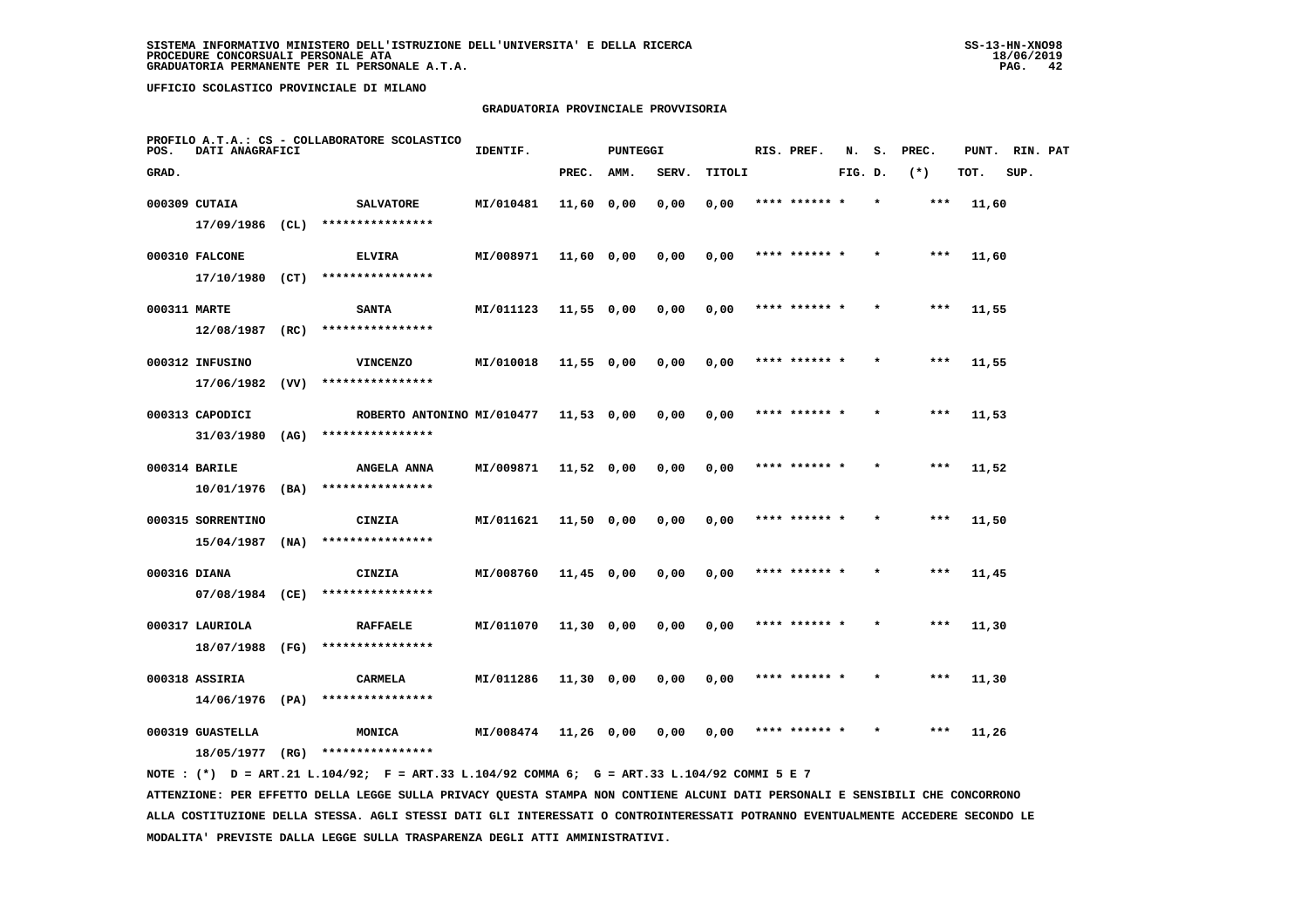# **GRADUATORIA PROVINCIALE PROVVISORIA**

| POS.         | DATI ANAGRAFICI   |      | PROFILO A.T.A.: CS - COLLABORATORE SCOLASTICO | IDENTIF.  |              | <b>PUNTEGGI</b> |       |        | RIS. PREF.    | N.      | s.      | PREC. | PUNT. | RIN. PAT |  |
|--------------|-------------------|------|-----------------------------------------------|-----------|--------------|-----------------|-------|--------|---------------|---------|---------|-------|-------|----------|--|
| GRAD.        |                   |      |                                               |           | PREC.        | <b>AMM.</b>     | SERV. | TITOLI |               | FIG. D. |         | $(*)$ | TOT.  | SUP.     |  |
|              | 000320 ARCELLA    |      | <b>FORTUNATO</b>                              | MI/008060 | $11,25$ 0,00 |                 | 0,00  | 0,00   | **** ****** * |         |         | ***   | 11,25 |          |  |
|              | 19/10/1972 (VV)   |      | ****************                              |           |              |                 |       |        |               |         |         |       |       |          |  |
|              | 000321 CERULLO    |      | MARIA                                         | MI/009790 | 11,17 0,00   |                 | 0,00  | 0,00   | **** ****** * |         |         | $***$ | 11,17 |          |  |
|              | 26/06/1984 (CE)   |      | ****************                              |           |              |                 |       |        |               |         |         |       |       |          |  |
|              | 000322 AMMATURO   |      | <b>CATERINA</b>                               | MI/010590 | 11,15 0,00   |                 | 0,00  | 0,00   | **** ****** * |         |         | ***   | 11,15 |          |  |
|              | $01/11/1985$ (NA) |      | ****************                              |           |              |                 |       |        |               |         |         |       |       |          |  |
|              | 000323 COLONA     |      | COSIMA GENOEFFA MI/009849                     |           | 11,12 0,00   |                 | 0,00  | 0,00   | **** ****** * |         |         | ***   | 11,12 |          |  |
|              | 27/09/1964 (LE)   |      | ****************                              |           |              |                 |       |        |               |         |         |       |       |          |  |
|              | 000324 NAPOLI     |      | NICOLA SALVATORE MI/010850                    |           | 11,07 0,00   |                 | 0,00  | 0,00   | **** ****** * |         |         | $***$ | 11,07 |          |  |
|              | 18/12/1987        | (ME) | ****************                              |           |              |                 |       |        |               |         |         |       |       |          |  |
|              | 000325 SORGONA    |      | <b>CATERINA</b>                               | MI/008162 | $11,07$ 0,00 |                 | 0,00  | 0,00   | **** ****** * |         |         | $***$ | 11,07 |          |  |
|              | 19/05/1966 (RC)   |      | ****************                              |           |              |                 |       |        |               |         |         |       |       |          |  |
|              | 000326 ISGRO'     |      | <b>GIUSEPPINA</b>                             | MI/009852 | 11,05 0,00   |                 | 0,00  | 0,00   | **** ****** * |         | $\star$ | ***   | 11,05 |          |  |
|              | 06/07/1963        | (ME) | ****************                              |           |              |                 |       |        |               |         |         |       |       |          |  |
|              | 000327 GAETANO    |      | IRENE                                         | MI/008620 | 11,00 0,00   |                 | 0,00  | 0,00   | **** ****** * |         |         | ***   | 11,00 |          |  |
|              | 25/06/1978 (RC)   |      | ****************                              |           |              |                 |       |        |               |         |         |       |       |          |  |
| 000328 GIGI  |                   |      | <b>GIUSEPPINA</b>                             | MI/010006 | 11,00 0,00   |                 | 0,00  | 0,00   | **** ****** * |         |         | ***   | 11,00 |          |  |
|              | $20/11/1975$ (NA) |      | ****************                              |           |              |                 |       |        |               |         |         |       |       |          |  |
| 000329 PERRI |                   |      | <b>CARMINE</b><br>****************            | MI/008638 | 10,95 0,00   |                 | 0,00  | 0,00   | **** ****** * |         |         | ***   | 10,95 |          |  |
|              | 08/06/1986 (CS)   |      |                                               |           |              |                 |       |        |               |         |         |       |       |          |  |
|              | 000330 MORABITO   |      | <b>CATERINA</b>                               | MI/011370 | $10,95$ 0,00 |                 | 0,00  | 0,00   | **** ****** * |         |         | ***   | 10,95 |          |  |
|              | 05/08/1965        | (RC) | ****************                              |           |              |                 |       |        |               |         |         |       |       |          |  |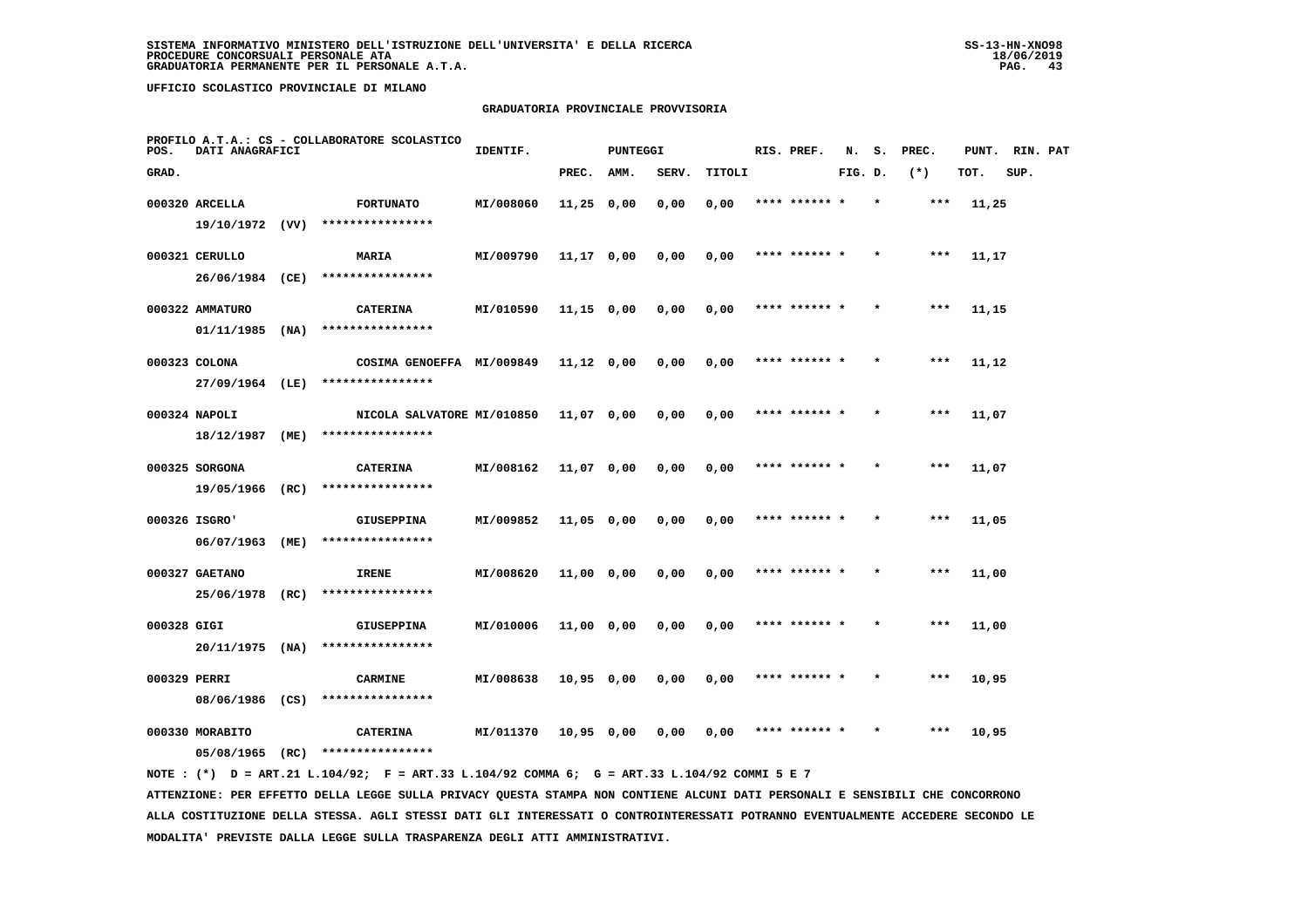# **GRADUATORIA PROVINCIALE PROVVISORIA**

| POS.         | DATI ANAGRAFICI          |      | PROFILO A.T.A.: CS - COLLABORATORE SCOLASTICO | IDENTIF.  |              | <b>PUNTEGGI</b> |       |        | RIS. PREF.    | N.      | s.      | PREC. | PUNT. | RIN. PAT |  |
|--------------|--------------------------|------|-----------------------------------------------|-----------|--------------|-----------------|-------|--------|---------------|---------|---------|-------|-------|----------|--|
| GRAD.        |                          |      |                                               |           | PREC.        | AMM.            | SERV. | TITOLI |               | FIG. D. |         | $(*)$ | TOT.  | SUP.     |  |
|              | 000331 SCIAROTTA         |      | MARIA                                         | MI/010974 | 10,87 0,00   |                 | 0,00  | 0,00   | **** ****** * |         |         | ***   | 10,87 |          |  |
|              | 05/05/1972               | (CT) | ****************                              |           |              |                 |       |        |               |         |         |       |       |          |  |
|              | 000332 IACCARINO         |      | MARIA LETIZIA                                 | MI/009830 | 10,82 0,00   |                 | 0,00  | 0,00   | **** ****** * |         |         | $***$ | 10,82 |          |  |
|              | 18/09/1973               | (NA) | ****************                              |           |              |                 |       |        |               |         |         |       |       |          |  |
|              | 000333 CERRONE           |      | <b>MARCO</b>                                  | MI/011920 |              | 0,0000,00       | 8,80  | 2,00   | **** ****** * |         |         | $***$ | 10,80 |          |  |
|              | 05/10/1963 (MI)          |      | ****************                              |           |              |                 |       |        |               |         |         |       |       |          |  |
| 000334 CONTI |                          |      | <b>MARIO</b>                                  | MI/010083 | 10,77 0,00   |                 | 0,00  | 0,00   | **** ****** * |         |         | ***   | 10,77 |          |  |
|              | $30/07/1978$ (PA)        |      | ****************                              |           |              |                 |       |        |               |         |         |       |       |          |  |
|              | 000335 GUERCIO           |      | <b>CHIARA</b>                                 | MI/008282 | $10,75$ 0,00 |                 | 0,00  | 0,00   | **** ****** * |         |         | $***$ | 10,75 |          |  |
|              | $11/12/1976$ (VV)        |      | ****************                              |           |              |                 |       |        |               |         |         |       |       |          |  |
|              | 000336 SOLDATO           |      | PATRIZIA                                      | MI/011073 | 10,70 0,00   |                 | 0,00  | 0,00   | **** ****** * |         |         | $***$ | 10,70 |          |  |
|              | $07/07/1974$ (PA)        |      | ****************                              |           |              |                 |       |        |               |         |         |       |       |          |  |
|              | 000337 CIMMINO           |      | <b>VINCENZO</b>                               | MI/010950 | 10,68 0,00   |                 | 0,00  | 0,00   | **** ****** * |         |         | ***   | 10,68 |          |  |
|              | 12/10/1988               | (NA) | ****************                              |           |              |                 |       |        |               |         |         |       |       |          |  |
|              | 000338 FERRARA           |      | <b>BRUNO</b>                                  | MI/011194 | $10,65$ 0,00 |                 | 0,00  | 0,00   |               |         |         | ***   | 10,65 |          |  |
|              | 21/11/1972 (EE)          |      | ****************                              |           |              |                 |       |        |               |         |         |       |       |          |  |
|              | 000339 SCIOLTI           |      | <b>ROBERTO</b>                                | MI/009858 | $10,55$ 0,00 |                 | 0,00  | 0,00   | **** ****** * |         |         | $***$ | 10,55 |          |  |
|              | 25/11/1976 (LE)          |      | ****************                              |           |              |                 |       |        |               |         |         |       |       |          |  |
|              | 000340 LANZIERI          |      | <b>RAFFAELE</b>                               | MI/010293 | 10,50 0,00   |                 | 0,00  | 0,00   | **** ****** * |         | $\star$ | ***   | 10,50 |          |  |
|              | $30/04/1974$ (NA)        |      | ****************                              |           |              |                 |       |        |               |         |         |       |       |          |  |
|              | 000341 D'ALBORE STELLATO |      | <b>DIEGO</b>                                  | MI/011115 | 10,50 0,00   |                 | 0,00  | 0,00   | **** ****** * |         |         | $***$ | 10,50 |          |  |
|              | 20/11/1985 (CE)          |      | ****************                              |           |              |                 |       |        |               |         |         |       |       |          |  |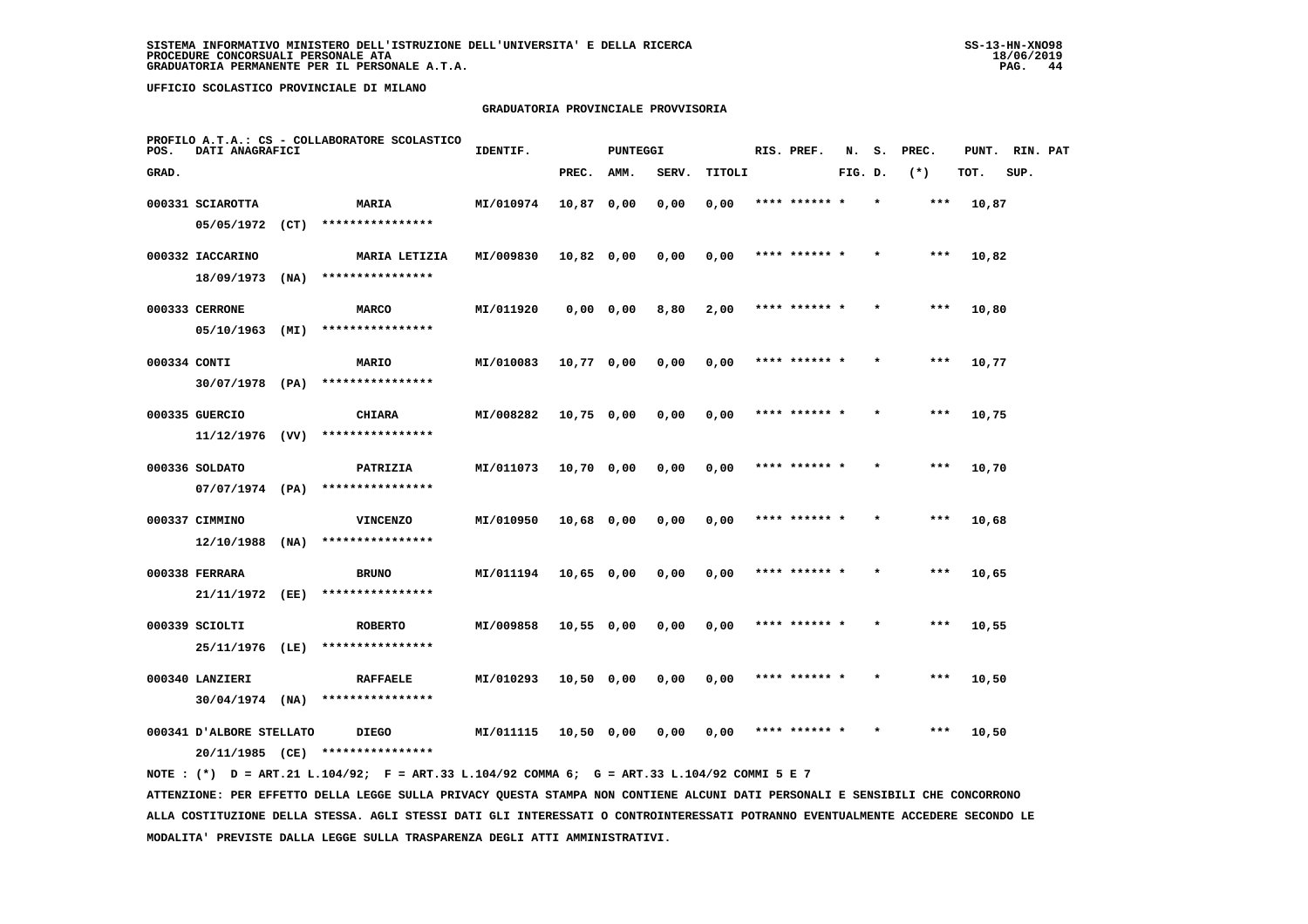# **GRADUATORIA PROVINCIALE PROVVISORIA**

| POS.  | DATI ANAGRAFICI   |      | PROFILO A.T.A.: CS - COLLABORATORE SCOLASTICO | IDENTIF.  |              | <b>PUNTEGGI</b> |       |        | RIS. PREF.    | N.      | s.      | PREC. | PUNT. | RIN. PAT |  |
|-------|-------------------|------|-----------------------------------------------|-----------|--------------|-----------------|-------|--------|---------------|---------|---------|-------|-------|----------|--|
| GRAD. |                   |      |                                               |           | PREC.        | AMM.            | SERV. | TITOLI |               | FIG. D. |         | $(*)$ | TOT.  | SUP.     |  |
|       | 000342 GAROFALO   |      | SILVIA                                        | MI/009668 | 10,50 0,00   |                 | 0,00  | 0,00   | **** ****** * |         | $\star$ | ***   | 10,50 |          |  |
|       | $30/07/1973$ (PA) |      | ****************                              |           |              |                 |       |        |               |         |         |       |       |          |  |
|       | 000343 CAVALLINO  |      | <b>CARMELO</b>                                | MI/009639 | $10,50$ 0,00 |                 | 0,00  | 0,00   | **** ****** * |         |         | ***   | 10,50 |          |  |
|       | $06/04/1962$ (PA) |      | ****************                              |           |              |                 |       |        |               |         |         |       |       |          |  |
|       | 000344 VALENTI    |      | <b>NICOLA</b>                                 | MI/007644 | $10,25$ 0,00 |                 | 0,00  | 0,00   | **** ****** * |         |         | $***$ | 10,25 |          |  |
|       | 28/02/1964 (VV)   |      | ****************                              |           |              |                 |       |        |               |         |         |       |       |          |  |
|       | 000345 SICILIANO  |      | <b>GAETANO</b>                                | MI/010887 | $10,23$ 0,00 |                 | 0,00  | 0,00   | **** ****** * |         |         | ***   | 10,23 |          |  |
|       | 17/12/1977        | (CE) | ****************                              |           |              |                 |       |        |               |         |         |       |       |          |  |
|       | 000346 SENATORE   |      | <b>ANTONIETTA</b>                             | MI/010085 | $10,20$ 0,00 |                 | 0,00  | 0,00   | **** ****** * |         |         | $***$ | 10,20 |          |  |
|       | $07/11/1982$ (SA) |      | ****************                              |           |              |                 |       |        |               |         |         |       |       |          |  |
|       | 000347 ALAIMO     |      | <b>FRANCESCO</b>                              | MI/010566 | 10,15 0,00   |                 | 0,00  | 0,00   | **** ****** * |         |         | $***$ | 10,15 |          |  |
|       | 05/10/1978 (AG)   |      | ****************                              |           |              |                 |       |        |               |         |         |       |       |          |  |
|       | 000348 DE FEO     |      | <b>ROBERTA</b>                                | MI/011931 |              | 0,0000,00       | 6,55  | 3,50   | **** ****** * |         |         | $***$ | 10,05 |          |  |
|       | 09/08/1988        | (MI) | ****************                              |           |              |                 |       |        |               |         |         |       |       |          |  |
|       | 000349 AMENDOLA   |      | MASSIMILIANO                                  | MI/008557 | 10,05 0,00   |                 | 0,00  | 0,00   | **** ****** * |         |         | ***   | 10,05 |          |  |
|       | 24/07/1976 (CS)   |      | ****************                              |           |              |                 |       |        |               |         |         |       |       |          |  |
|       | 000350 SANTORELLI |      | <b>CONCETTA</b>                               | MI/011316 | 9,950,00     |                 | 0,00  | 0,00   | **** ****** * |         |         | $***$ | 9,95  |          |  |
|       | 10/03/1988        | (NA) | ****************                              |           |              |                 |       |        |               |         |         |       |       |          |  |
|       | 000351 DIMAIO     |      | <b>VINCENZO</b>                               | MI/007363 | 9,85 0,00    |                 | 0,00  | 0,00   | **** ****** * |         |         | ***   | 9,85  |          |  |
|       | 21/06/1979        | (MA) | ****************                              |           |              |                 |       |        |               |         |         |       |       |          |  |
|       | 000352 VACCARO    |      | <b>ANDREA</b>                                 | MI/011051 | 9,85 0,00    |                 | 0,00  | 0,00   |               |         |         | ***   | 9,85  |          |  |
|       | 30/01/1978 (AG)   |      | ****************                              |           |              |                 |       |        |               |         |         |       |       |          |  |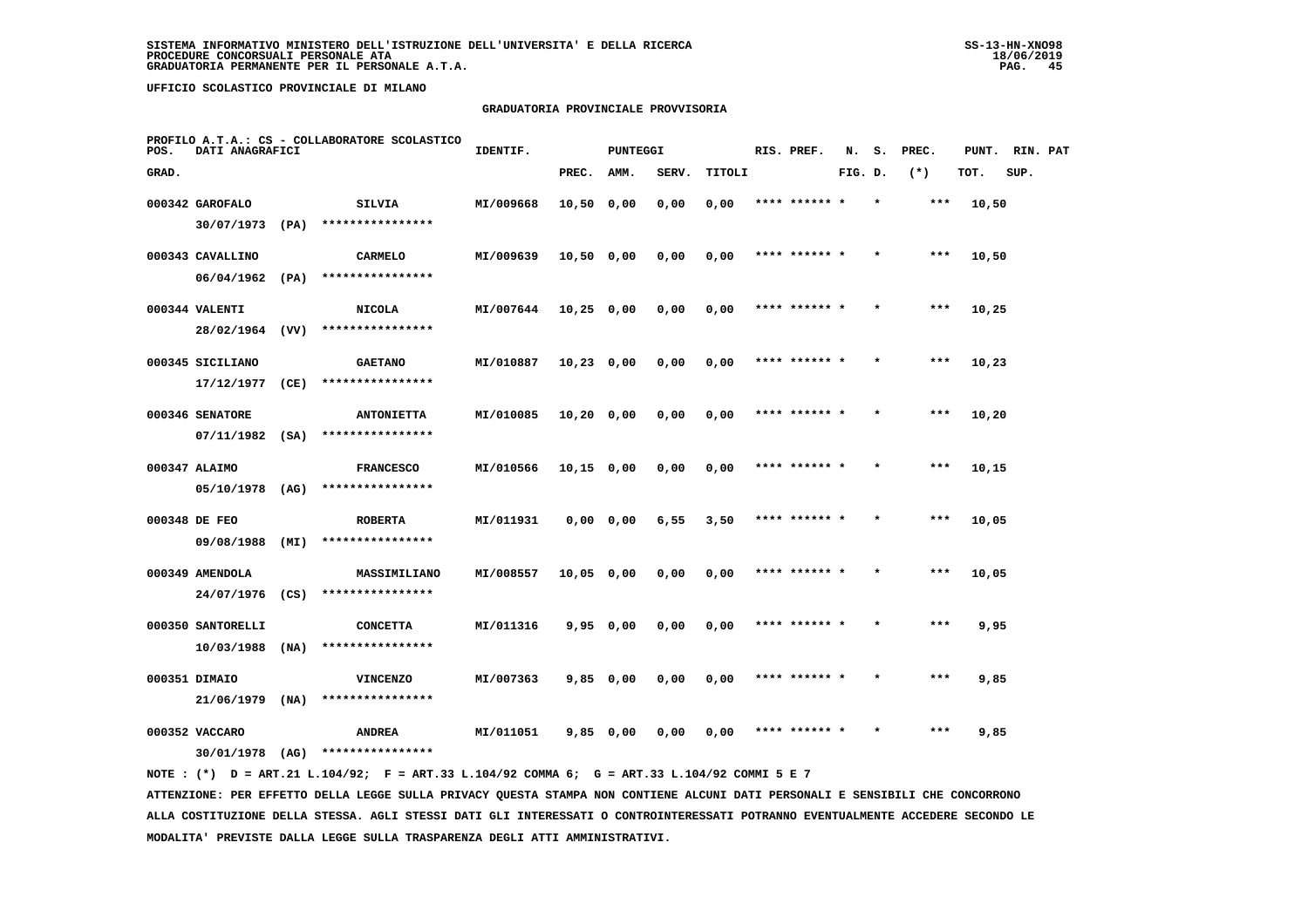# **GRADUATORIA PROVINCIALE PROVVISORIA**

| POS.        | DATI ANAGRAFICI               |      | PROFILO A.T.A.: CS - COLLABORATORE SCOLASTICO | IDENTIF.  |             | PUNTEGGI |       |        |      | RIS. PREF.    | N.      |         | S. PREC. | PUNT. RIN. PAT |      |  |
|-------------|-------------------------------|------|-----------------------------------------------|-----------|-------------|----------|-------|--------|------|---------------|---------|---------|----------|----------------|------|--|
| GRAD.       |                               |      |                                               |           | PREC.       | AMM.     | SERV. | TITOLI |      |               | FIG. D. |         | $(*)$    | TOT.           | SUP. |  |
|             | 000353 SIRAGUSA               |      | <b>GIUSEPPE</b>                               | MI/009922 | $9,85$ 0,00 |          | 0,00  | 0,00   |      |               |         |         | ***      | 9,85           |      |  |
|             | $06/10/1974$ (PA)             |      | ****************                              |           |             |          |       |        |      |               |         |         |          |                |      |  |
| 000354 PUZ' |                               |      | LUIGI                                         | MI/010764 | $9,82$ 0,00 |          | 0.00  | 0,00   |      | **** ****** * |         |         | $***$    | 9,82           |      |  |
|             | $14/10/1972$ (CE)             |      | ****************                              |           |             |          |       |        |      |               |         |         |          |                |      |  |
|             | 000355 CANNIZZARO             |      | <b>VALENTINA</b>                              | MI/010349 | 9,80 0,00   |          | 0,00  | 0,00   |      | **** ****** * |         | $\star$ | $***$    | 9,80           |      |  |
|             | 02/07/1983                    | (RC) | ****************                              |           |             |          |       |        |      |               |         |         |          |                |      |  |
|             | 000356 PAGANO                 |      | <b>FRANCESCO</b>                              | MI/007881 | $9,80$ 0,00 |          | 0,00  | 0,00   |      | **** ****** * |         |         | $***$    | 9,80           |      |  |
|             | 09/07/1982                    | (ME) | ****************                              |           |             |          |       |        |      |               |         |         |          |                |      |  |
|             | 000357 GIORDANO               |      | ANIELLO                                       | MI/011116 | $9,75$ 0,00 |          | 0,00  | 0,00   |      | **** ****** * |         |         | $***$    | 9,75           |      |  |
|             | 25/06/1985 (SA)               |      | ****************                              |           |             |          |       |        |      |               |         |         |          |                |      |  |
|             | 000358 JAGOSTINO              |      | LUCIA                                         | MI/010563 | $9,72$ 0,00 |          | 0,00  | 0,00   |      | **** ****** * |         |         | ***      | 9,72           |      |  |
|             | 06/02/1991                    | (CE) | ****************                              |           |             |          |       |        |      |               |         |         |          |                |      |  |
|             | 000359 DI MAURO               |      | <b>SANTINA</b>                                | MI/008292 | $9,72$ 0,00 |          | 0,00  | 0,00   | **** |               |         |         | $***$    | 9,72           |      |  |
|             | $16/01/1984$ (NA)             |      | ****************                              |           |             |          |       |        |      |               |         |         |          |                |      |  |
|             | 000360 DI COSTANZO            |      | <b>CARMINE</b>                                | MI/011158 | $9,70$ 0,00 |          | 0,00  | 0,00   |      | **** ****** * |         |         | $***$    | 9,70           |      |  |
|             | $03/04/1986$ (NA)             |      | ****************                              |           |             |          |       |        |      |               |         |         |          |                |      |  |
|             | 000361 BRANCATI               |      | MARGHERITA                                    | MI/009890 | 9,70 0,00   |          | 0,00  | 0,00   |      | **** ****** * |         |         | $***$    | 9,70           |      |  |
|             | 05/01/1961                    | (RC) | ****************                              |           |             |          |       |        |      |               |         |         |          |                |      |  |
|             |                               |      |                                               |           |             |          |       |        |      | **** ****** * |         |         | $***$    |                |      |  |
|             | 000362 MORABITO<br>04/01/1987 | (RC) | VITTORIA<br>****************                  | MI/010973 | $9,62$ 0,00 |          | 0,00  | 0,00   |      |               |         |         |          | 9,62           |      |  |
|             |                               |      |                                               |           |             |          |       |        |      |               |         |         |          |                |      |  |
|             | 000363 DEVOLI                 |      | <b>NATALE</b>                                 | MI/011928 | 0,0000,00   |          | 7,50  | 2,00   |      |               |         |         | ***      | 9,50           |      |  |
|             | 01/05/1970 (RC)               |      | ****************                              |           |             |          |       |        |      |               |         |         |          |                |      |  |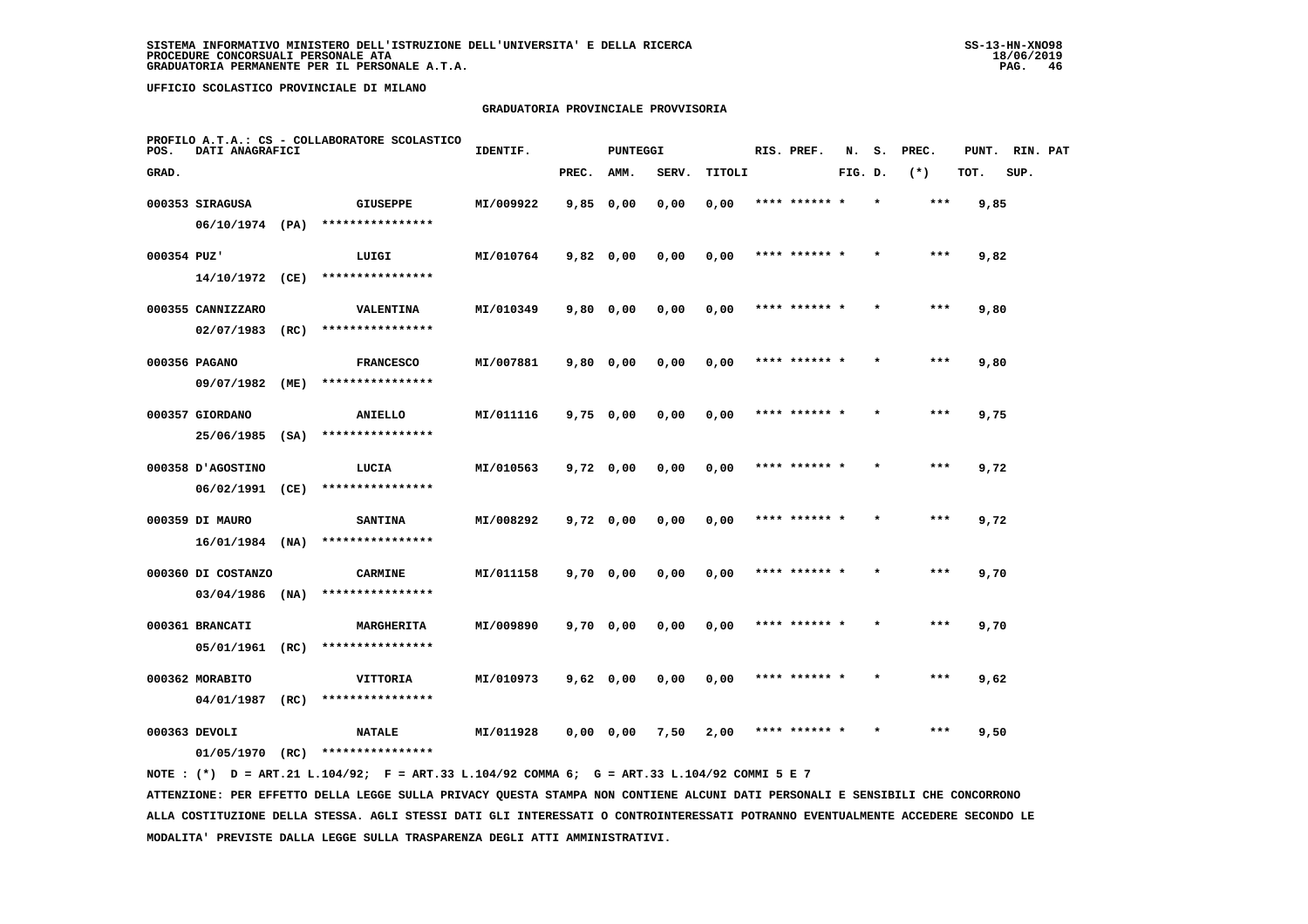# **GRADUATORIA PROVINCIALE PROVVISORIA**

| POS.         | DATI ANAGRAFICI                       |      | PROFILO A.T.A.: CS - COLLABORATORE SCOLASTICO | IDENTIF.  |             | <b>PUNTEGGI</b> |       |        | RIS. PREF.    | N.      | s. | PREC. | PUNT. | RIN. PAT |  |
|--------------|---------------------------------------|------|-----------------------------------------------|-----------|-------------|-----------------|-------|--------|---------------|---------|----|-------|-------|----------|--|
| GRAD.        |                                       |      |                                               |           | PREC.       | AMM.            | SERV. | TITOLI |               | FIG. D. |    | $(*)$ | TOT.  | SUP.     |  |
|              | 000364 CRISTIANO                      |      | <b>FRANCESCO</b>                              | MI/008623 | 9,50 0,00   |                 | 0,00  | 0,00   | **** ****** * |         |    | $***$ | 9,50  |          |  |
|              | 12/04/1967                            | (NA) | ****************                              |           |             |                 |       |        |               |         |    |       |       |          |  |
|              | 000365 TRAGNA                         |      | <b>CALOGERO</b>                               | MI/007989 | $9,47$ 0,00 |                 | 0,00  | 0,00   | **** ****** * |         |    | $***$ | 9,47  |          |  |
|              | $10/01/1973$ (AG)                     |      | ****************                              |           |             |                 |       |        |               |         |    |       |       |          |  |
| 000366 PAPA  |                                       |      | MARIA CRISTINA MI/008177                      |           | $9,45$ 0,00 |                 | 0,00  | 0,00   | **** ****** * |         |    | $***$ | 9,45  |          |  |
|              | 31/05/1961 (PZ)                       |      | ****************                              |           |             |                 |       |        |               |         |    |       |       |          |  |
|              | 000367 GLORIOSO                       |      | <b>PASQUALINA</b>                             | MI/011128 | $9,30$ 0,00 |                 | 0,00  | 0,00   | **** ****** * |         |    | $***$ | 9,30  |          |  |
|              | 23/12/1987 (CE)                       |      | ****************                              |           |             |                 |       |        |               |         |    |       |       |          |  |
|              | 000368 GALEOTAFIORE                   |      | <b>EVODIO</b>                                 | MI/010059 | 9,30 0,00   |                 | 0,00  | 0,00   | **** ****** * |         |    | ***   | 9,30  |          |  |
|              | $03/11/1982$ (NA)                     |      | ****************                              |           |             |                 |       |        |               |         |    |       |       |          |  |
| 000369 CUMIA |                                       |      | <b>PIERO</b>                                  | MI/010076 | $9,22$ 0,00 |                 | 0,00  | 0,00   | **** ****** * |         |    | ***   | 9,22  |          |  |
|              | 09/07/1978 (EN)                       |      | ****************                              |           |             |                 |       |        |               |         |    |       |       |          |  |
|              | 000370 CORTESE                        |      | <b>EVA</b><br>****************                | MI/009682 | $9,20$ 0,00 |                 | 0,00  | 0,00   | **** ******   |         |    | ***   | 9,20  |          |  |
|              | 13/04/1989                            | (RG) |                                               |           |             |                 |       |        |               |         |    |       |       |          |  |
|              | 000371 TEDESCO<br>$14/08/1984$ (NA)   |      | SILVIO<br>****************                    | MI/008595 | $9,20$ 0,00 |                 | 0,00  | 0,00   | **** ****** * |         |    | ***   | 9,20  |          |  |
|              |                                       |      |                                               |           |             |                 |       |        |               |         |    |       |       |          |  |
|              | 000372 IACCARINO<br>$14/07/1966$ (SA) |      | <b>ROSANNA</b><br>****************            | MI/010662 | $9,20$ 0,00 |                 | 0,00  | 0,00   | **** ****** * |         |    | $***$ | 9,20  |          |  |
|              |                                       |      |                                               |           |             |                 |       |        |               |         |    |       |       |          |  |
|              | 000373 MAGRI'<br>$12/09/1952$ (CT)    |      | <b>GIUSEPPE</b><br>****************           | MI/010538 | $9,20$ 0,00 |                 | 0,00  | 0,00   | **** ****** * |         |    | ***   | 9,20  |          |  |
|              |                                       |      |                                               |           |             |                 |       |        |               |         |    |       |       |          |  |
|              | 000374 PARZIALE                       |      | ANIELLO<br>****************                   | MI/011055 | 9,10 0,00   |                 | 0,00  | 0,00   | **** ****** * |         |    | ***   | 9,10  |          |  |
|              | 22/02/1989                            | (AV) |                                               |           |             |                 |       |        |               |         |    |       |       |          |  |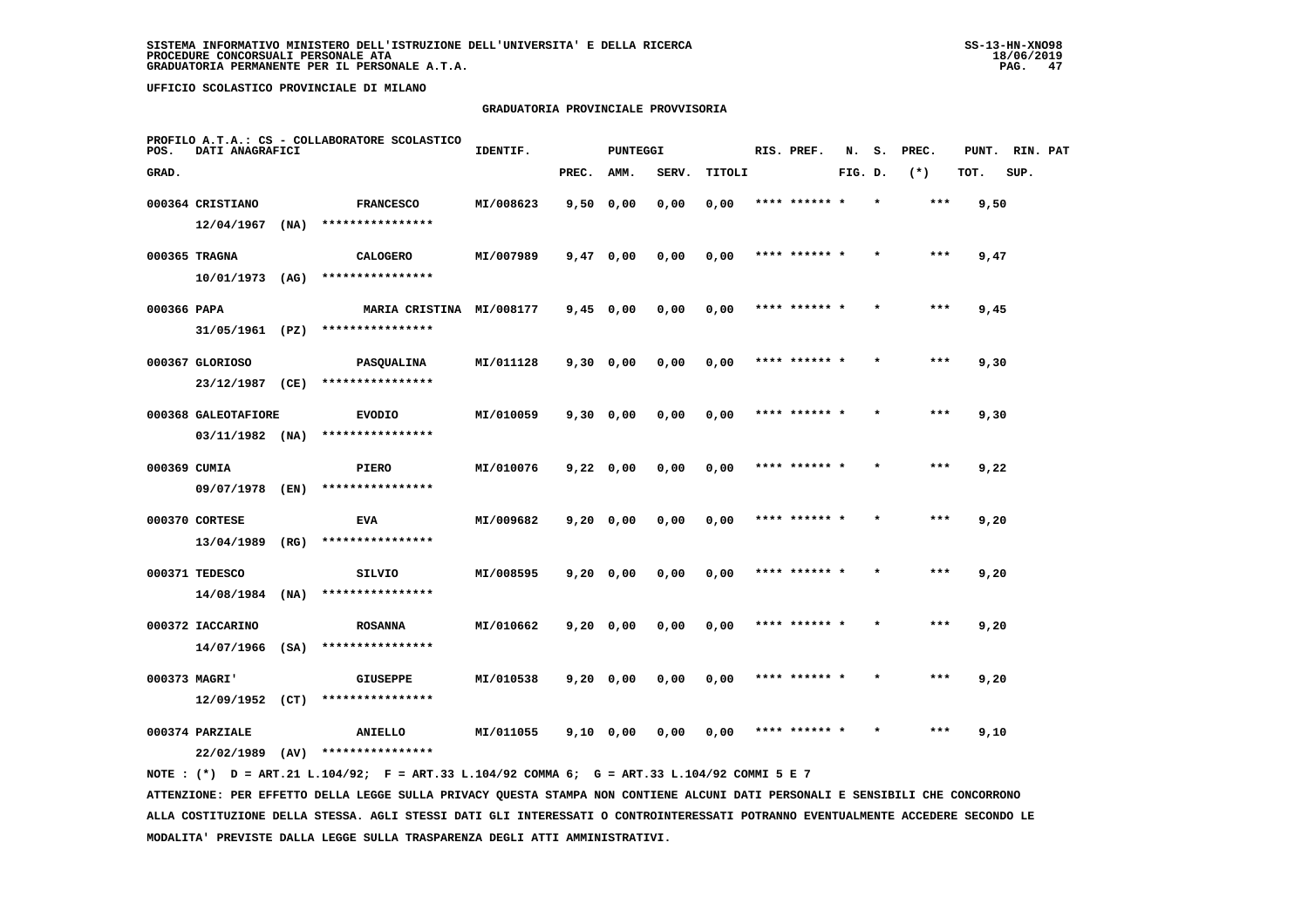# **GRADUATORIA PROVINCIALE PROVVISORIA**

| POS.         | DATI ANAGRAFICI   |      | PROFILO A.T.A.: CS - COLLABORATORE SCOLASTICO | IDENTIF.  |           | <b>PUNTEGGI</b> |       |        | RIS. PREF.    | N.      | s.      | PREC. | PUNT. | RIN. PAT |  |
|--------------|-------------------|------|-----------------------------------------------|-----------|-----------|-----------------|-------|--------|---------------|---------|---------|-------|-------|----------|--|
| GRAD.        |                   |      |                                               |           | PREC.     | AMM.            | SERV. | TITOLI |               | FIG. D. |         | $(*)$ | TOT.  | SUP.     |  |
| 000375 REALE |                   |      | <b>ASSUNTA</b>                                | MI/012127 |           | 0,0000,00       | 5,50  | 3,50   | **** ****** * |         |         | $***$ | 9,00  |          |  |
|              | 12/01/1978 (CS)   |      | ****************                              |           |           |                 |       |        |               |         |         |       |       |          |  |
|              | 000376 SANTANGELO |      | <b>JESSICA</b>                                | MI/010826 |           | 8,90 0,00       | 0,00  | 0,00   | **** ******   |         |         | ***   | 8,90  |          |  |
|              | 07/06/1974 (AG)   |      | ****************                              |           |           |                 |       |        |               |         |         |       |       |          |  |
|              | 000377 AIELLO     |      | <b>SABATINO</b>                               | MI/007898 |           | $8,85$ 0,00     | 0,00  | 0,00   | **** ****** * |         |         | $***$ | 8,85  |          |  |
|              | 11/05/1980        | (NA) | ****************                              |           |           |                 |       |        |               |         |         |       |       |          |  |
|              | 000378 LAMBERTA   |      | <b>ENZA ANNA RITA</b>                         | MI/011141 |           | 8,82 0,00       | 0,00  | 0,00   | **** ****** * |         | $\star$ | ***   | 8,82  |          |  |
|              | 29/06/1978        | (AG) | ****************                              |           |           |                 |       |        |               |         |         |       |       |          |  |
| 000379 SASSO |                   |      | <b>FEDERICA</b>                               | MI/008037 |           | 8,75 0,00       | 0,00  | 0,00   | **** ****** * |         |         | ***   | 8,75  |          |  |
|              | 29/08/1988 (BS)   |      | ****************                              |           |           |                 |       |        |               |         |         |       |       |          |  |
|              | 000380 VILLANI    |      | MANUELA                                       | MI/007590 |           | 8,75 0,00       | 0,00  | 0,00   | **** ****** * |         |         | ***   | 8,75  |          |  |
|              | 12/08/1986        | (NA) | ****************                              |           |           |                 |       |        |               |         |         |       |       |          |  |
|              | 000381 MIRABILE   |      | ANNA MARIA                                    | MI/008522 |           | 8,60 0,00       | 0,00  | 0,00   | **** ****** * |         |         | $***$ | 8,60  |          |  |
|              | 23/11/1982        | (RC) | ****************                              |           |           |                 |       |        |               |         |         |       |       |          |  |
|              | 000382 GIULIANA   |      | VITO                                          | MI/011344 |           | $8,60$ 0,00     | 0,00  | 0,00   | **** ******   |         |         | ***   | 8,60  |          |  |
|              | 20/10/1968 (PA)   |      | ****************                              |           |           |                 |       |        |               |         |         |       |       |          |  |
|              | 000383 MERCURI    |      | <b>ANNUNZIATO</b>                             | MI/011212 |           | 8,50 0,00       | 0,00  | 0,00   | **** ****** * |         |         | ***   | 8,50  |          |  |
|              | 08/12/1971 (VV)   |      | ****************                              |           |           |                 |       |        |               |         |         |       |       |          |  |
|              | 000384 CATANZARO  |      | <b>MARIANNA</b>                               | MI/008754 |           | 8,30 0,00       | 0,00  | 0,00   | **** ****** * |         |         | ***   | 8,30  |          |  |
|              | 23/09/1979        | (PZ) | ****************                              |           |           |                 |       |        |               |         |         |       |       |          |  |
|              | 000385 SIRAGUSA   |      | DANIELA ORNELLA MI/010306                     |           | 8,30 0,00 |                 | 0,00  | 0,00   | **** ****** * |         |         | ***   | 8,30  |          |  |
|              | 20/10/1967        | (TP) | ****************                              |           |           |                 |       |        |               |         |         |       |       |          |  |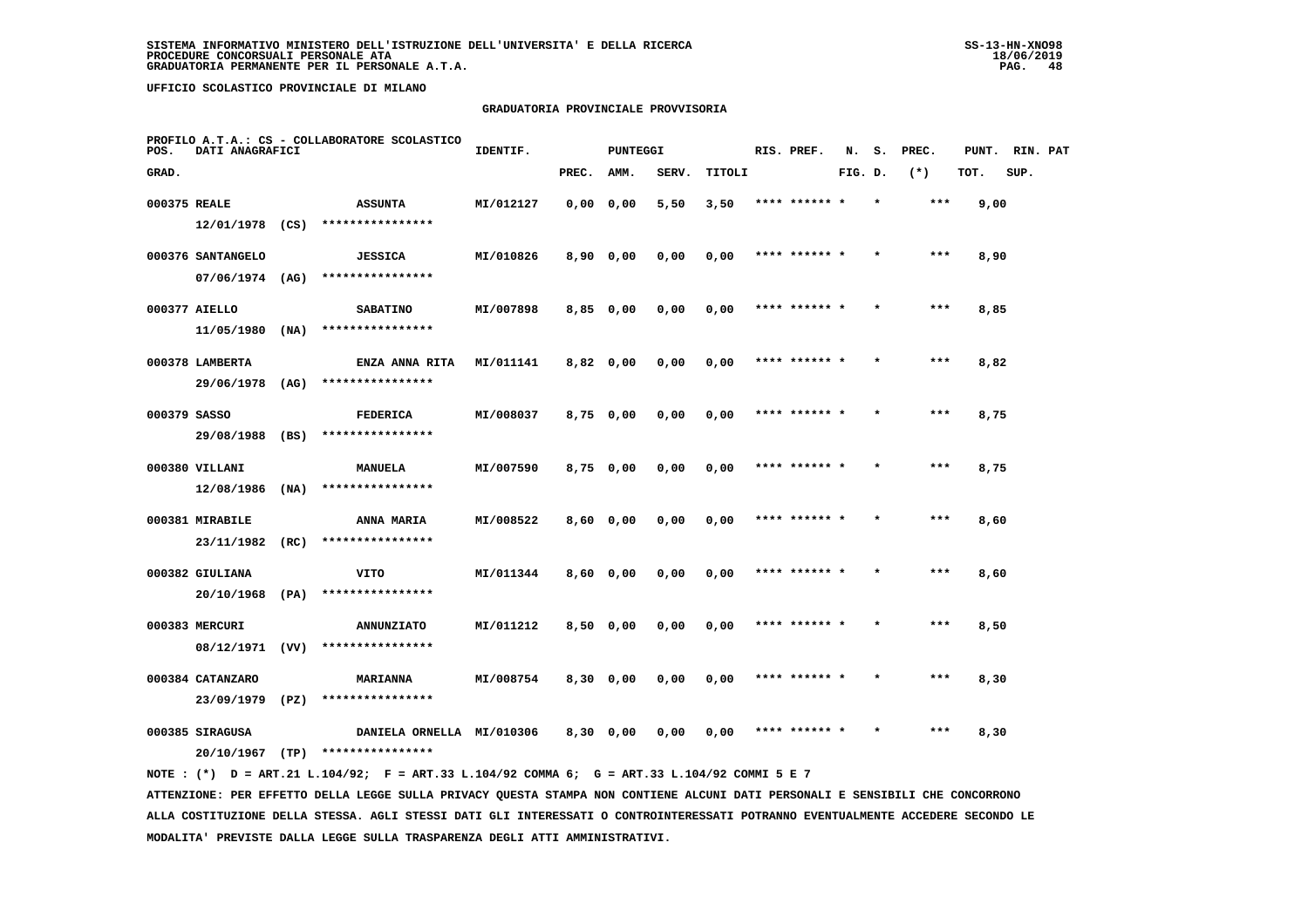# **GRADUATORIA PROVINCIALE PROVVISORIA**

| POS.         | DATI ANAGRAFICI   |      | PROFILO A.T.A.: CS - COLLABORATORE SCOLASTICO | IDENTIF.  |                | PUNTEGGI |       |        | RIS. PREF.    | N.      | s.      | PREC. | PUNT. | RIN. PAT |  |
|--------------|-------------------|------|-----------------------------------------------|-----------|----------------|----------|-------|--------|---------------|---------|---------|-------|-------|----------|--|
| GRAD.        |                   |      |                                               |           | PREC.          | AMM.     | SERV. | TITOLI |               | FIG. D. |         | $(*)$ | TOT.  | SUP.     |  |
|              | 000386 MAZZITELLO |      | <b>ANTONINO</b>                               | MI/011176 | $8,20$ 0,00    |          | 0,00  | 0,00   | **** ****** * |         | $\star$ | $***$ | 8,20  |          |  |
|              | 01/11/1979        | (VV) | ****************                              |           |                |          |       |        |               |         |         |       |       |          |  |
|              | 000387 CORBISIERO |      | <b>CARMINE</b>                                | MI/011306 | $8,10$ 0,00    |          | 0,00  | 0,00   | **** ****** * |         |         | ***   | 8,10  |          |  |
|              | 27/11/1988        | (AV) | ****************                              |           |                |          |       |        |               |         |         |       |       |          |  |
|              | 000388 ESPOSITO   |      | MARINELLA                                     | MI/010346 | 8,10 0,00      |          | 0,00  | 0,00   | **** ****** * |         |         | $***$ | 8,10  |          |  |
|              | 23/11/1976        | (NA) | ****************                              |           |                |          |       |        |               |         |         |       |       |          |  |
|              | 000389 ESPOSITO   |      | <b>GIANANTONIO</b>                            | MI/011327 | $8,05$ 0,00    |          | 0,00  | 0,00   | **** ****** * |         |         | ***   | 8,05  |          |  |
|              | 01/10/1969        | (MI) | ****************                              |           |                |          |       |        |               |         |         |       |       |          |  |
|              | 000390 D'ALBERGO  |      | ASSUNTA ANNA MAR MI/011113                    |           | $8,00 \t 0,00$ |          | 0,00  | 0,00   | **** ****** * |         |         | ***   | 8,00  |          |  |
|              | 15/11/1973        | (CL) | ****************                              |           |                |          |       |        |               |         |         |       |       |          |  |
|              | 000391 GIORDANO   |      | <b>FRANCESCO</b>                              | MI/008984 | 7,95 0,00      |          | 0,00  | 0,00   | **** ****** * |         | $\star$ | $***$ | 7,95  |          |  |
|              | 30/11/1965        | (NA) | ****************                              |           |                |          |       |        |               |         |         |       |       |          |  |
|              | 000392 ALONGI     |      | <b>STEFANO</b>                                | MI/007896 | 7,85 0,00      |          | 0,00  | 0,00   |               |         |         | ***   | 7,85  |          |  |
|              | 17/11/1985 (AG)   |      | ****************                              |           |                |          |       |        |               |         |         |       |       |          |  |
| 000393 SOMMA |                   |      | ANIELLO                                       | MI/010758 | 7,85 0,00      |          | 0,00  | 0,00   | **** ****** * |         |         | $***$ | 7,85  |          |  |
|              | $14/12/1972$ (NA) |      | ****************                              |           |                |          |       |        |               |         |         |       |       |          |  |
|              | 000394 CRISTOFARO |      | <b>PASQUALINA</b>                             | MI/008627 | $7,85$ 0,00    |          | 0,00  | 0,00   | **** ****** * |         | $\star$ | $***$ | 7,85  |          |  |
|              | 26/03/1959        | (CZ) | ****************                              |           |                |          |       |        |               |         |         |       |       |          |  |
| 000395 RENNA |                   |      | <b>GIOACCHINO</b>                             | MI/008187 | 7,75 0,00      |          | 0,00  | 0,00   | **** ****** * |         |         | $***$ | 7,75  |          |  |
|              | 20/08/1968 (TP)   |      | ****************                              |           |                |          |       |        |               |         |         |       |       |          |  |
| 000396 MAURO | 15/09/1986        |      | <b>ANTONIO</b><br>****************            | MI/011153 | 7,70 0,00      |          | 0,00  | 0,00   |               |         |         | ***   | 7,70  |          |  |
|              |                   | (SA) |                                               |           |                |          |       |        |               |         |         |       |       |          |  |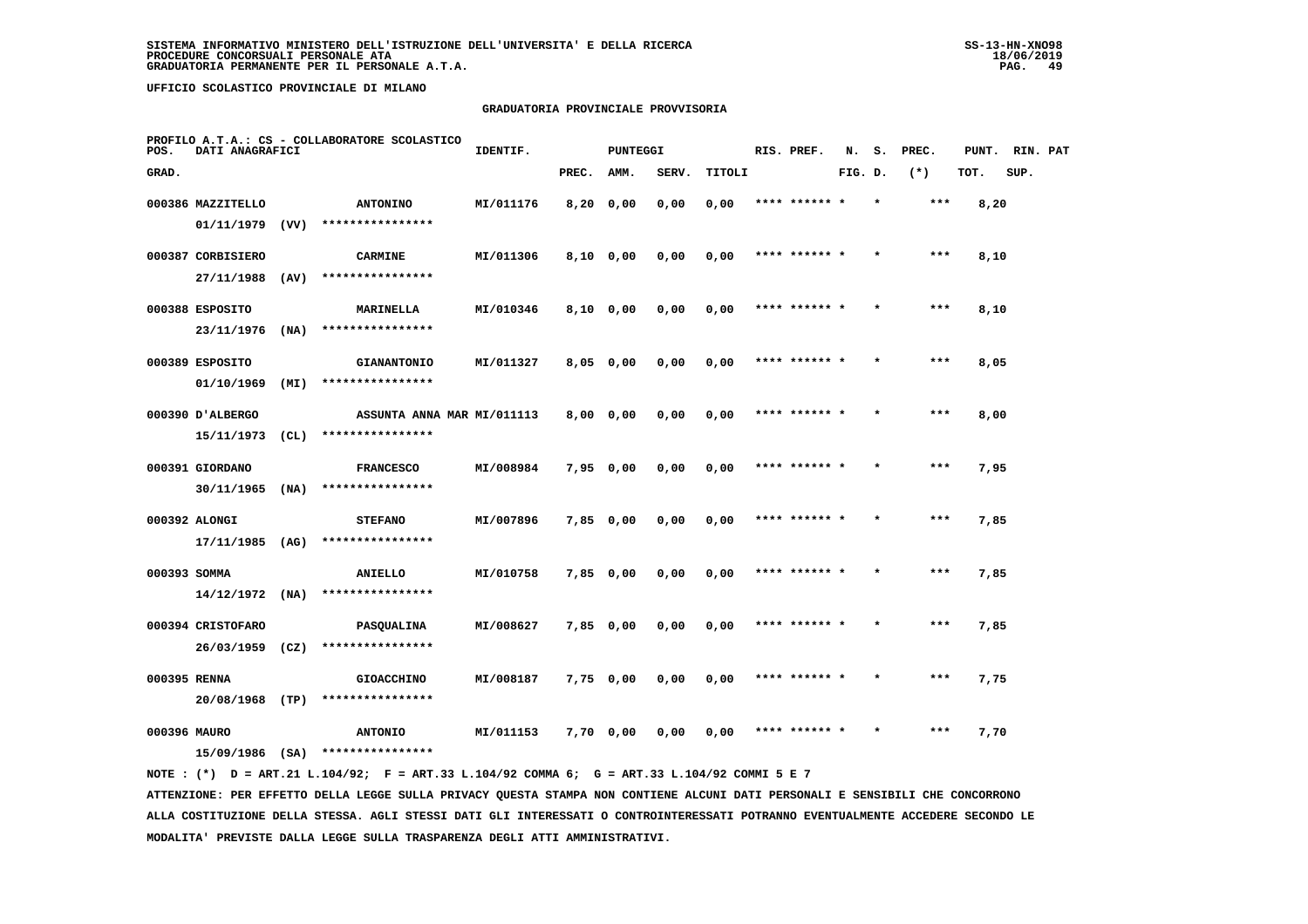# **GRADUATORIA PROVINCIALE PROVVISORIA**

| POS.         | DATI ANAGRAFICI                    | PROFILO A.T.A.: CS - COLLABORATORE SCOLASTICO | IDENTIF.                                      |           | <b>PUNTEGGI</b> |             |       |        | RIS. PREF. | N.            | s.      | PREC.   | PUNT. | RIN. PAT |      |  |
|--------------|------------------------------------|-----------------------------------------------|-----------------------------------------------|-----------|-----------------|-------------|-------|--------|------------|---------------|---------|---------|-------|----------|------|--|
| GRAD.        |                                    |                                               |                                               |           | PREC.           | AMM.        | SERV. | TITOLI |            |               | FIG. D. |         | $(*)$ | TOT.     | SUP. |  |
|              | 000397 MADDALONE                   |                                               | <b>NUNZIA</b>                                 | MI/010598 |                 | 7,70 0,00   | 0,00  | 0,00   |            | **** ****** * |         | $\star$ | $***$ | 7,70     |      |  |
|              | 25/03/1978 (CS)                    |                                               | ****************                              |           |                 |             |       |        |            |               |         |         |       |          |      |  |
|              | 000398 PEDACI                      |                                               | <b>ANTONIO</b>                                | MI/011151 | 7,55 0,00       |             | 0,00  | 0,00   |            |               |         |         | ***   | 7,55     |      |  |
|              | $11/04/1978$ (CS)                  |                                               | ****************                              |           |                 |             |       |        |            |               |         |         |       |          |      |  |
|              | 000399 NUCERA                      |                                               | <b>FORTUNATO</b>                              | MI/006320 |                 | $7,45$ 0,00 | 0,00  | 0,00   |            | **** ****** * |         |         | ***   | 7,45     |      |  |
|              | 07/01/1973 (RC)                    |                                               | ****************                              |           |                 |             |       |        |            |               |         |         |       |          |      |  |
| 000400 MAGRO |                                    |                                               | <b>CHRISTIAN</b>                              | MI/010529 |                 | $7,45$ 0,00 | 0,00  | 0,00   |            | **** ****** * |         |         | $***$ | 7,45     |      |  |
|              | 07/09/1971 (MI)                    |                                               | ****************                              |           |                 |             |       |        |            |               |         |         |       |          |      |  |
|              | 000401 FERRENRINO                  |                                               | <b>ELVIS</b>                                  | MI/011930 |                 | 0,0000,00   | 5,40  | 2,00   |            | **** ****** * |         |         | ***   | 7,40     |      |  |
|              | 08/10/1986                         | (AV)                                          | ****************                              |           |                 |             |       |        |            |               |         |         |       |          |      |  |
|              | 000402 DEL GRANDE                  |                                               | <b>VINCENZO</b>                               | MI/010776 |                 | $7,35$ 0,00 | 0,00  | 0,00   |            | **** ****** * |         |         | ***   | 7,35     |      |  |
|              | $14/09/1984$ (SA)                  |                                               | ****************                              |           |                 |             |       |        |            |               |         |         |       |          |      |  |
|              | 000403 DI MAURO                    |                                               | <b>VINCENZO</b>                               | MI/011349 |                 | $7,32$ 0,00 | 0.00  | 0,00   |            | **** ****** * |         |         | $***$ | 7,32     |      |  |
|              | 23/06/1976 (CT)                    |                                               | ****************                              |           |                 |             |       |        |            |               |         |         |       |          |      |  |
|              | 000404 PEDACI<br>22/01/1981 (CS)   |                                               | MARIA FRANCESCA MI/011082<br>**************** |           |                 | $7,25$ 0,00 | 0,00  | 0,00   |            | **** ****** * |         |         | ***   | 7,25     |      |  |
|              |                                    |                                               |                                               |           |                 |             |       |        |            |               |         |         |       |          |      |  |
|              | 000405 ANGHELONE<br>16/11/1972     | (RC)                                          | <b>DEMETRIO</b><br>****************           | MI/009658 |                 | 7,20 0,00   | 0,00  | 0,00   |            | **** ****** * |         |         | ***   | 7,20     |      |  |
|              |                                    |                                               |                                               |           |                 |             |       |        |            |               |         |         |       |          |      |  |
|              | 000406 ELEFANTE<br>19/01/1981 (NA) |                                               | <b>MARIANNA</b><br>****************           | MI/011144 | $7,05$ 0,00     |             | 0,00  | 0,00   |            | **** ****** * |         |         | ***   | 7,05     |      |  |
|              |                                    |                                               |                                               |           |                 |             |       |        |            |               |         |         |       |          |      |  |
|              | 000407 VITALE<br>04/11/1982 (CE)   |                                               | PASQUALINA<br>****************                | MI/011234 |                 | $6,95$ 0,00 | 0,00  | 0,00   |            | **** ****** * |         |         | ***   | 6,95     |      |  |
|              |                                    |                                               |                                               |           |                 |             |       |        |            |               |         |         |       |          |      |  |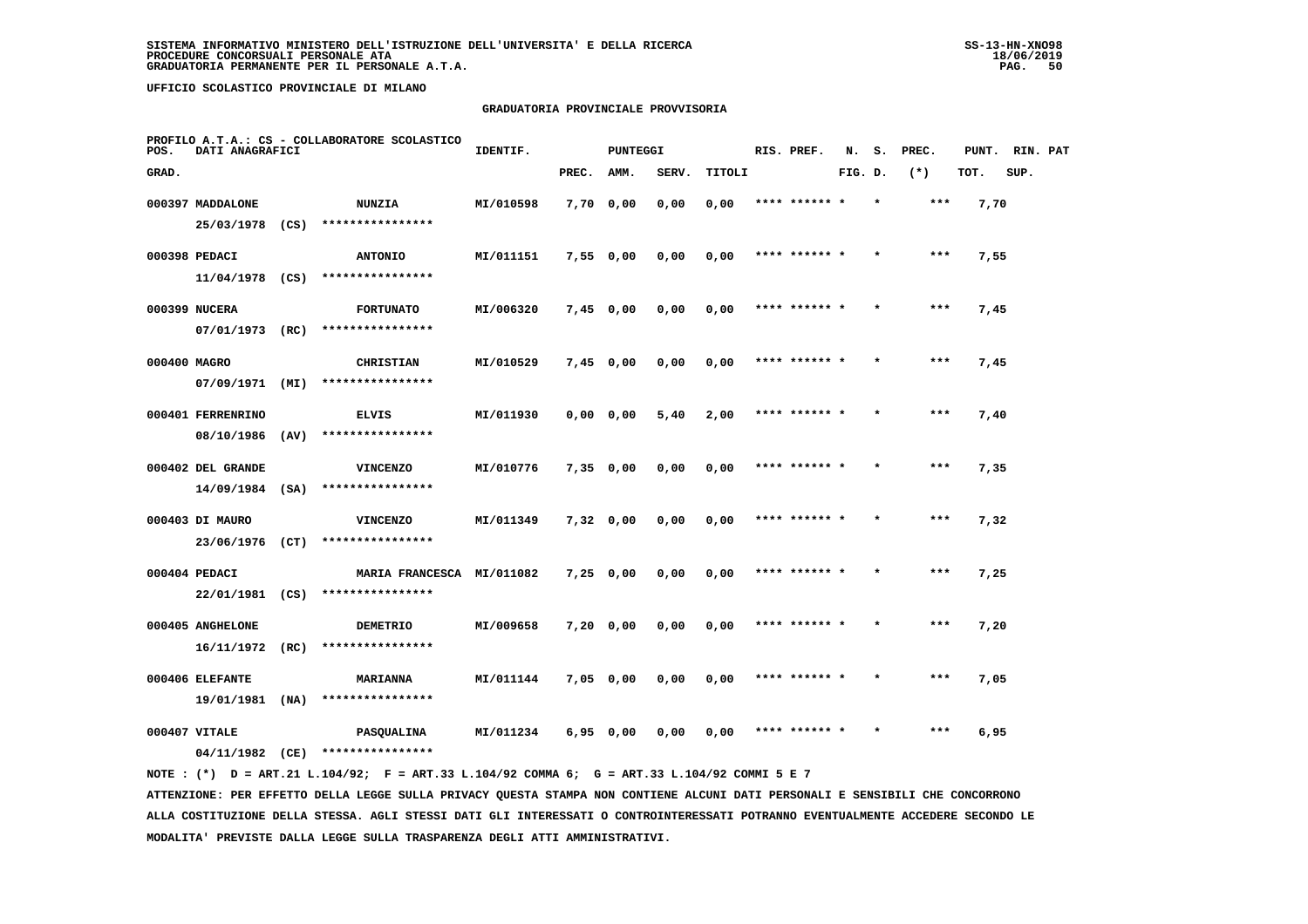# **GRADUATORIA PROVINCIALE PROVVISORIA**

| POS.                | DATI ANAGRAFICI   | PROFILO A.T.A.: CS - COLLABORATORE SCOLASTICO | IDENTIF.<br><b>PUNTEGGI</b> |           |               |               | RIS. PREF. | N.     | s.            | PREC.   | PUNT. RIN. PAT |       |      |      |  |
|---------------------|-------------------|-----------------------------------------------|-----------------------------|-----------|---------------|---------------|------------|--------|---------------|---------|----------------|-------|------|------|--|
| GRAD.               |                   |                                               |                             |           | PREC. AMM.    |               | SERV.      | TITOLI |               | FIG. D. |                | $(*)$ | TOT. | SUP. |  |
|                     | 000408 DI CAPUA   |                                               | GIULIETTA                   | MI/011933 | $0,00$ $0,00$ |               | 4,35       | 2,50   | **** ****** * |         | $\star$        | ***   | 6,85 |      |  |
|                     | $25/02/1979$ (VV) |                                               | ****************            |           |               |               |            |        |               |         |                |       |      |      |  |
|                     | 000409 ISERNIA    |                                               | <b>MICHELA</b>              | MI/010966 |               | 6,85 0,00     | 0,00       | 0,00   | **** ****** * |         | $\star$        | $***$ | 6,85 |      |  |
|                     | 25/01/1984 (MI)   |                                               | ****************            |           |               |               |            |        |               |         |                |       |      |      |  |
|                     | 000410 AMABILE    |                                               | <b>GIOVANNI</b>             | MI/011363 | $6,85$ 0,00   |               | 0,00       | 0,00   | **** ****** * |         |                | $***$ | 6,85 |      |  |
|                     | $24/09/1982$ (SA) |                                               | ****************            |           |               |               |            |        |               |         |                |       |      |      |  |
|                     | 000411 BOSSONE    |                                               | <b>ANTONIO</b>              | MI/011917 |               | 0,00 0,00     | 4,80       | 2,00   | **** ****** * |         |                | $***$ | 6,80 |      |  |
|                     | 04/03/1988 (AV)   |                                               | ****************            |           |               |               |            |        |               |         |                |       |      |      |  |
|                     | 000412 LETTIERI   |                                               | <b>RITA</b>                 | MI/011566 | $6,65$ 0,00   |               | 0,00       | 0,00   | **** ****** * |         |                | ***   | 6,65 |      |  |
|                     | 24/12/1987 (SA)   |                                               | ****************            |           |               |               |            |        |               |         |                |       |      |      |  |
| 000413 NEGRO        |                   |                                               | <b>PASQUALE</b>             | MI/010786 |               | $6,60$ $0,00$ | 0.00       | 0,00   | **** ****** * |         |                | $***$ | 6,60 |      |  |
|                     | 17/08/1977 (CE)   |                                               | ****************            |           |               |               |            |        |               |         |                |       |      |      |  |
|                     | 000414 VIVIANO    |                                               | <b>DANILA</b>               | MI/011248 | 6,550,00      |               | 0,00       | 0,00   | **** ****** * |         |                | $***$ | 6,55 |      |  |
|                     | 19/04/1983        | (PA)                                          | ****************            |           |               |               |            |        |               |         |                |       |      |      |  |
|                     | 000415 BACCANICO  |                                               | ANNA                        | MI/011087 |               | $6,40$ 0,00   | 0.00       | 0,00   | **** ****** * |         |                | $***$ | 6,40 |      |  |
|                     | 30/05/1968        | (NA)                                          | ****************            |           |               |               |            |        |               |         |                |       |      |      |  |
|                     | 000416 RENZULLO   |                                               | LUIGI                       | MI/011927 | 0,0000,000    |               | 4,05       | 2,00   | **** ****** * |         |                | $***$ | 6,05 |      |  |
|                     | $27/12/1991$ (NA) |                                               | ****************            |           |               |               |            |        |               |         |                |       |      |      |  |
| 000417 FABBRICATORE |                   |                                               | <b>SALVATORE</b>            | MI/007612 |               | 5,60 0,00     | 0,00       | 0,00   | **** ****** * |         |                | ***   | 5,60 |      |  |
|                     | $21/03/1984$ (SA) |                                               | ****************            |           |               |               |            |        |               |         |                |       |      |      |  |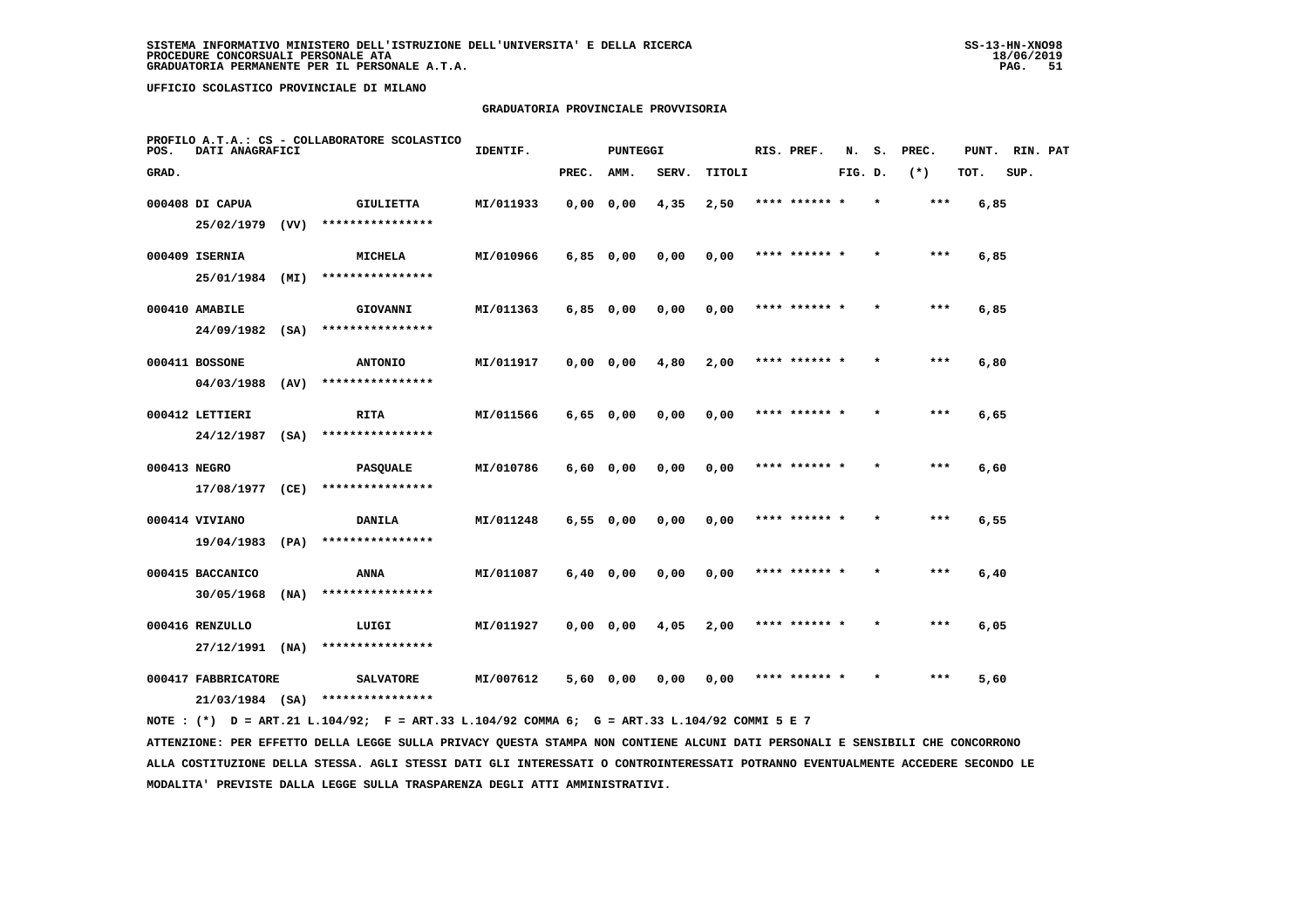#### **GRADUATORIA PROVINCIALE PROVVISORIA**

| POS.  | PROFILO A.T.A.: GA - GUARDAROBIERE<br>DATI ANAGRAFICI                                          | IDENTIF.<br>PUNTEGGI |           |       |      |                 | RIS. PREF. |  |               | N. S. PREC. |  | PUNT. RIN. PAT |       |      |  |
|-------|------------------------------------------------------------------------------------------------|----------------------|-----------|-------|------|-----------------|------------|--|---------------|-------------|--|----------------|-------|------|--|
| GRAD. |                                                                                                |                      |           | PREC. | AMM. | SERV.           | TITOLI     |  |               | FIG. D.     |  | $(\star)$      | тот.  | SUP. |  |
|       | 000001 TUZZOLINO                                                                               | <b>ANTONIETTA</b>    | MI/012140 |       |      | 0,00 0,00 33,15 | 5,50       |  | **** ****** * |             |  | ***            | 38,65 |      |  |
|       | (EE)<br>16/01/1969                                                                             | ****************     |           |       |      |                 |            |  |               |             |  |                |       |      |  |
|       | NOTE : $(*)$ D = ART.21 L.104/92; F = ART.33 L.104/92 COMMA 6; G = ART.33 L.104/92 COMMI 5 E 7 |                      |           |       |      |                 |            |  |               |             |  |                |       |      |  |

 **ATTENZIONE: PER EFFETTO DELLA LEGGE SULLA PRIVACY QUESTA STAMPA NON CONTIENE ALCUNI DATI PERSONALI E SENSIBILI CHE CONCORRONO ALLA COSTITUZIONE DELLA STESSA. AGLI STESSI DATI GLI INTERESSATI O CONTROINTERESSATI POTRANNO EVENTUALMENTE ACCEDERE SECONDO LE MODALITA' PREVISTE DALLA LEGGE SULLA TRASPARENZA DEGLI ATTI AMMINISTRATIVI.**